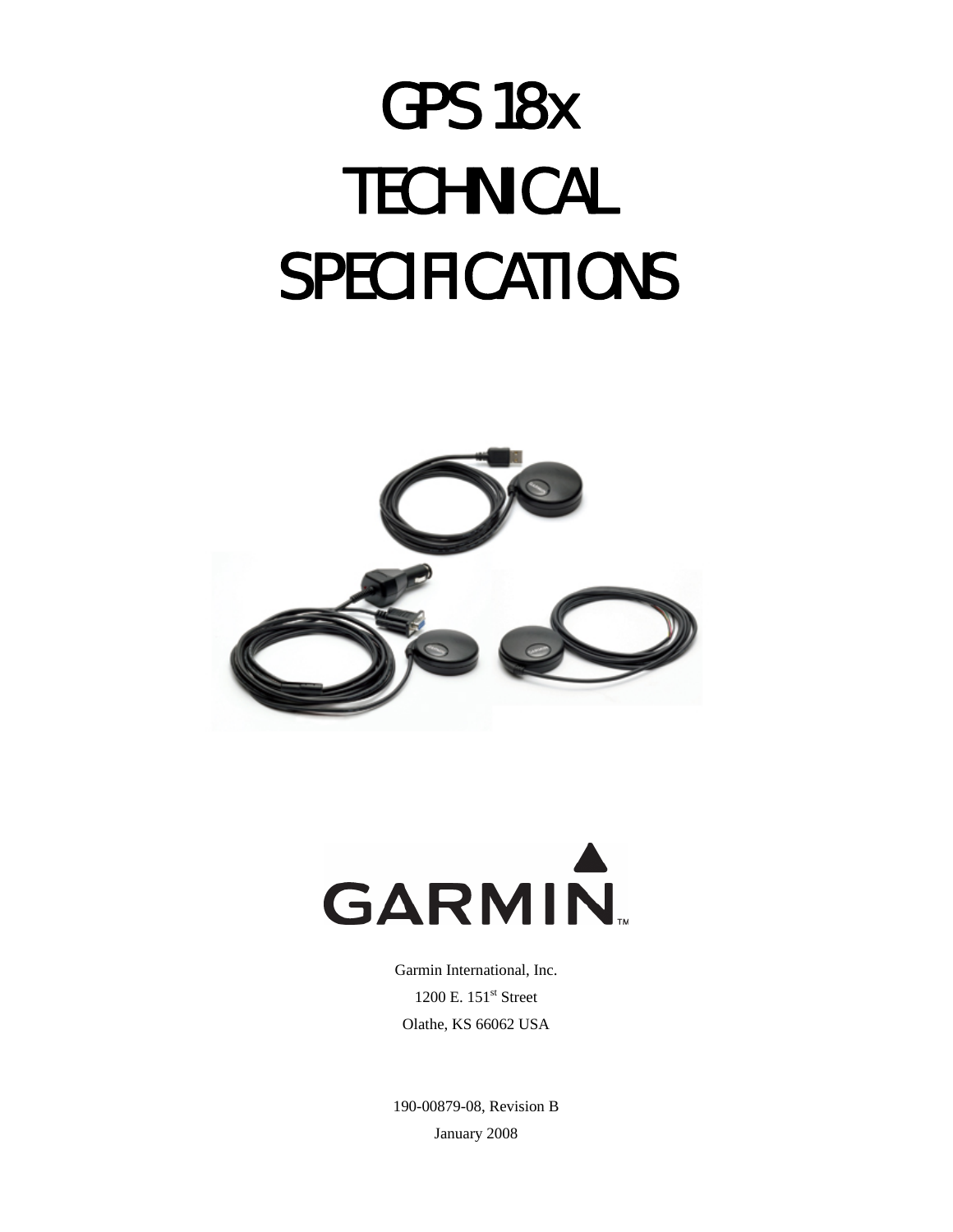Garmin International, Inc. 1200 East 151st Street, Olathe, Kansas 66062, U.S.A. Tel. 913/397.8200 or 800/800.1020 Fax 913/397.8282

Garmin (Europe) Ltd. Liberty House, Hounsdown Business Park, Southampton, Hampshire, SO40 9RB, U.K. Tel. +44 (0) 870.8501241 (outside the UK) 0808 2380000 (within the UK) Fax +44 (0) 870.8501251

Garmin Corporation No. 68, Jangshu 2<sup>nd</sup> Road, Shijr, Taipei County, Taiwan Tel. 886/2.2642.9199 Fax 886/2.2642.9099

All rights reserved. Except as expressly provided herein, no part of this manual may be reproduced, copied, transmitted, disseminated, downloaded, or stored in any storage medium, for any purpose without the express prior written consent of Garmin. Garmin hereby grants permission to download a single copy of this manual onto a hard drive or other electronic storage medium to be viewed and to print one copy of this manual or of any revision hereto, provided that such electronic or printed copy of this manual must contain the complete text of this copyright notice and provided further that any unauthorized commercial distribution of this manual or any revision hereto is strictly prohibited.

Information in this document is subject to change without notice. Garmin reserves the right to change or improve its products and to make changes in the content without obligation to notify any person or organization of such changes or improvements. Visit the Garmin Web site ([www.garmin.com](http://www.garmin.com/)) for current updates and supplemental information concerning the use and operation of this and other Garmin products.

Garmin®, MapSource®, and WAAS Enabled® are registered trademarks of Garmin Ltd. or its subsidiaries and may not be used without the express permission of Garmin.

Windows<sup>®</sup> is a registered trademark of the Microsoft Corporation.

Macintosh® is a registered trademark of Apple Inc.

Web site address: [www.garmin.com](http://www.garmin.com/)

#### RECORD OF REVISIONS

| <b>Revision</b> | <b>Revision</b> | <b>Description</b>     | ECO#  |
|-----------------|-----------------|------------------------|-------|
|                 | Date            |                        |       |
| A               | 12/7/07         | <b>Initial Release</b> |       |
| B               | 1/15/08         | Revised and Redrawn    | 50283 |
|                 |                 |                        |       |
|                 |                 |                        |       |
|                 |                 |                        |       |
|                 |                 |                        |       |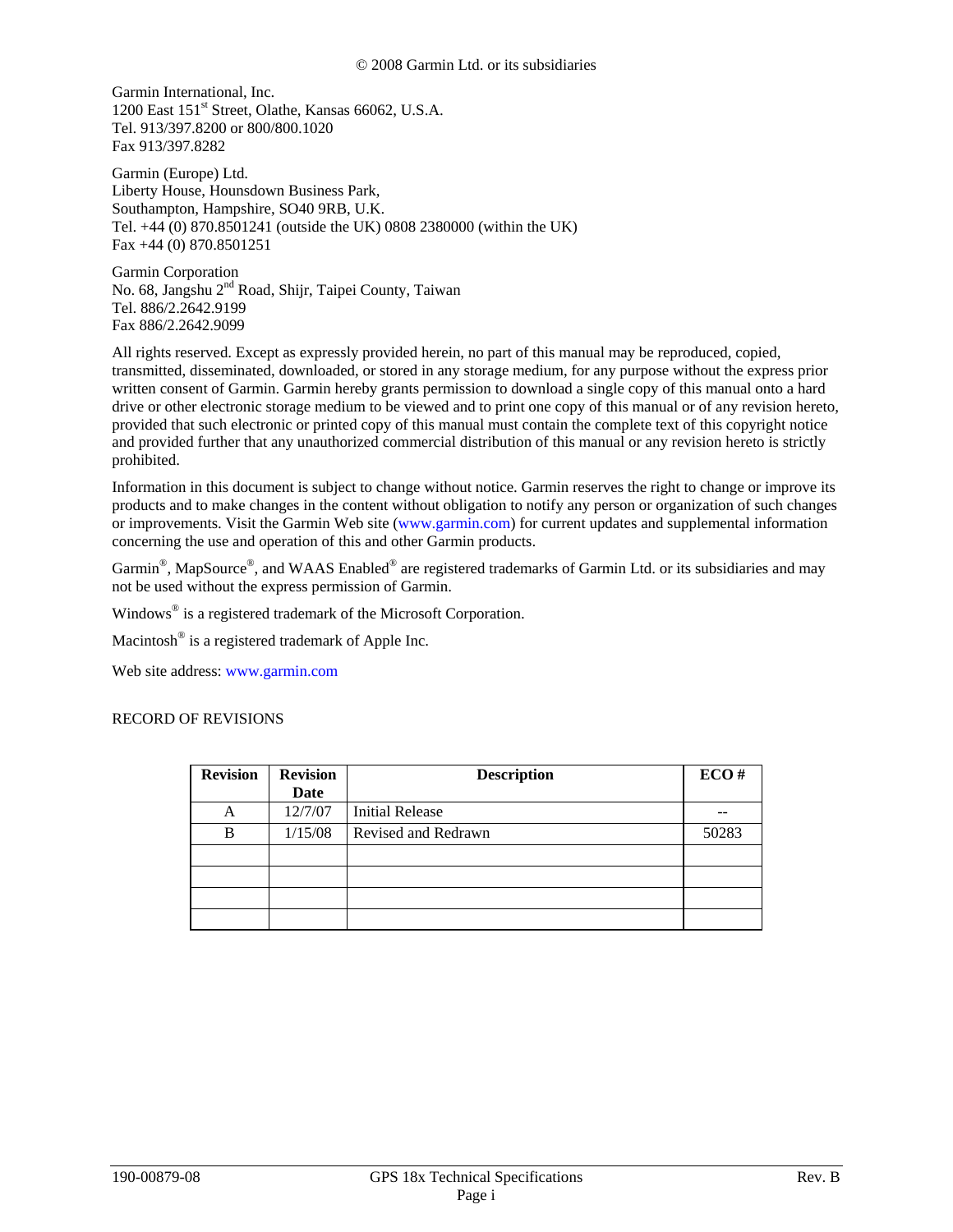# **TABLE OF CONTENTS**

| $\mathbf{1}$            |       |                    |  |
|-------------------------|-------|--------------------|--|
|                         |       |                    |  |
|                         |       |                    |  |
|                         |       |                    |  |
|                         |       |                    |  |
|                         |       |                    |  |
|                         |       |                    |  |
|                         | 1.5.1 |                    |  |
|                         | 1.5.2 |                    |  |
|                         | 1.5.3 |                    |  |
|                         |       |                    |  |
|                         | 1.6.1 |                    |  |
|                         |       | 1.6.1.1            |  |
|                         |       | 1.6.1.2            |  |
|                         |       | 1.6.1.3<br>1.6.1.4 |  |
|                         |       | 1.6.1.5            |  |
|                         | 1.6.2 |                    |  |
|                         |       | 1.6.2.1            |  |
|                         |       | 1.6.2.2            |  |
|                         |       | 1.6.2.3            |  |
|                         |       | 1.6.2.4            |  |
|                         |       | 1.6.2.5            |  |
|                         | 1.6.3 |                    |  |
|                         |       | 1.6.3.1            |  |
|                         |       | 1.6.3.2<br>1.6.3.3 |  |
|                         |       | 1.6.3.4            |  |
|                         | 1.6.4 |                    |  |
|                         |       | 1.6.4.1            |  |
|                         |       | 1.6.4.2            |  |
|                         |       | 1.6.4.3            |  |
|                         |       | 1.6.4.4            |  |
| $\overline{2}$          |       |                    |  |
|                         |       |                    |  |
|                         |       |                    |  |
|                         |       |                    |  |
| 3                       |       |                    |  |
|                         |       |                    |  |
| $\overline{\mathbf{4}}$ |       |                    |  |
|                         |       |                    |  |
|                         | 4.1.1 |                    |  |
|                         | 4.1.2 |                    |  |
|                         | 4.1.3 |                    |  |
|                         | 4.1.4 |                    |  |
|                         | 4.1.5 |                    |  |
|                         |       |                    |  |
|                         | 4.2.1 |                    |  |
|                         | 4.2.2 |                    |  |
|                         | 4.2.3 |                    |  |
|                         | 4.2.4 |                    |  |
|                         | 4.2.5 |                    |  |
|                         | 4.2.6 |                    |  |
|                         | 4.2.7 |                    |  |
|                         |       |                    |  |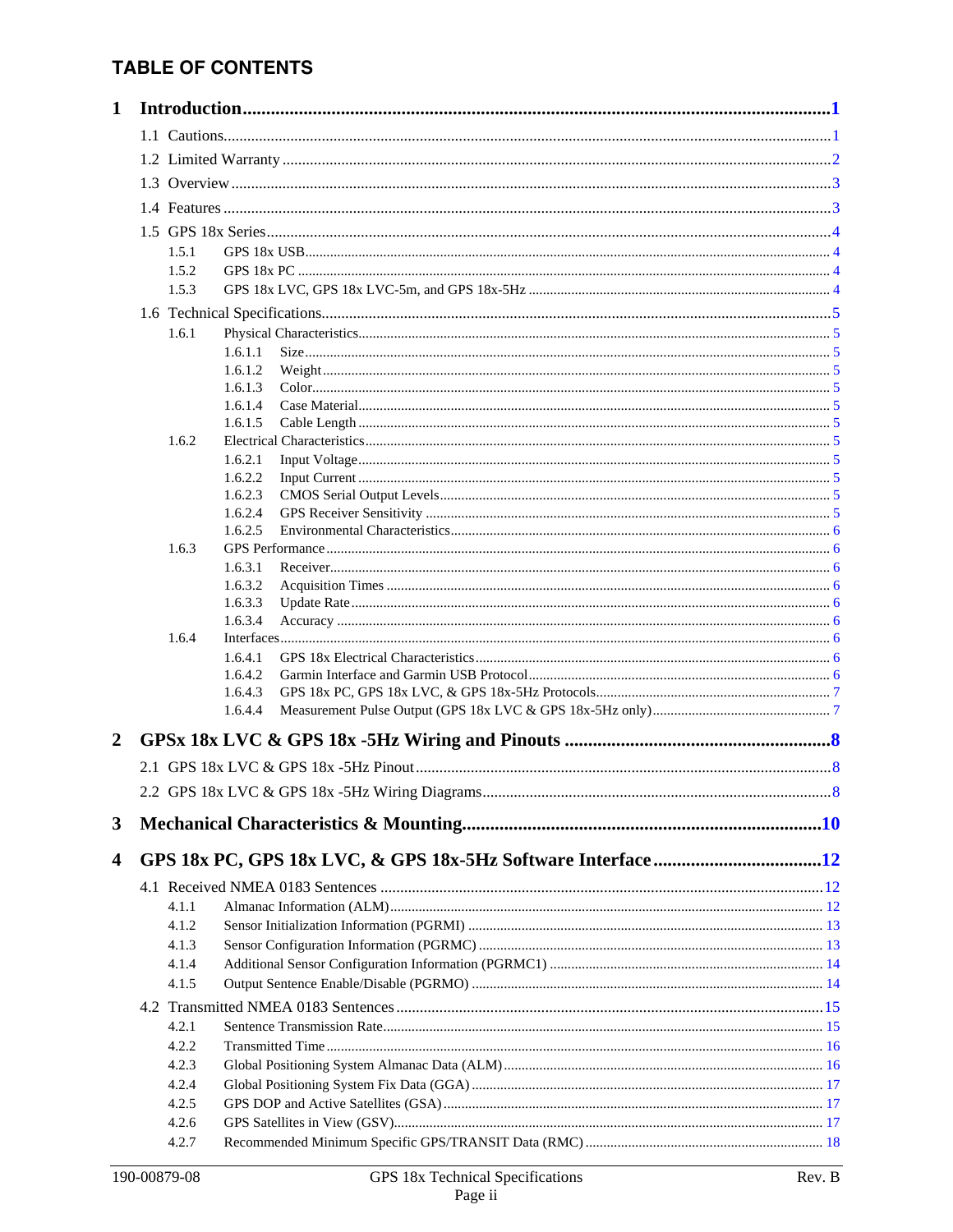| 4.2.8  |                                   |  |
|--------|-----------------------------------|--|
| 4.2.9  |                                   |  |
| 4.2.10 |                                   |  |
| 4.2.11 |                                   |  |
| 4.2.12 |                                   |  |
| 4.2.13 |                                   |  |
| 4.2.14 |                                   |  |
| 4.2.15 |                                   |  |
|        |                                   |  |
|        |                                   |  |
| 4.4.1  |                                   |  |
| 4.4.2  |                                   |  |
|        |                                   |  |
|        |                                   |  |
|        |                                   |  |
|        |                                   |  |
|        |                                   |  |
|        |                                   |  |
|        |                                   |  |
|        |                                   |  |
|        |                                   |  |
|        |                                   |  |
|        |                                   |  |
|        |                                   |  |
|        |                                   |  |
|        |                                   |  |
|        |                                   |  |
|        |                                   |  |
|        |                                   |  |
|        | <b>LIST OF TABLES AND FIGURES</b> |  |
|        |                                   |  |
|        |                                   |  |
|        |                                   |  |
|        |                                   |  |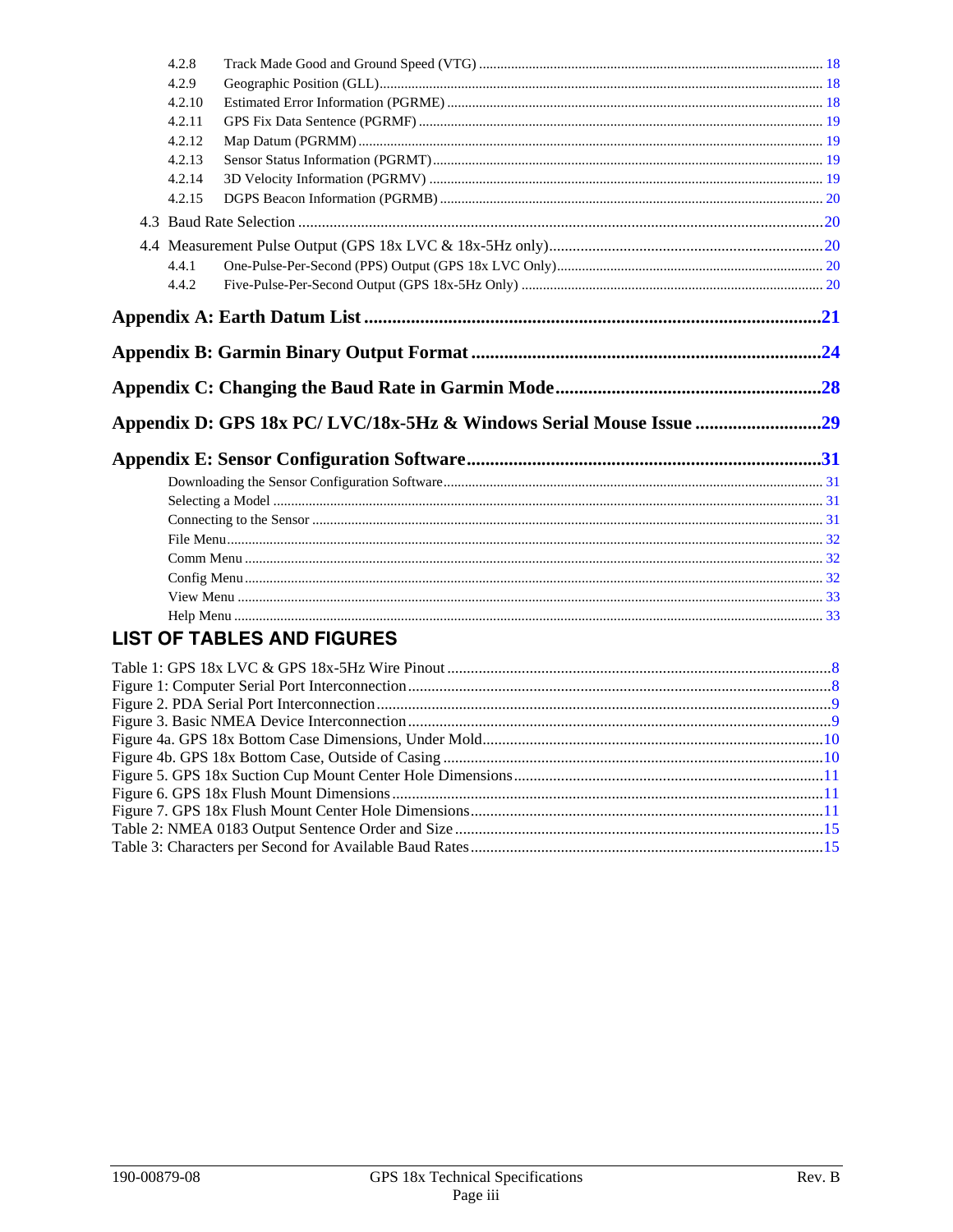# <span id="page-4-0"></span>**1 INTRODUCTION**

# **1.1 CAUTIONS**

# **CAUTION**

The GPS system is operated by the government of the United States, which is solely responsible for its accuracy and maintenance. Although the GPS 18x is a precision electronic NAVigation AID (NAVAID), any NAVAID can be misused or misinterpreted, and therefore become unsafe. Use these products at your own risk. To reduce the risk, carefully review and understand all aspects of these Technical Specifications before using the GPS 18x. When in actual use, carefully compare indications from the GPS to all available navigation sources including the information from other NAVAIDs, visual sightings, charts, etc. For safety, always resolve any discrepancies before continuing navigation.



This product has been tested and found to comply with Part 15 of the FCC interference limits for Class B digital devices FOR HOME OR OFFICE USE. These limits are designed to provide more reasonable protection against harmful interference in a residential installation, and are more stringent than "outdoor" requirements.

Operation of this device is subject to the following conditions: (1) this device may not cause harmful interference, and (2) this device must accept any interference received, including interference that may cause undesired operation.

This equipment generates, uses, and can radiate radio frequency energy and may cause harmful interference to radio communications if not installed and used in accordance with the instructions. However, there is no guarantee that interference will not occur in a particular installation. If this equipment does cause harmful interference to radio or television reception, which can be determined by turning the equipment off and on, the user is encouraged to try to correct the interference by one of the following measures:

- Reorient or relocate the receiving antenna.
- Increase the separation between the equipment and the receiver.
- Connect the equipment into an outlet that is on a different circuit from the GPS unit.
- Consult the dealer or an experienced radio/TV technician for help.

This product does not contain any user-serviceable parts. Repairs should only be made by an authorized Garmin service center. Unauthorized repairs or modifications could result in permanent damage to the equipment, and void your warranty and your authority to operate this device under Part 15 regulations.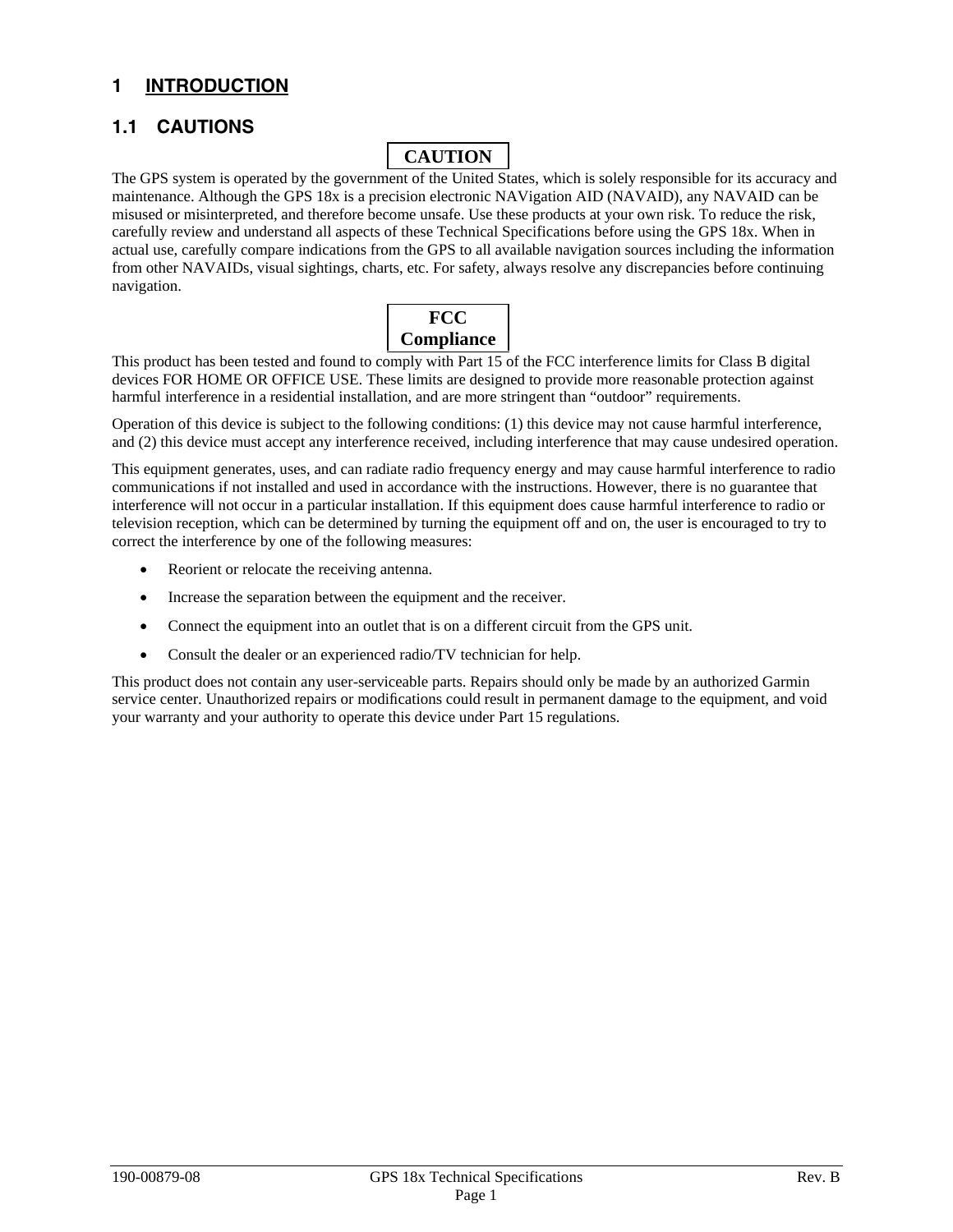# <span id="page-5-0"></span>**1.2 LIMITED WARRANTY**

This Garmin product is warranted to be free from defects in materials or workmanship for one year from the date of purchase. Within this period, Garmin will at its sole option, repair or replace any components that fail in normal use. Such repairs or replacement will be made at no charge to the customer for parts or labor, provided that the customer shall be responsible for any transportation cost. This warranty does not cover failures due to abuse, misuse, accident or unauthorized alteration or repairs.

This product is intended to be used only as a travel aid and must not be used for any purpose requiring precise measurement of direction, distance, location, or topography. Garmin makes no warranty as to the accuracy or completeness of map data in this product.

THE WARRANTIES AND REMEDIES CONTAINED HEREIN ARE EXCLUSIVE AND IN LIEU OF ALL OTHER WARRANTIES EXPRESS OR IMPLIED OR STATUTORY, INCLUDING ANY LIABILITY ARISING UNDER ANY WARRANTY OF MERCHANTABILITY OR FITNESS FOR A PARTICULAR PURPOSE, STATUTORY OR OTHERWISE. THIS WARRANTY GIVES YOU SPECIFIC LEGAL RIGHTS, WHICH MAY VARY FROM STATE TO STATE.

IN NO EVENT SHALL GARMIN BE LIABLE FOR ANY INCIDENTAL, SPECIAL, INDIRECT OR CONSEQUENTIAL DAMAGES, WHETHER RESULTING FROM THE USE, MISUSE, OR INABILITY TO USE THIS PRODUCT OR FROM DEFECTS IN THE PRODUCT. Some states do not allow the exclusion of incidental or consequential damages, so the above limitations may not apply to you.

Garmin retains the exclusive right to repair or replace the unit or software or offer a full refund of the purchase price at its sole discretion. SUCH REMEDY SHALL BE YOUR SOLE AND EXCLUSIVE REMEDY FOR ANY BREACH OF WARRANTY.

To obtain warranty service, contact your local Garmin authorized dealer, or call Garmin Product Support at one of the numbers shown below for shipping instructions and an RMA tracking number. The unit should be securely packed with the tracking number clearly written on the outside of the package. The unit should then be sent, freight charges prepaid, to any Garmin warranty service station. A copy of the original sales receipt is required as the proof of purchase for warranty repairs.

Garmin International, Inc. 1200 East  $151<sup>st</sup>$  Street, Olathe, Kansas 66062, U.S.A. Tel. 913/397.8200 or 800/800.1020 Fax 913/397.8282

Garmin (Europe) Ltd. Liberty House, Hounsdown Business Park, Southampton, Hampshire, SO40 9RB, U.K. Tel. +44 (0) 870.8501241 (outside the UK) 0808 2380000 (within the UK) Fax +44 (0) 870.8501251

Garmin Corporation No. 68, Jangshu 2nd Road, Shijr, Taipei County, Taiwan Tel. 886/2.2642.9199 Fax 886/2.2642.9099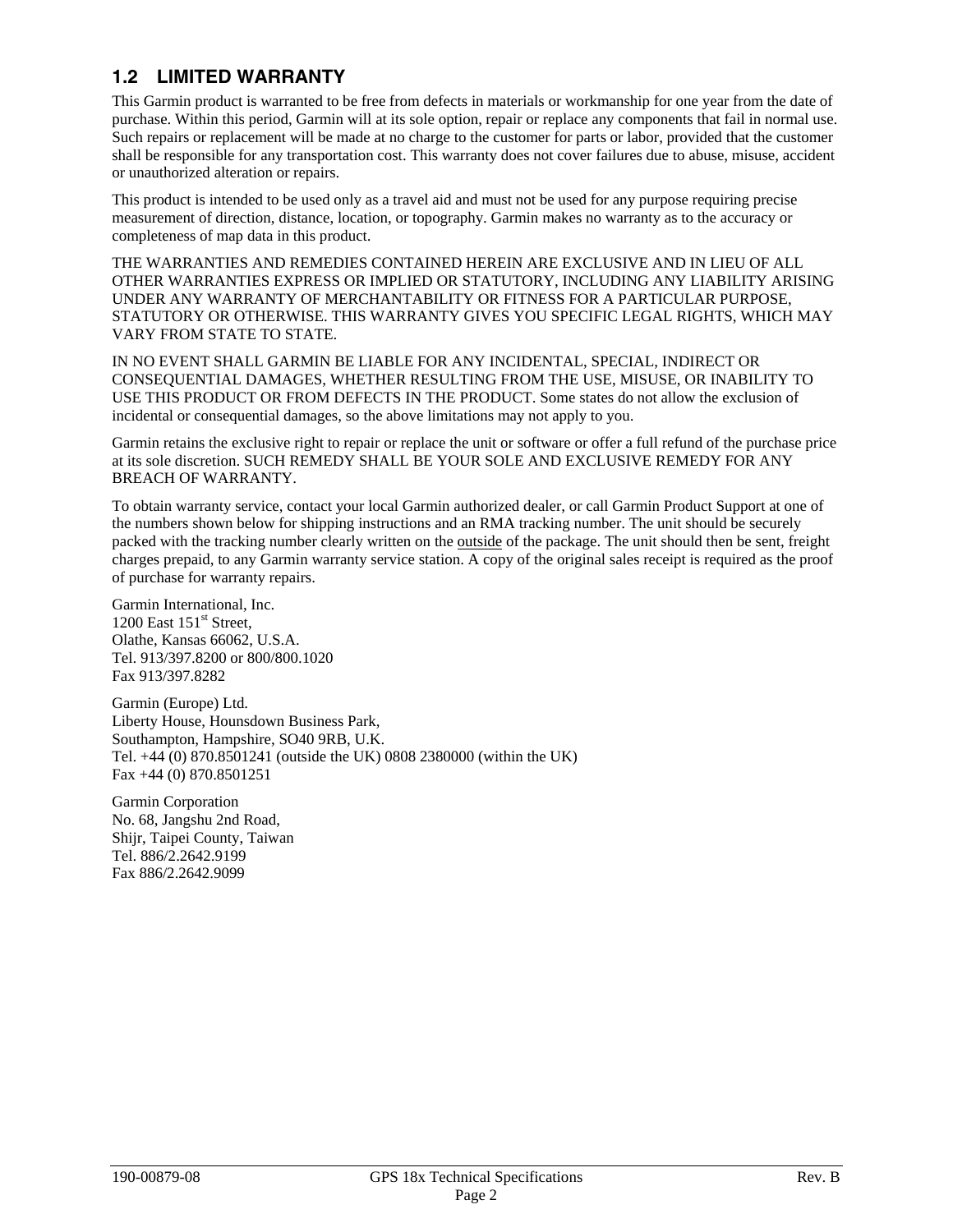# <span id="page-6-0"></span>**1.3 OVERVIEW**

The GPS 18x series products include an embedded receiver and an antenna. Based on the proven technology found in other Garmin GPS receivers, the GPS 18x tracks multiple satellites at a time while providing fast time-to-first-fix, precise navigation updates (five times per second for the GPS 18x-5Hz, and once per second for the GPS 18x USB, 18x PC, and 18x LVC), and low power consumption. This generation of GPS sensors includes the capability of FAA Wide Area Augmentation System (WAAS) differential GPS.

The GPS 18x design uses the latest technology and high-level circuit integration to achieve superior performance while minimizing space and power requirements. The hardware capability combined with software intelligence makes the GPS 18x easy to integrate and use.

The GPS 18x series products are designed to withstand rugged operating conditions and are waterproof to IEC 60529 IPX7, immersion in 1 meter of water for 30 minutes. These complete GPS receivers require minimal additional components to be supplied by an OEM or system integrator. A minimum system must provide the GPS with a source of power and a clear view of the GPS satellites. Internal FLASH memory allows the GPS to retain critical data such as satellite orbital parameters, last-known position, date and time. End user interfaces such as keyboards and displays are the responsibility of the application designer.

# **1.4 FEATURES**

- GPS receiver tracks and uses multiple satellites for fast, accurate positioning and velocity estimates.
- Differential DGPS capability using real-time WAAS corrections yielding position errors of less than 3 meters.
- Compact, rugged design ideal for applications with minimal space.
- Factory configuration meets the needs of most systems that expect NMEA 0183 data from a GPS receiver. Configuration commands are available to customize the NMEA 0183 output (see [section 4.1 Received](#page-15-0)  [NMEA 0183 Sentences\)](#page-15-0)
- (GPS 18x LVC and GPS 18x-5Hz only) Highly accurate measurement pulse output for precise timing measurements: one-pulse-per-second (1 Hz) for the GPS 18x LVC or 5 Hz for GPS 18x-5Hz. Pulse width is configurable in 20 millisecond increments from 20 ms to 980 ms with 1 μs accuracy.
- Configurable for binary format data output.
- FLASH-based program allows new software revisions through a Web site download.
- Non-volatile memory does not require battery backup.
- Onboard rechargeable backup battery can maintain the real-time clock for up to 10 days.
- Configurable parameters include expected position, current time and date, and preferred position fix type (3D or automatic).
- Waterproof design allows continuous exposure to the prevailing weather conditions at most locations.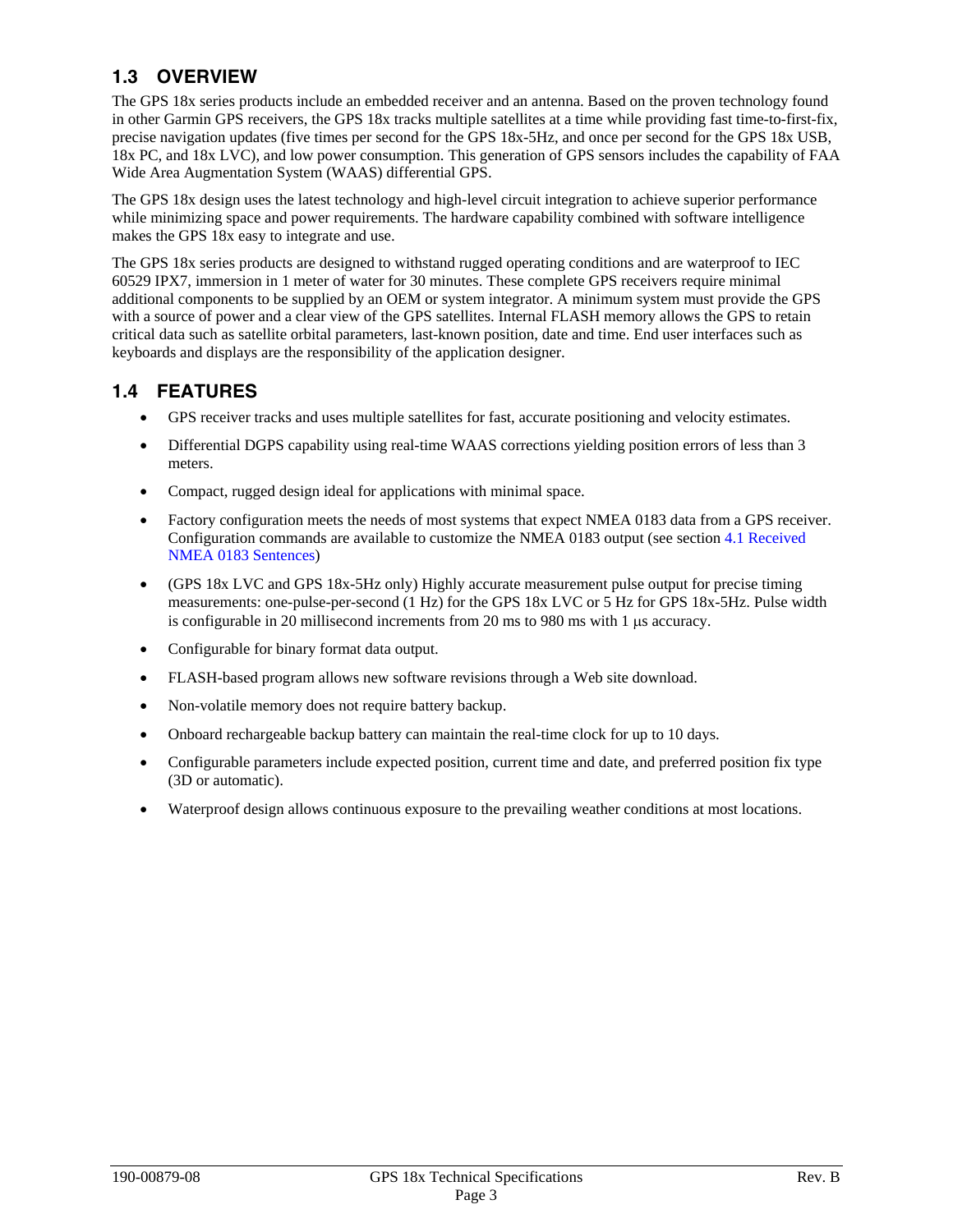# <span id="page-7-0"></span>**1.5 GPS 18x SERIES**

There are several different versions of GPS 18x available. Refer below for a list of the three major divisions of the GPS 18x Series.

## **1.5.1 GPS 18x USB**

The GPS 18x USB interfaces to a computer with an available USB port. Drivers are available for use on Windows computers. Macintosh and Linux drivers are not available from Garmin. After the drivers are loaded, the device appears to the Windows operating system as a USB-connected device and appears in Device Manager as a Garmin USB Device.

## **1.5.2 GPS 18x PC**

The GPS 18x PC interfaces to a serial port of a computer via a DB-9 connector and receives power through a 12-volt cigarette lighter adapter. The unit accepts TIA-232-F (RS-232) level inputs and transmits voltage levels that swing from zero V (ground) to 5 V TIA-232-F (RS-232) polarity.

The GPS 18x PC can cause an issue with Windows operating systems if the DB9 connector is plugged into the computer before the navigation software is up and running. The Windows operating system may interpret the serial connector on the GPS 18x as a serial mouse. Please





refer to [Appendix D: GPS 18x PC/LVC/18x-5Hz & Window Serial Mouse Issue](#page-32-0) for complete details.

## **1.5.3 GPS 18x LVC, GPS 18x LVC-5m, and GPS 18x-5Hz**

These products interface to a serial port. The units accept TIA-232-F (RS-232) level inputs and transmit voltage levels that swing from ground to the positive supply voltage, [TIA-232-F \(RS-232\)](http://www.tiaonline.org/standards/search_results2.cfm?document_no=TIA-232-F) polarity. They also have reverse polarity protection. The cable contains wires for power, ground, receive, transmit, and measurement pulse output.

At the end of the cable, the wires are terminated in a connector that is used by Garmin for testing purposes. Most customers will remove this connector and replace it with another connector of their own choosing. Removing the factory installed connector and/or replacing with another customer-supplied connector will have no affect on the warranty (see [section 1.2 Limited Warranty\)](#page-5-0). The factory-installed connector will mate with JST right-angle PCB-mount connector (model BM06B-SRSS-TBT) or side-entry PCB-mount connector (model SM06B-SRSS-TB). You may obtain technical information on these PCB-mount mating connectors from the JST Web site: [www.jst.com.](http://www.jst.com/)



Note: Unless otherwise specified, all references to the GPS 18x LVC also include the GPS 18x LVC-5m.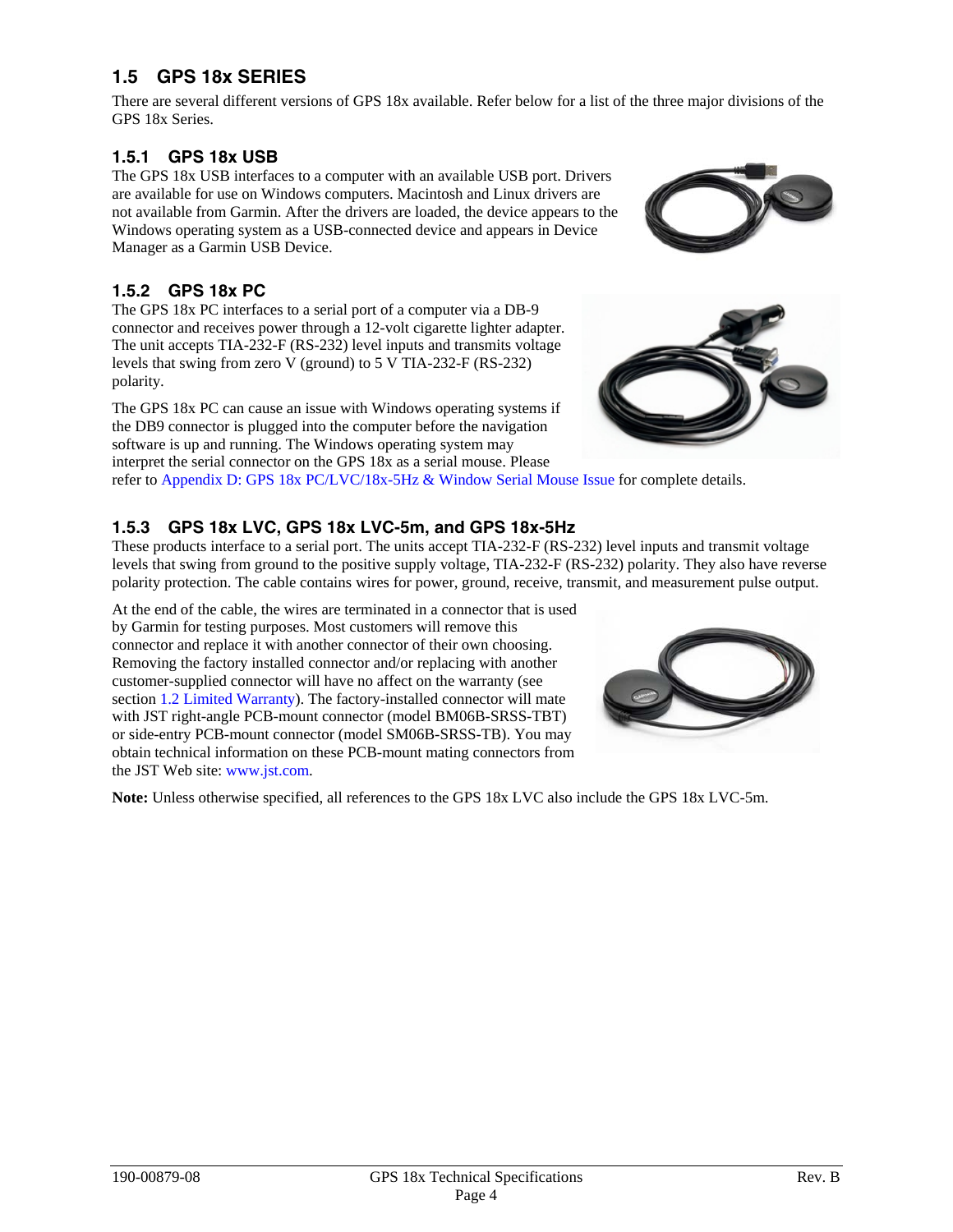## <span id="page-8-0"></span>**1.6 TECHNICAL SPECIFICATIONS**

Specifications are subject to change without notice.

#### **1.6.1 Physical Characteristics**

#### **1.6.1.1 Size**

61 mm (2.4 inches) in diameter and 19.5 mm (0.77 inches) in height

#### **1.6.1.2 Weight**

- GPS 18x USB: 3.7 oz (105 g)
- GPS 18x PC: 6.3 oz (180 g)
- GPS  $18x$  LVC-5m (5 meter cable): 5.6 oz (160 g)
- GPS 18x-5Hz (5 meter cable):  $5.8 \text{ oz} (165 \text{ g})$

#### **1.6.1.3 Color**

Black

#### **1.6.1.4 Case Material**

Polycarbonate thermoplastic that is waterproof to IEC 60529 IPX7 level (immersion in 1 meter of water for 30 minutes)

#### **1.6.1.5 Cable Length**

- GPS 18x USB: 2 meter
- GPS 18x PC: 2 meter
- GPS 18x LVC: 5 meter (Garmin Part Number 010-00321-36)
- GPS 18x-5Hz: 5 meter

#### **1.6.2 Electrical Characteristics**

#### **1.6.2.1 Input Voltage**

- GPS 18x USB: 4.4–5.5 Vdc
- GPS 18x PC: 8–30 Vdc (Automotive supply from cigarette lighter jack)
- GPS 18x LVC: 4.0–5.5 Vdc
- GPS 18x-5Hz: 4.0–5.5 Vdc

#### **1.6.2.2 Input Current**

- GPS  $18x$  USB:  $110$  mA  $@$  5.0 Vdc
- GPS 18x PC: 65 mA @ 12 Vdc
- GPS 18x LVC: 90 mA @ 5.0 Vdc
- GPS 18x-5Hz: 100 mA @ 5.0 Vdc

#### **1.6.2.3 CMOS Serial Output Levels**

- GPS 18x PC: 0 Vdc to 5 Vdc (Asynchronous Serial, TIA-232-F (RS-232) Compatible Polarity)
- GPS 18x LVC and GPS 18x-5Hz: 0 Vdc to Vin, between 4 and 5.5 Vdc (Asynchronous Serial, TIA-232-F (RS-232) Compatible Polarity)

#### **1.6.2.4 GPS Receiver Sensitivity**

-185 dBW minimum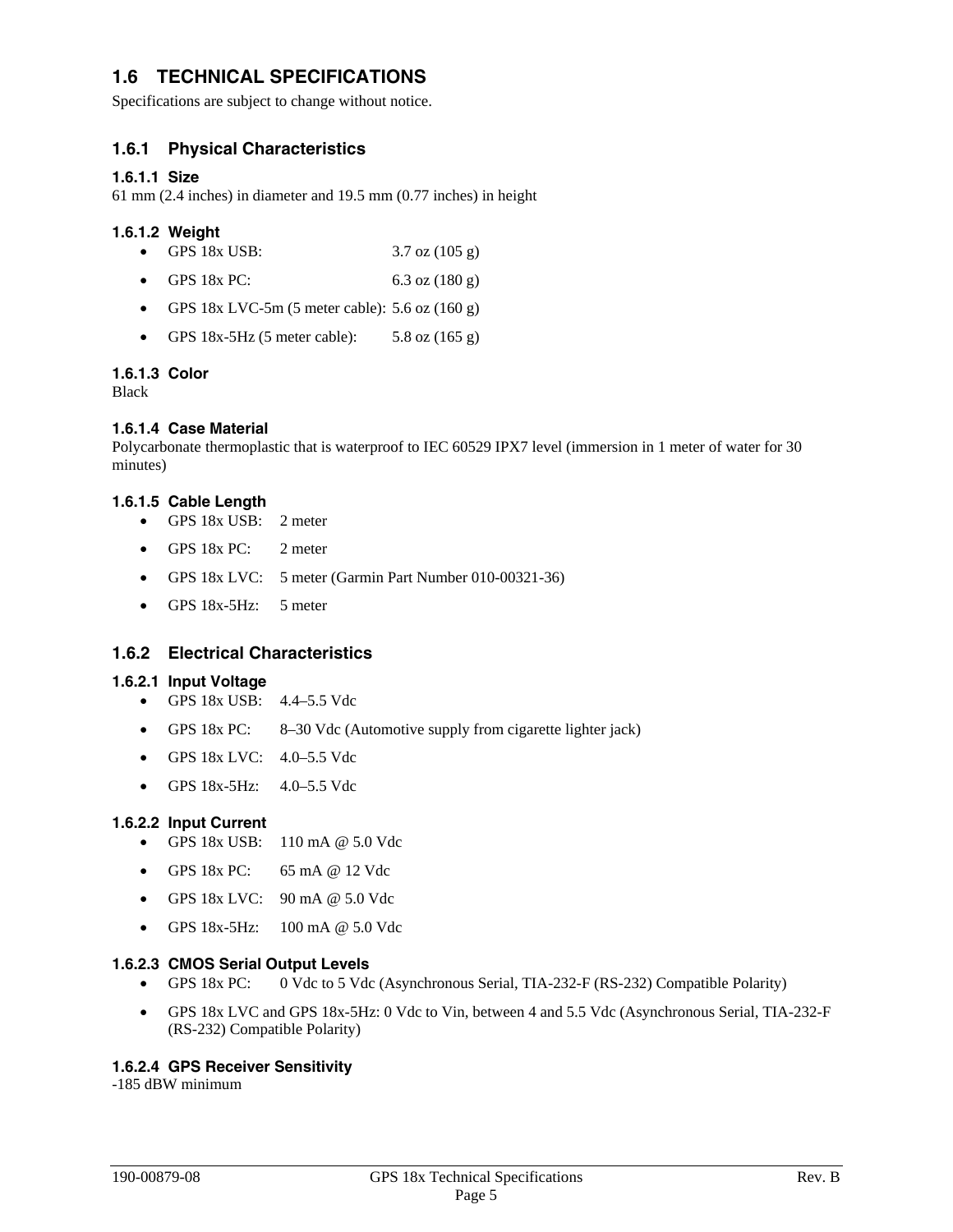#### <span id="page-9-0"></span>**1.6.2.5 Environmental Characteristics**

- Operating Temperature:  $-30^{\circ}$ C to  $+80^{\circ}$ C ( $-22^{\circ}$ F to  $+176^{\circ}$ F)
- Storage Temperature:  $-40^{\circ}$ C to  $+90^{\circ}$ C (-40<sup>°</sup>F to  $+194^{\circ}$ F)

#### **1.6.3 GPS Performance**

#### **1.6.3.1 Receiver**

[WAAS](http://www.garmin.com/aboutGPS/waas.html) Enabled<sup>®</sup> GPS receiver continuously tracks and uses multiple satellites to compute and update your position.

#### **1.6.3.2 Acquisition Times**

- Reacquisition: Less than 2 seconds
- Hot: Approx. 1 second (all data known)
- Warm: Approx. 38 seconds (initial position, time, and almanac known; ephemeris unknown)
- Cold: Approx. 45 seconds

#### **1.6.3.3 Update Rate**

- GPS 18x USB, PC, and LVC: 1 record per second
- GPS 18x-5Hz: 5 records per second

#### **1.6.3.4 Accuracy**

- GPS Standard Positioning Service (SPS) Position: < 15 meters, 95% typical Velocity: 0.1 knot RMS steady state
- WAAS Position: < 3 meters, 95% typical Velocity: 0.1 knot RMS steady state
- Measurement Pulse Output Time:  $\pm 1$  microsecond at rising edge of the pulse
- Dynamics: 999 knots velocity (only limited at altitude greater than 60,000 feet), 2g dynamics

#### **1.6.4 Interfaces**

#### **1.6.4.1 GPS 18x Electrical Characteristics**

- GPS 18x USB: USB 2.0 full-speed protocol compatible, as well as USB 1.1 full-speed protocol.
- GPS 18x PC and LVC: [TIA-232-F \(RS-232\)](http://www.tiaonline.org/standards/search_results2.cfm?document_no=TIA-232-F) compatible asynchronous receiver. Default setting is 4800 baud.
- GPS 18x-5Hz: [TIA-232-F \(RS-232\)](http://www.tiaonline.org/standards/search_results2.cfm?document_no=TIA-232-F) compatible asynchronous receiver. Default setting is 19200 baud.

#### **1.6.4.2 Garmin Interface and Garmin USB Protocol**

Refer to the *Garmin Device Interface Specification* found in the Garmin Device Interface SDK for information about the Garmin Interface and the Garmin USB Protocol. At the time of this printing, this document is located on the Garmin Web site at: [www.garmin.com/support/commProtocol.html.](http://www.garmin.com/support/commProtocol.html)

Se[e Appendix B: Garmin Binary Output Format](#page-27-0) for additional information concerning access to binary data from the GPS 18x USB.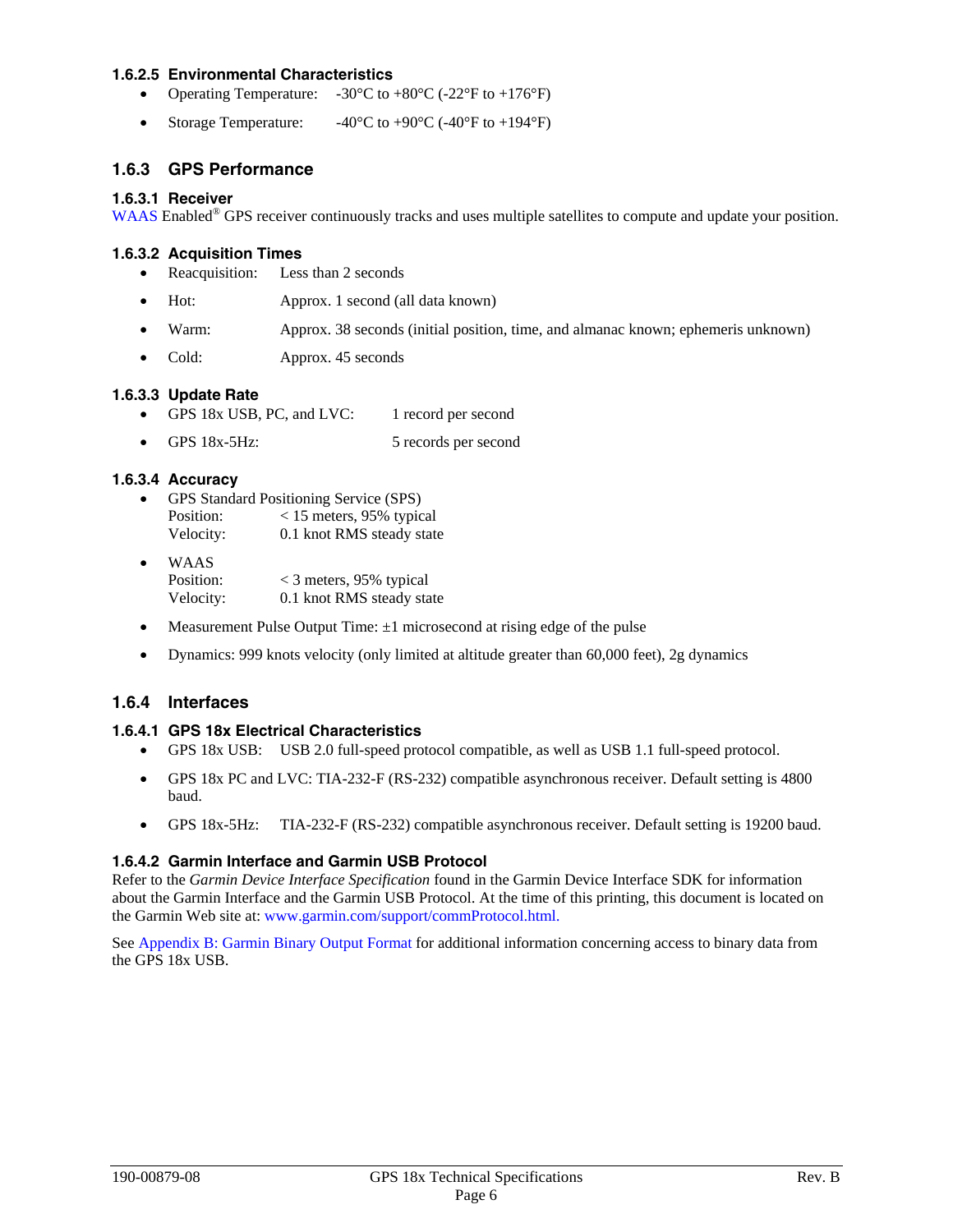#### <span id="page-10-0"></span>**1.6.4.3 GPS 18x PC, GPS 18x LVC, & GPS 18x-5Hz Protocols**

- NMEA 0183 Version 2.0 or NMEA 0183 Version 2.30 (Version 2.0 is factory default, programmable by data field 7 of the PGRMC1 sentence described i[n section 4.1.4 Additional Sensor Configuration](#page-17-0)  [Information \(PGRMC1\).](#page-17-0)
- Available NMEA 0183 output sentences include GPALM, GPGGA, GPGSA, GPGSV, GPRMC, GPVTG, GPGLL, PGRME, PGRMF, PGRMM, PGRMT, PGRMV, and PGRMB (Garmin proprietary sentences). Se[e section 4.2 Transmitted NMEA 0183 Sentences](#page-18-0) for format descriptions.
- Configuration and initialization is accomplished with NMEA 0183 input sentences. Allows initialization of information such as expected position, date, time, earth datum, and differential mode. Se[e section 4.1](#page-15-0)  [Received NMEA 0183 Sentences](#page-15-0) for format descriptions.
- Configurable for binary data output.

#### **1.6.4.4 Measurement Pulse Output (GPS 18x LVC & GPS 18x-5Hz only)**

- GPS 18x LVC: 1 Hz pulse with programmable width, configurable in 20 ms increments form 20 ms to 980 ms. Se[e section 4.1.3 Sensor Configuration Information \(PGRMC\) f](#page-16-0)or details about configuring the Measurement Pulse Output (or PPS) feature.
- GPS 18x-5Hz: 5 Hz pulse synchronized with the time of fix. One of the five pulses will align with the UTC second boundary. The pulse width is programmable from 20 ms to 180 ms. The PGRMC sentence will indicate which pulse is at the top-of-the-second. See [section 4.1.3 Sensor Configuration Information](#page-16-0)  [\(PGRMC\)](#page-16-0) for details about configuring the Measurement Pulse Output (or PPS) feature.
- 1 μs accuracy for all conditions in which the GPS 18x LVC or GPS 18x-5Hz has reported a valid and accurate position fix for at least the previous 4 seconds.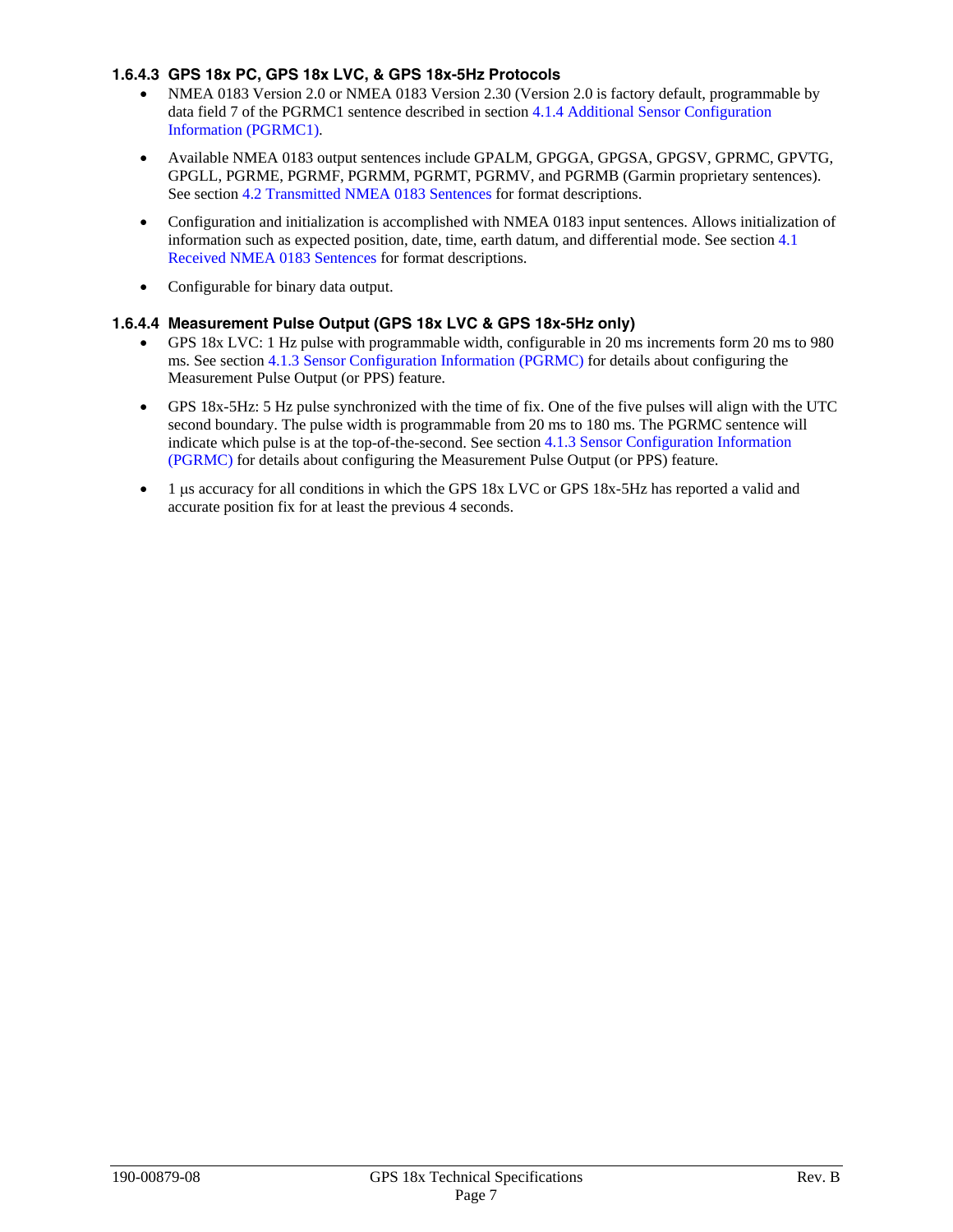# <span id="page-11-0"></span>**2 GPSX 18x LVC & GPS 18x -5Hz WIRING AND PINOUTS**

The GPS 18x LVC/18x-5Hz interfaces to a serial port. The unit accepts TIA-232-F (RS-232) level inputs and transmits voltage levels from ground to the input voltage, TIA-232-F (RS-232) polarity.

The GPS 18x LVC/18x-5Hz wires are terminated with a six-wire connector that is used by Garmin for testing purposes. You can remove this connector without voiding your warranty (see [section 1.2 Limited Warranty](#page-5-0)).

| GPS 18x Pin<br>#                               | Color        | <b>Signal Name</b>       | <b>Wire Gauge</b> |
|------------------------------------------------|--------------|--------------------------|-------------------|
|                                                | Yellow       | Measurement Pulse Output | 28                |
|                                                | Red          | Vin                      | 26                |
| 3                                              | <b>Black</b> | Ground                   | 28                |
|                                                | White        | <b>Transmit Data</b>     | 28                |
|                                                | <b>Black</b> | Ground                   | 26                |
|                                                | Green        | Receive Data             | 28                |
| Table 1: GPS 18x LVC & GPS 18x-5Hz Wire Pinout |              |                          |                   |

# **2.1 GPS 18x LVC & GPS 18x -5Hz PINOUT**

# **2.2 GPS 18x LVC & GPS 18x -5Hz WIRING DIAGRAMS**

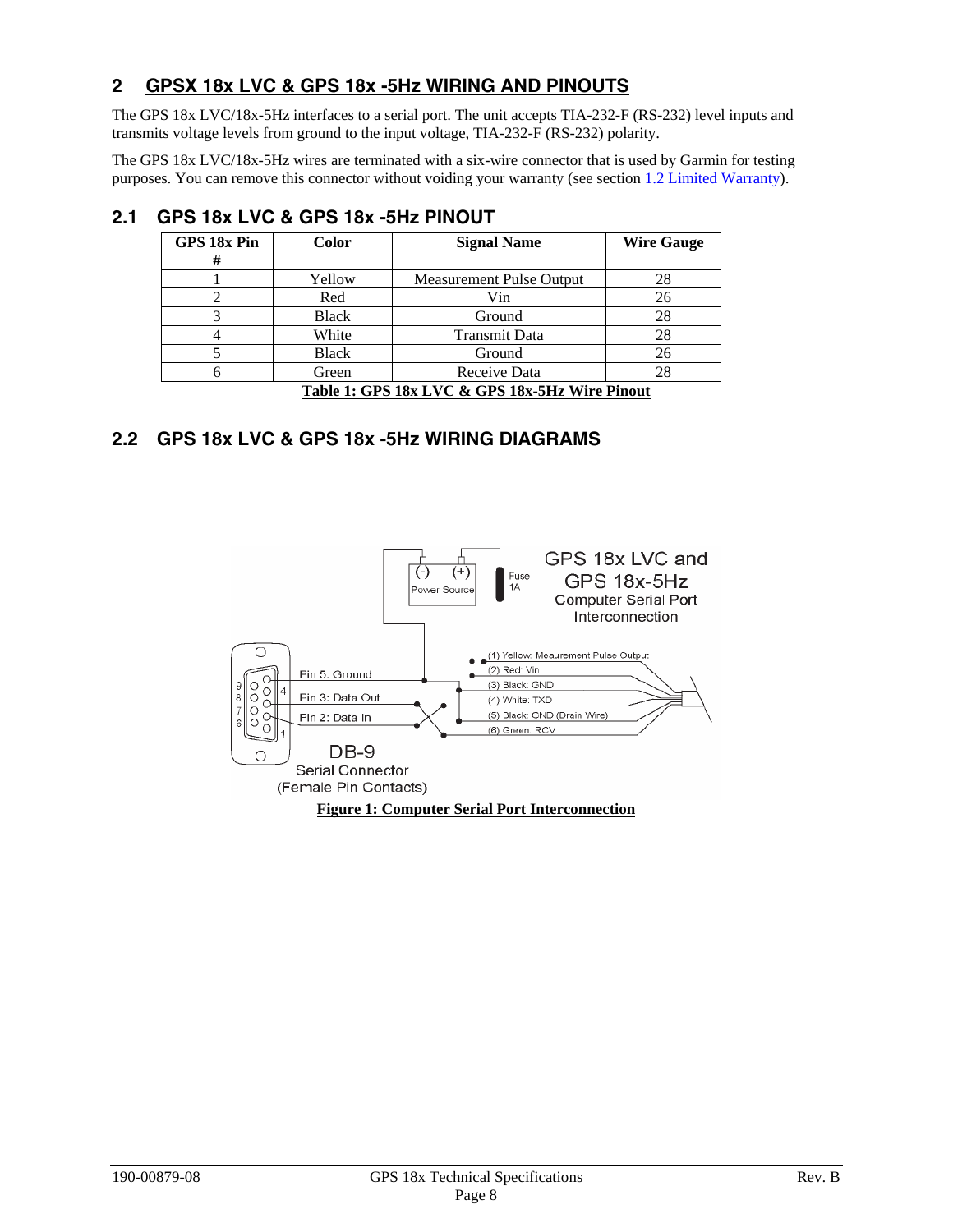<span id="page-12-0"></span>



**Figure 3. Basic NMEA Device Interconnection**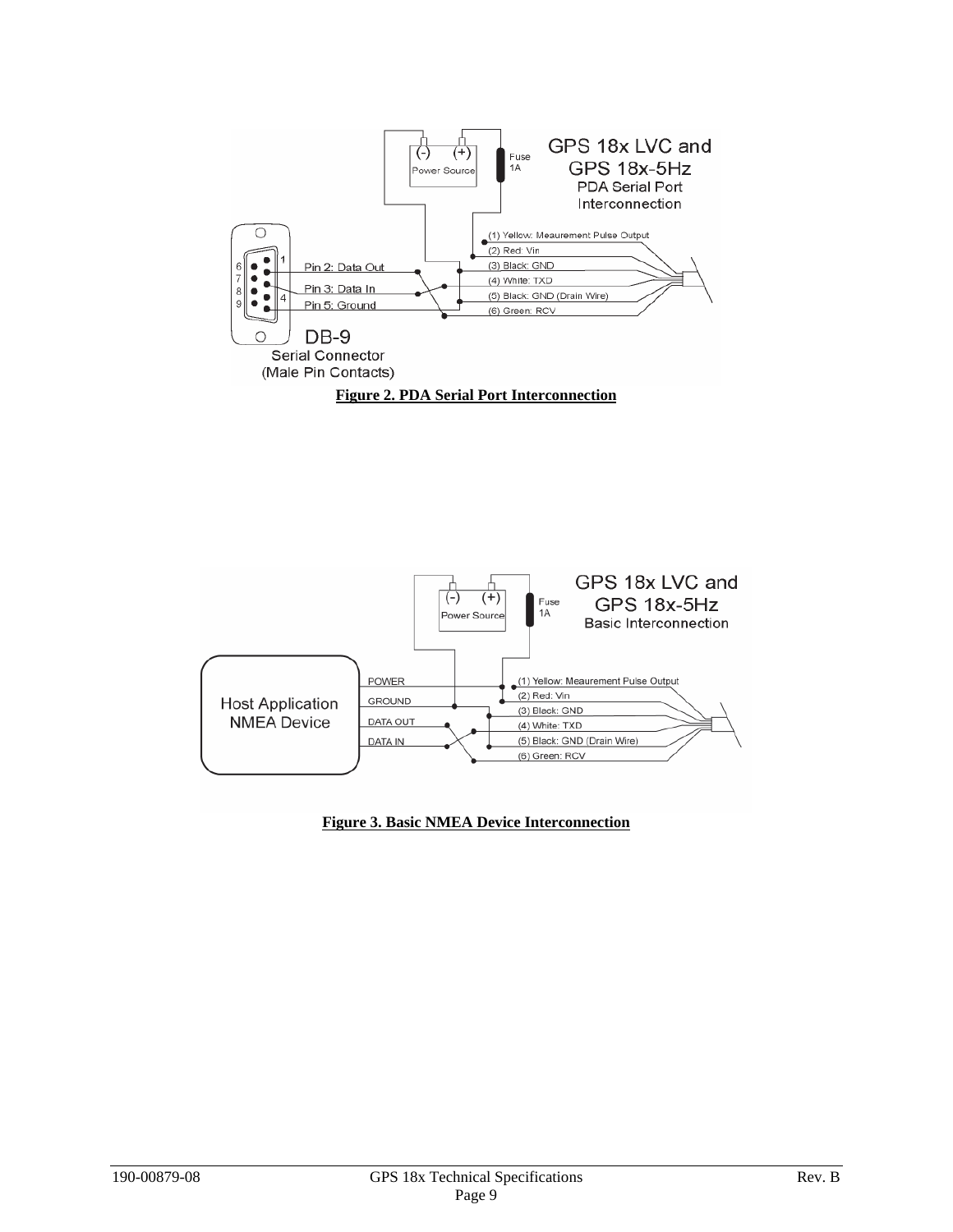## <span id="page-13-0"></span>**3 MECHANICAL CHARACTERISTICS & MOUNTING**

The central threaded recess accepts a metric M3 threaded bolt. The recess is approximately 4 mm deep (4.32 +/- 0.08 mm). The following drawings show example geometries for mounting hardware in case you wish to design your own custom mount. Figure 5 shows mounting geometry for a mount formed from steel sheet metal that is 1.15 mm thick. Figure 7 shows similar mounting geometry for mount formed from aluminum sheet metal that is 1.25 mm thick. Use caution when tightening the mounting bolt. Tightening the mounting bolt can cause the mount to pull tight directly against the metal insert, not against the plastic housing, which would tend to pull the insert out of the plastic. Figure 6 shows the dimensions of our GPS 18x Flush Mount, part number 010-10453-00.



UNITS: MILLIMETERS **Figure 4a. GPS 18x Bottom Case Dimensions, Under Mold**



**Figure 4b. GPS 18x Bottom Case, Outside of Casing**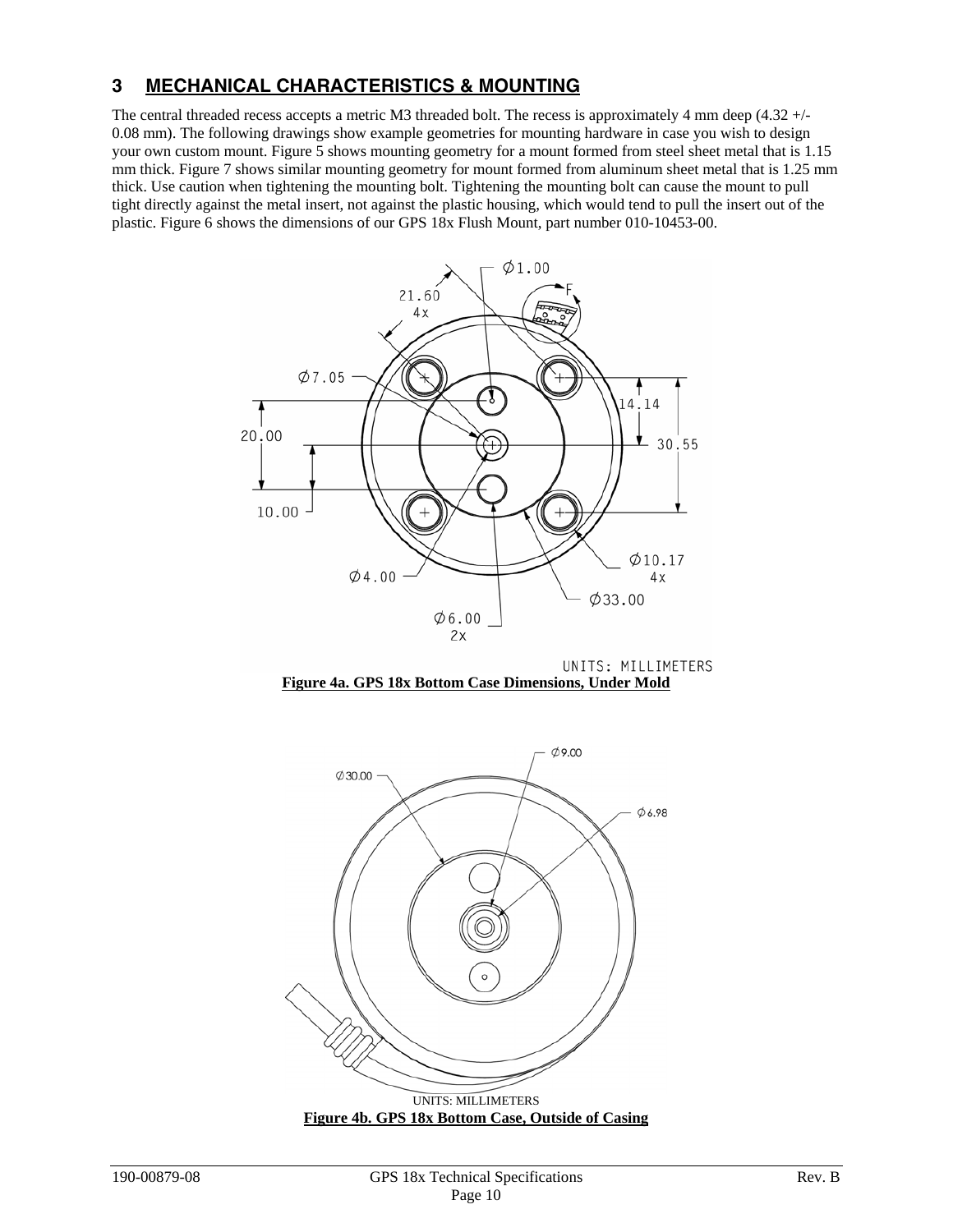<span id="page-14-0"></span>



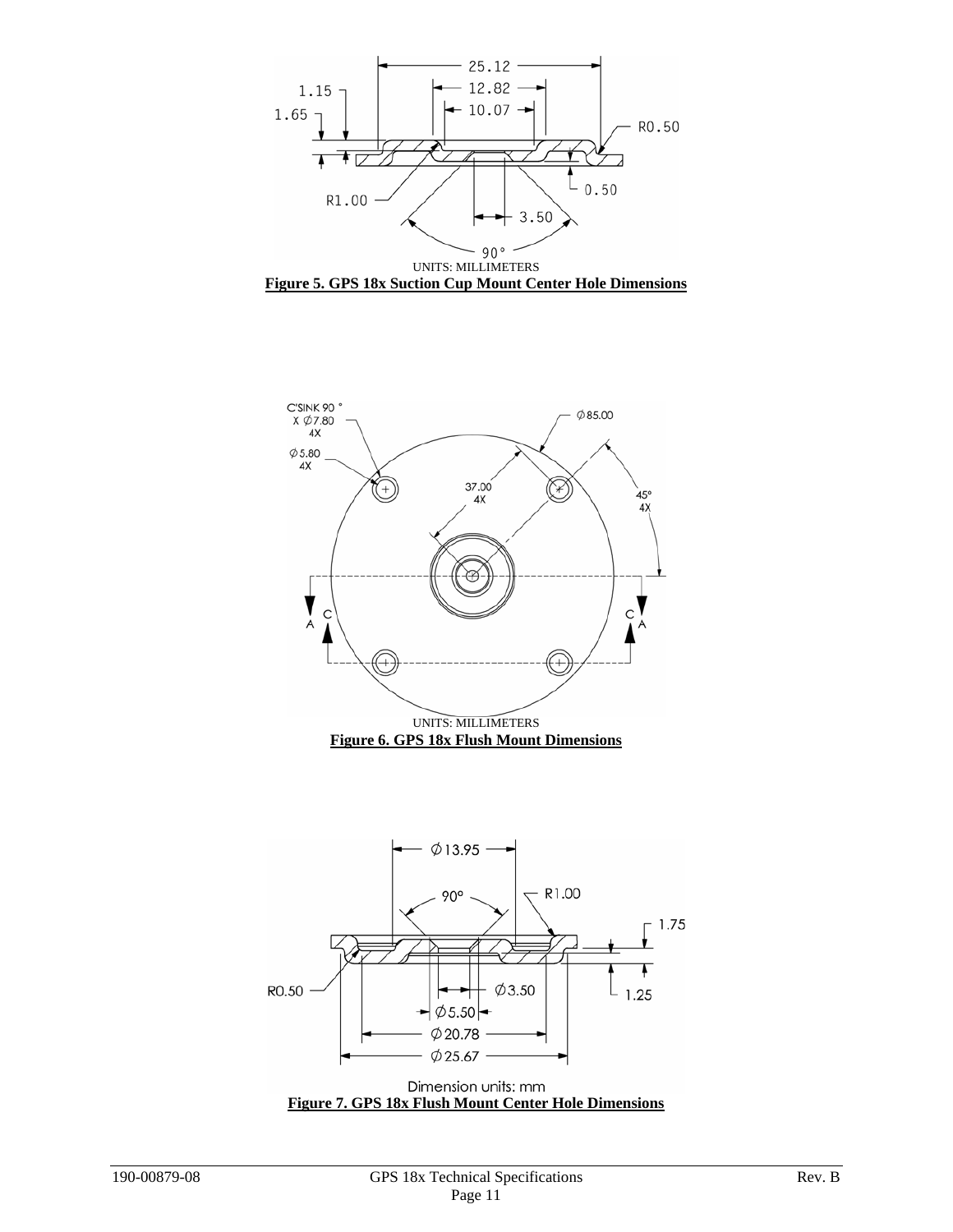# <span id="page-15-0"></span>**4 GPS 18x PC, GPS 18x LVC, & GPS 18x-5Hz SOFTWARE INTERFACE**

The interface protocol design of the GPS 18x PC, LVC, and GPS 18x-5Hz products is based on the National Marine Electronics Association's NMEA 0183 ASCII interface specification. This standard is fully defined in *NMEA 0183, Version 2.30*. Copies may be obtained from NMEA, [www.nmea.org](http://www.nmea.org/).

In addition to the standard NMEA 0183 sentences, the GPS 18x PC, LVC, and GPS 18x-5Hz may also be configured to transmit information over their serial interface using NMEA 0183 compliant Garmin proprietary sentences. These proprietary sentences begin with the characters, "\$PGRM", instead of the characters "\$G" that are typical of the standard NMEA 0183 sentences. The characters "\$P" indicate that the sentence is a proprietary implementation and the characters and "GRM" indicate that it is Garmin's proprietary sentence. The letter (or letters) that follow the characters "\$PGRM" uniquely identifies that particular Garmin proprietary sentence.

It is also possible to configure the GPS 18x PC, LVC, and GPS 18x-5Hz to transmit binary data information over their serial interface. See [Appendix B: Garmin Binary Output Format](#page-27-0) for details.

The GPS 18x USB does not transmit NMEA sentences: It transmits using the Garmin USB interface. The Garmin USB interface is discussed in the *Garmin Device Interface Specification* found in the Garmin Device Interface SDK located on the Garmin Web site at: [www.garmin.com/support/commProtocol.html](http://www.garmin.com/support/commProtocol.html).

You can configure the GPS 18x USB to transmit binary data information over the USB interface. Refer to [Appendix](#page-27-0)  [B: Garmin Binary Output Format.](#page-27-0)

The following sections describe the NMEA 0183 data format of each sentence transmitted and received by the GPS 18x PC, LVC, and GPS 18x-5Hz products.

# **4.1 RECEIVED NMEA 0183 SENTENCES**

The following paragraphs define the sentences that can be received on the GPS sensors' port. Null fields in the configuration sentence indicate no change in the particular configuration parameter. All sentences received by the GPS sensor must be terminated with <CR><LF>, the ASCII characters for carriage return (0D hexadecimal) and line feed (0A hexadecimal). The checksum \*hh is used for parity checking data and is not required, but is recommended for use in environments containing high electromagnetic noise. It is generally not required in normal PC environments. When used, the parity bytes (hh) are the ASCII representation of the exclusive-or (XOR) sum of all the characters between the "\$" and "\*" characters, non-inclusive. The hex representation must be a capital letter, such as 3D instead of 3d. Sentences may be truncated by  $\langle CR \rangle \langle LF \rangle$  after any data field and valid fields up to that point will be acted on by the sensor.

#### **4.1.1 Almanac Information (ALM)**

The \$GPALM sentence can be used to initialize the GPS sensor's stored almanac information in the unlikely event of non-volatile memory loss or after storing longer than six months without tracking GPS satellites.

\$GPALM,<1>,<2>,<3>,<4>,<5>,<6>,<7>,<8>,<9>,<10>,<11>,<12>,<13>,<14>,<15>\*hh<CR><LF>

| <1>           | Total number of ALM sentences to be transmitted by the GPS sensor during almanac download. |
|---------------|--------------------------------------------------------------------------------------------|
|               | This field can be null or any number when sending almanac to the GPS sensor.               |
| <2>           | Number of current ALM sentence. This field can be null or any number when sending almanac  |
|               | to the GPS sensor.                                                                         |
| <3>           | Satellite PRN number, 01 to 32                                                             |
| $<\!\!4\!\!>$ | GPS week number                                                                            |
| 5>            | SV health, bits 17–24 of each almanac page                                                 |
| $<\!\!6\!\!>$ | Eccentricity                                                                               |
| <7>           | Almanac reference time                                                                     |
| <8>           | Inclination angle                                                                          |
| $<\!\!9\!\!>$ | Rate of right ascension                                                                    |
| <10>          | Root of semi major axis                                                                    |
| <11>          | Omega, argument of perigee                                                                 |
| <12>          | Longitude of ascension node                                                                |
| <13>          | Mean anomaly                                                                               |
| <14>          | af0 clock parameter                                                                        |
| <15>          | af1 clock parameter                                                                        |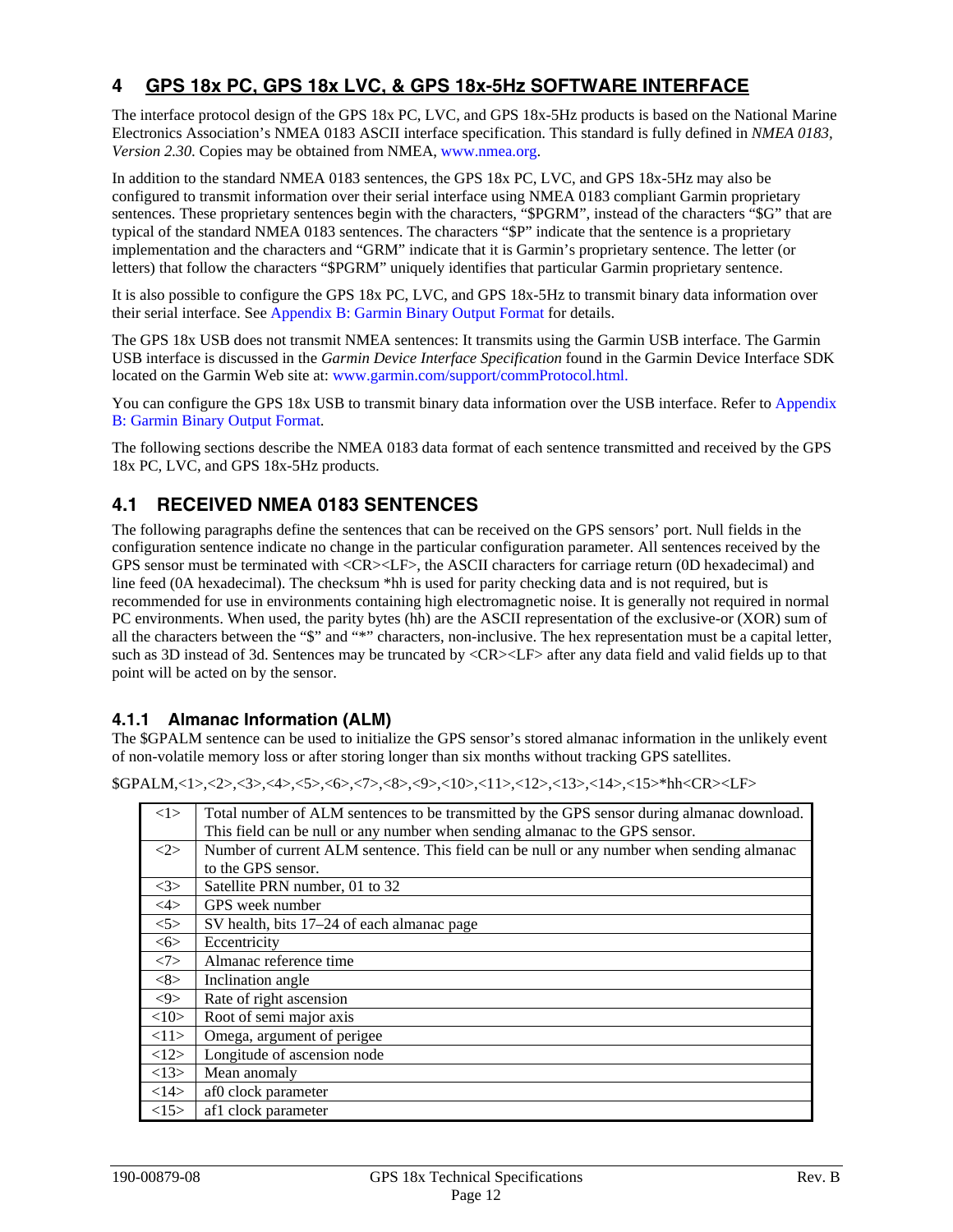## <span id="page-16-0"></span>**4.1.2 Sensor Initialization Information (PGRMI)**

The \$PGRMI sentence provides information used to initialize the GPS sensor's set position and time used for satellite acquisition. Receipt of this sentence by the GPS sensor causes the software to restart the satellite acquisition process. If there are no errors in the sentence, it will be echoed upon receipt. If an error is detected, the echoed PGRMI sentence will contain the current default values. Current PGRMI defaults (with the exception of the Receiver Command, which is a command rather than a mode) can also be obtained by sending \$PGRMIE to the GPS sensor.

| $\langle 1 \rangle$ | Latitude, ddmm.mmm format for GPS 18x PC/LVC; ddmm.mmmmm format for GPS 18x-     |
|---------------------|----------------------------------------------------------------------------------|
|                     | 5Hz (leading zeros must be transmitted)                                          |
| <2>                 | Latitude hemisphere, N or S                                                      |
| $\langle 3 \rangle$ | Longitude, ddmm.mmm format for GPS 18x PC/LVC; ddmm.mmmmm format for GPS         |
|                     | 18x-5Hz (leading zeros must be transmitted)                                      |
| $<\!\!4\!\!>$       | Longitude hemisphere, E or W                                                     |
| $<$ 5>              | Current UTC date, ddmmyy format                                                  |
| <6>                 | Current UTC time, hhmmss format for GPS 18x PC/LVC; hhmmss.s format for GPS 18x- |
|                     | 5Hz                                                                              |
|                     | Receiver Command, $A = Cold Start$ , $R = Unit$ Reset                            |

\$PGRMI,<1>,<2>,<3>,<4>,<5>,<6>,<7>\*hh<CR><LF>

#### **4.1.3 Sensor Configuration Information (PGRMC)**

The \$PGRMC sentence provides information used to configure the GPS sensor's operation. Configuration parameters are stored in non-volatile memory and retained between power cycles. The GPS sensor will echo this sentence upon its receipt if no errors are detected. If an error is detected, the echoed PGRMC sentence will contain the current default values. Current default values can also be obtained by sending \$PGRMCE to the GPS sensor.

| < l >                                 | Fix mode, $A =$ Automatic, $3 = 3D$ exclusively                                                                                   |
|---------------------------------------|-----------------------------------------------------------------------------------------------------------------------------------|
| $<\!\!2\!\!>$                         | Altitude above/below mean sea level, -1500.0 to 18000.0 meters                                                                    |
| <3>                                   | Earth datum index. If the user datum index (96) is specified, fields $\langle 4 \rangle$ through $\langle 8 \rangle$ must contain |
|                                       | valid values. Otherwise, fields <4> through <8> must be null. Refer to Appendix A: Earth Datum List                               |
|                                       | for a list of earth datum and the corresponding earth datum index.                                                                |
| $<\!\!4\!\!>$                         | User earth datum semi-major axis, 6360000.000 to 6380000.000 meters (.001 meters resolution)                                      |
| 5                                     | User earth datum inverse flattening factor, 285.0 to 310.0 $(10^{-9} \text{ resolution})$                                         |
| $<\!\!6\!\!>$                         | User earth datum delta x earth centered coordinate, -5000.0 to 5000.0 meters (1 meter resolution)                                 |
| <7>                                   | User earth datum delta y earth centered coordinate, -5000.0 to 5000.0 meters (1 meter resolution)                                 |
| <8>                                   | User earth datum delta z earth centered coordinate, -5000.0 to 5000.0 meters (1 meter resolution)                                 |
| $< \hspace{-0.1cm}9 \hspace{-0.1cm}>$ | Differential mode, $A =$ Automatic (output DGPS data when available, non-DGPS otherwise), $D =$                                   |
|                                       | Differential exclusively (output only differential fixes)                                                                         |
| <10                                   | NMEA 0183 Baud rate, $3 = 4800$ , $4 = 9600$ , $5 = 19200$ , $6 = 300$ , $7 = 600$ ,                                              |
|                                       | $8 = 38400$ (for GPS 18x-5Hz only)                                                                                                |
| <11>                                  | No Effect (This field is not used on this model and is included only for backwards compatibility)                                 |
| <12>                                  | Measurement Pulse Output, $1 = Disabeled$ , $2 = Enabeled$                                                                        |
| <13>                                  | Measurement Pulse Output pulse length, $(n+1)*20$ ms                                                                              |
|                                       | For 18 LVC/PC $n = 0$ through 48 (max. 980 ms)                                                                                    |
|                                       | For GPS $18x-5Hz$ n = 0 through 8 (max. 180 ms)                                                                                   |
|                                       | Example: $n = 4$ corresponds to a 100 ms wide pulse                                                                               |
| <14>                                  | Dead reckoning valid time 1 to 30 sec. for the GPS 18x PC/LVC                                                                     |
|                                       | or 0.2 to 30.0 sec. for the GPS 18x-5Hz                                                                                           |
|                                       | All configuration changes take effect after receipt of a valid value except baud rate and Measurement Pulse Output                |

 $$PGRMC < 1 > 2 > 3 < 4 > 5 > 1$ ,  $< 5 > 12 < 8 > 25 < 11 > 11 < 12 < 13 < 14 > 11 < 12 < 15 > 11$ 

All configuration changes take effect after receipt of a valid value except baud rate and Measurement Pulse Output mode. Baud rate and Measurement Pulse Output mode changes take effect on the next power cycle or an external reset event.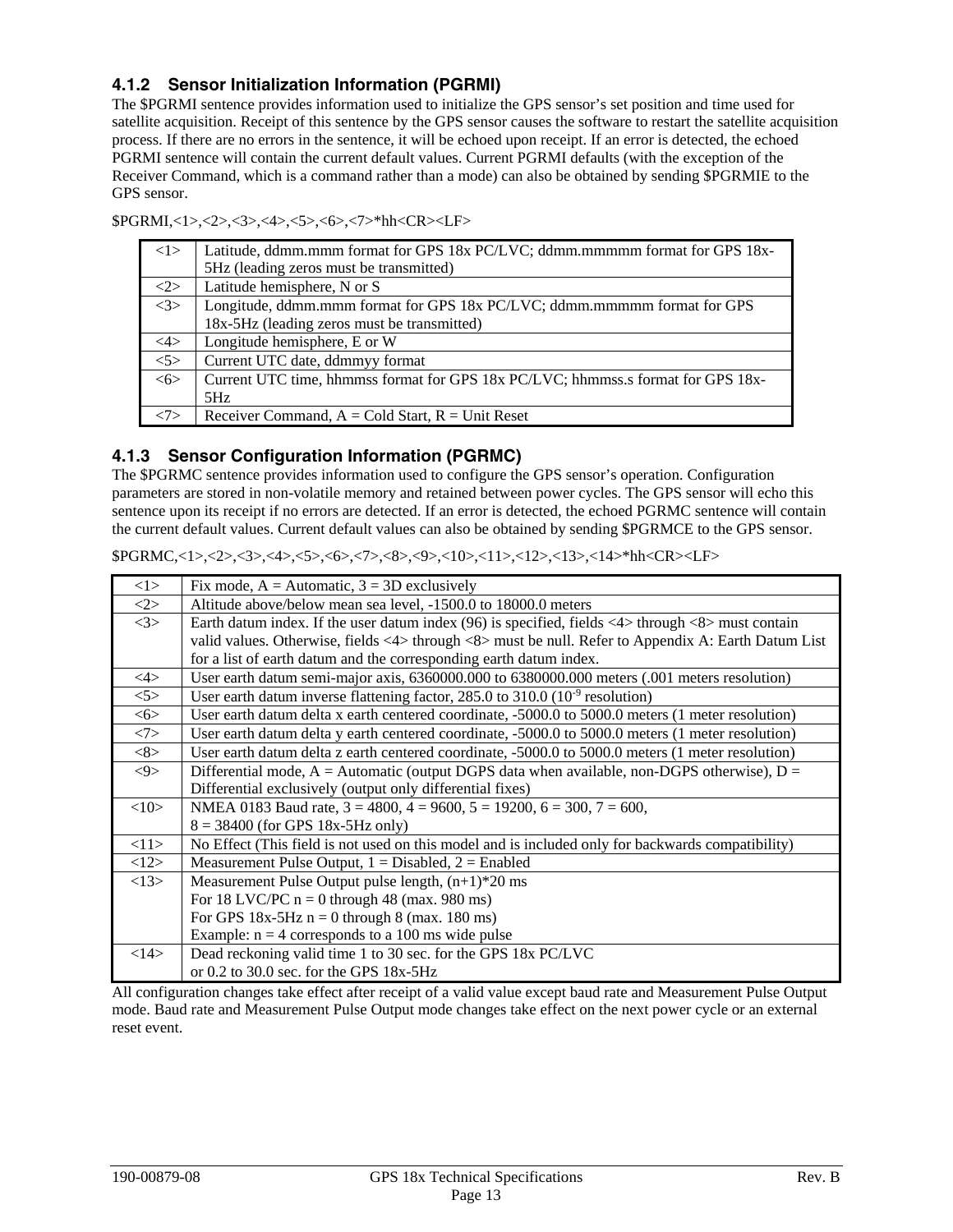## <span id="page-17-0"></span>**4.1.4 Additional Sensor Configuration Information (PGRMC1)**

The \$PGRMC1 sentence provides additional information used to configure the GPS sensor operation. Configuration parameters are stored in non-volatile memory and retained between power cycles. The GPS sensor will echo this sentence upon its receipt if no errors are detected. If an error is detected, the echoed PGRMC1 sentence will contain the current default values. Current default values can also be obtained by sending \$PGRMC1E to the GPS sensor.

\$PGRMC1,<1>,<2>,<3>,<4>,<5>,<6>,<7>,<8>,<9>,<10>,<11>,<12>,<13>\*hh<CR><LF>

| <1>                 | NMEA 0183 output time 1 to 900 (sec). Not applicable to GPS 18x-5Hz, which always outputs data at |
|---------------------|---------------------------------------------------------------------------------------------------|
|                     | 5 Hz (200 ms)                                                                                     |
| <2>                 | Binary Output Data, $1 = \text{Off}$ , $2 = \text{On}$ .                                          |
| <3>                 | No Effect (This field is not used on this model and is included only for backwards compatibility) |
| $\langle 4 \rangle$ | No Effect (DGPS beacon frequency: 0.0, 283.5 to 325.0 kHz in 0.5 kHz steps)                       |
| 5                   | No Effect (DGPS beacon bit rate: 0, 25, 50, 100, or 200 bps)                                      |
| 55                  | No Effect (DGPS beacon scanning, $1 = \text{Off}, 2 = \text{On}$ )                                |
| <7>                 | NMEA 0183 version 2.30 mode indicator, $1 = \text{Off}$ , $2 = \text{On}$                         |
| <8>                 | DGPS WAAS mode, $W = WAAS$ Enabled, $N = WAAS$ Disabled                                           |
| $<\!\!9\!\!>$       | Power Save Mode, $P = Power$ Save mode, $N = Normal$                                              |
| <10>                | No Effect (This field is not used on this model and is included only for backwards compatibility) |
| <11>                | No Effect (This field is not used on this model and is included only for backwards compatibility) |
| <12>                | No Effect (This field is not used on this model and is included only for backwards compatibility) |
| <13>                | Measurement Pulse Output Auto Off Mode, $1 = \text{Off}$ , $2 = \text{On}$                        |

Configuration changes take effect immediately, with the exception of Binary Output Data, which takes effect on the next power cycle or a reset event. Send the sentence "\$PGRMI,,,,,,,R" to command a reset (refer to section 4.1.2 [Sensor Initialization Information \(PGRMI\)\)](#page-16-0). If the GPS sensor is in the Binary data mode, it is necessary to send the following eight-byte data stream to temporarily change the data format to NMEA 0183. Then follow by sending a PGRMC1 sentence that turns off the Binary Output Data format:

10 0A 02 26 00 CE 10 03 (Hexadecimal)

## **4.1.5 Output Sentence Enable/Disable (PGRMO)**

The \$PGRMO sentence provides the ability to enable and disable specific output sentences. The following sentences are enabled at the factory for the GPS 18x PC and LVC: GPGGA, GPGSA, GPGSV, GPRMC, and PGRMT.

The following sentences are enabled at the factory for the GPS 18x-5Hz: GPGGA, GPGSA, GPRMC, GPVTG, and PGRMT.

\$PGRMO,<1>,<2>\*hh<CR><LF>

| 1>  | Target sentence description (for example, PGRMT, GPGSV, etc.)                                         |
|-----|-------------------------------------------------------------------------------------------------------|
| <2> | Target sentence mode, where $0 = Disable$ specified sentence, $1 =$ enable specified sentence, $2 =$  |
|     | Disable all output sentences, $3 =$ Enable all output sentences (except GPALM), $4 =$ Restore factory |
|     | default output sentences                                                                              |

The following notes apply to the PGRMO input sentence:

If the target sentence mode is "2" (Disable all), "3" (Enable all), or '4' (Restore defaults), the target sentence description is not checked for validity. In this case, an empty field is allowed (for example, \$PGRMO,,3), or the mode field may contain from 1 to 5 characters.

If the target sentence mode is "0" (Disable) or "1" (Enable), the target sentence description field must be an identifier for one of the sentences that can be output by the GPS sensor.

If either the target sentence mode field or the target sentence description field is not valid, the PGRMO sentence will have no effect.

\$PGRMO,GPALM,1 will cause the GPS sensor to transmit all stored almanac information. All other NMEA 0183 sentence transmission will be suspended temporarily.

\$PGRMO,,G will cause the COM port to change to Garmin Data Transfer format for the duration of the power cycle. The Garmin mode is required for GPS 18x series product software updates.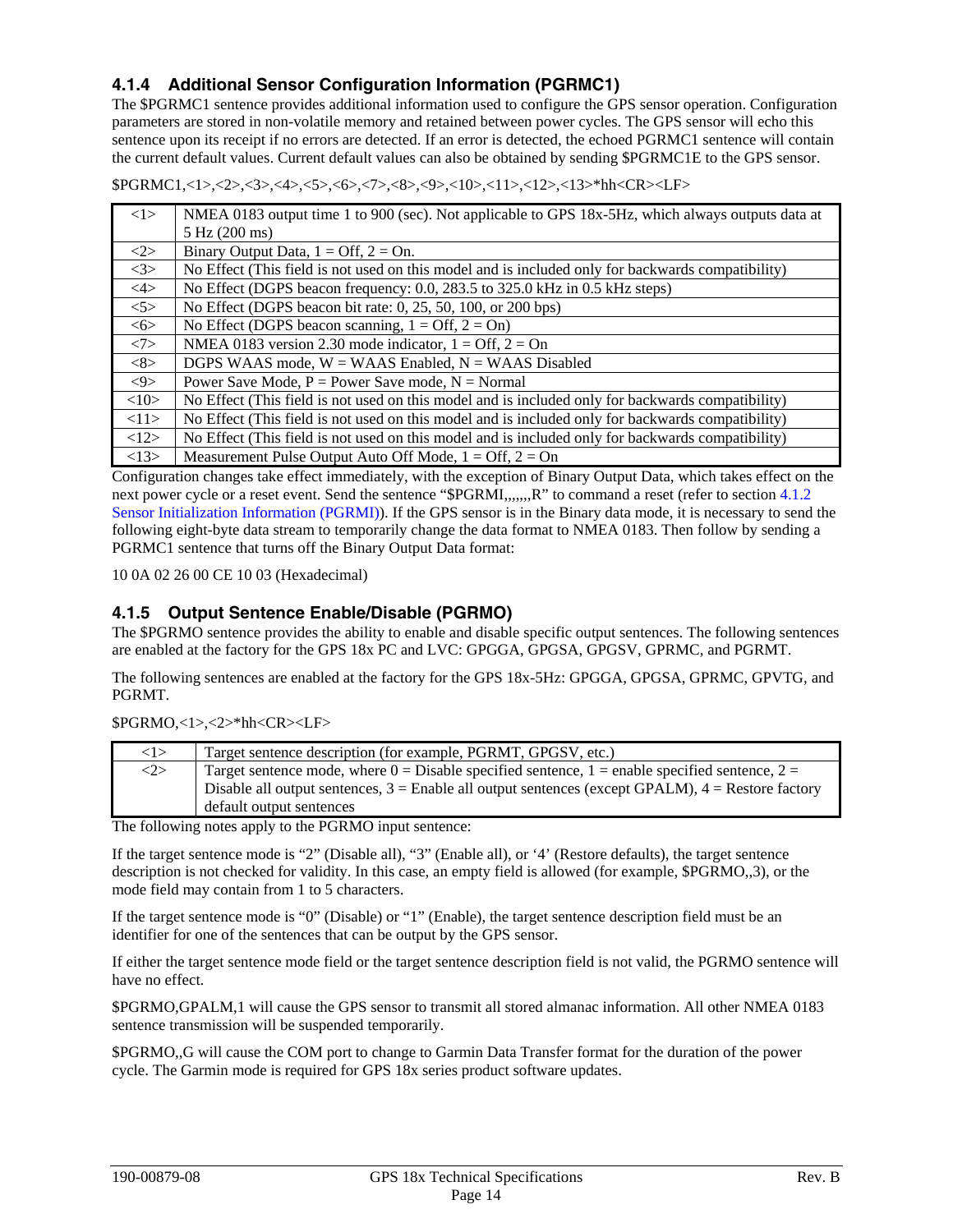# <span id="page-18-0"></span>**4.2 TRANSMITTED NMEA 0183 SENTENCES**

The subsequent paragraphs define the sentences that can be transmitted by the GPS 18x PC and LVC.

## **4.2.1 Sentence Transmission Rate**

Sentences are transmitted with respect to the user selected baud rate.

The GPS sensor will transmit each sentence (except where noted in particular transmitted sentence descriptions) at a periodic rate based on the user selected baud rate and user selected output sentences. The GPS sensor will transmit the selected sentences contiguously. The length of the transmission can be determined by the following equation and Tables 2 and 3:

total characters to be transmitted

length of transmission = ---------------------------------------------

characters transmitted per second

| <b>Sentence</b> | <b>Output by Default?</b>      | <b>Maximum Characters</b> |
|-----------------|--------------------------------|---------------------------|
| <b>GPRMC</b>    |                                | 74                        |
| <b>GPGGA</b>    |                                | 82                        |
| <b>GPGSA</b>    |                                | 66                        |
| <b>GPGSV</b>    | $\checkmark$ (PC and LVC only) | 70                        |
| <b>PGRME</b>    |                                | 35                        |
| <b>GPGLL</b>    |                                | 44                        |
| <b>GPVTG</b>    | $\checkmark$ (18x-5Hz)         | 42                        |
| <b>PGRMV</b>    |                                | 32                        |
| <b>PGRMF</b>    |                                | 82                        |
| <b>PGRMB</b>    |                                | 40                        |
| <b>PGRMM</b>    |                                |                           |
| <b>PGRMT</b>    | Once per minute                | 50                        |

**Table 2: NMEA 0183 Output Sentence Order and Size**

|        | <b>Baud</b>   | <b>Characters per Second</b>                                     |
|--------|---------------|------------------------------------------------------------------|
|        | 4800          |                                                                  |
|        | 9600          | 960                                                              |
|        | 19200         | 1920                                                             |
|        | 38400         | 3840                                                             |
| $\sim$ | $\sim$<br>. . | $\sim$<br>$\mathbf{r}$<br>. .<br>. .<br>$\overline{\phantom{a}}$ |

**Table 3: Characters per Second for Available Baud Rates**

The maximum number of fields allowed in a single sentence is 82 characters including delimiters. Values in the table include the sentence start delimiter character "\$" and the termination delimiter <CR><LF>. For the GPS 18x PC and LVC, the factory set defaults result in a once per second transmission at the NMEA 0183 specification transmission rate of 4800 baud. For the GPS 18x-5Hz, the factory set defaults will result in a five times per second transmission at 19200 baud.

For the GPS 18x LVC: Regardless of the selected baud rate, the information transmitted by the GPS sensor is referenced to the one-pulse-per-second output pulse immediately preceding the GPRMC sentence, or whichever sentence is output first in the burst (see Table 2 above).

For the GPS 18x-5Hz: Regardless of the selected baud rate, the information transmitted by the GPS sensor is referenced to the preceding five-times-per-second output pulse.

The GPS 18x USB can use Spanner (an application that can provide NMEA output via a virtual COM port) to receive the same default NMEA sentences as the GPS 18x PC and LVC at a rate of once per second. Spanner is available for free on the Garmin web site. To download the software, start at [www.garmin.com/oem,](http://www.garmin.com/oem) select the GPS 18x USB, and then select **Updates & Downloads**.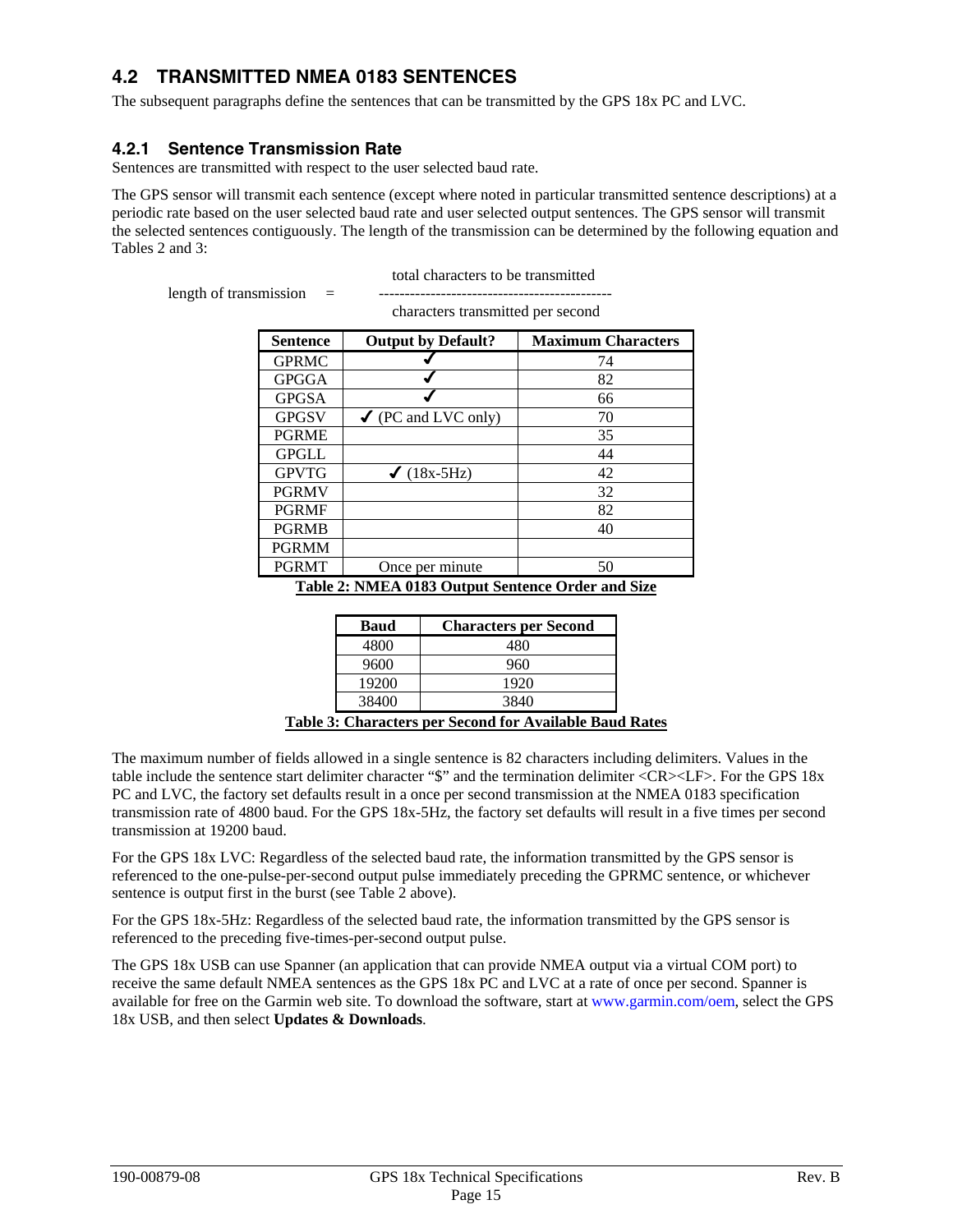## <span id="page-19-0"></span>**4.2.2 Transmitted Time**

The GPS sensor outputs Coordinated Universal Time (UTC) date and time of day in the transmitted sentences. Before the initial position fix, the on-board clock provides the date and time of day. After the initial position fix, the date and time of day are calculated using GPS satellite information and are synchronized with the measurement pulse output.

The GPS 18x-5Hz outputs a UTC with a tenths-of-a-second precision: 123456.8, for example.

The GPS sensor uses information obtained from the GPS satellites to add or delete UTC leap seconds and correct the transmitted date and time of day. The transmitted date and time of day for leap second correction follow the guidelines in *"National Institute of Standards and Technology Special Publication 432 (Revised 1990)"* (for sale by the Superintendent of Documents, U.S. Government Printing Office, Washington, D.C., 20402, U.S.A.).

When a positive leap second is required, one second is inserted at the beginning of the first hour (0h 0m 0s) of the day that the positive leap is occurring. The minute containing the leap second is 61 seconds long. The GPS sensor would have transmitted this information for the leap second added December 31, 1998 as follows:

\$GPRMC,235959,A,3851.3651,N,09447.9382,W,000.0,221.9,071103,003.3,E\*69

\$GPRMC,000000,A,3851.3651,N,09447.9382,W,000.0,221.9,081103,003.3,E\*67

\$GPRMC,000000,A,3851.3651,N,09447.9382,W,000.0,221.9,081103,003.3,E\*67

\$GPRMC,000001,A,3851.3651,N,09447.9382,W,000.0,221.9,081103,003.3,E\*66

If a negative leap second should be required, one second will be deleted at the end of some UTC month. The minute containing the leap second will be only 59 seconds long. In this case, the GPS sensor will not transmit the time of day 0h 0m 0s (the "zero" second) for the day from which the leap second is removed.

\$GPRMC,235959,A,3851.3650,N,09447.9373,W,000.0,000.0,111103,003.3,E\*69

\$GPRMC,000001,A,3851.3650,N,09447.9373,W,000.0,000.0,121103,003.3,E\*6A

\$GPRMC,000002,A,3851.3650,N,09447.9373,W,000.0,000.0,121103,003.3,E\*69

#### **4.2.3 Global Positioning System Almanac Data (ALM)**

Almanac sentences are not normally transmitted. Send the GPS sensor a \$PGRMO,GPALM,1 command to initiate almanac transmission. Upon receipt of this command, the GPS sensor will transmit available almanac information on GPALM sentences. During the transmission of almanac sentences, other NMEA 0183 data output is suspended temporarily.

\$GPALM,<1>,<2>,<3>,<4>,<5>,<6>,<7>,<8>,<9>,<10>,<11>,<12>,<13>,<14>,<15>\*hh<CR><LF>

<field information> can be found in [section 4.1.1 Almanac Information \(ALM\)](#page-15-0).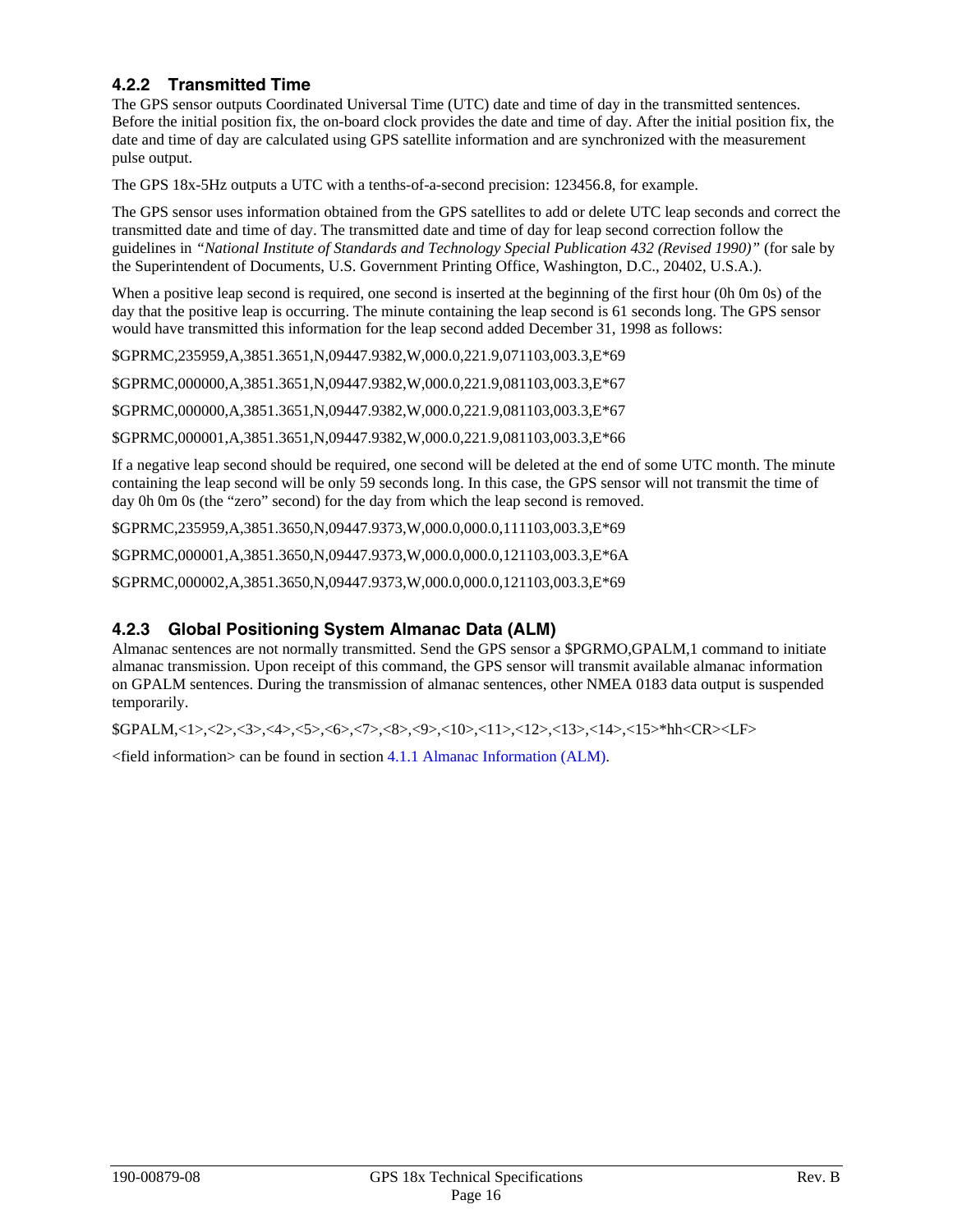## <span id="page-20-0"></span>**4.2.4 Global Positioning System Fix Data (GGA)**

\$GPGGA,<1>,<2>,<3>,<4>,<5>,<6>,<7>,<8>,<9>,M,<10>,M,<11>,<12>\*hh<CR><LF>

| <1>                 | UTC time of position fix, hhmmss format for GPS 18x PC or LVC; hhmmss.s format for GPS                 |
|---------------------|--------------------------------------------------------------------------------------------------------|
|                     | $18x-5Hz$                                                                                              |
| <2>                 | Latitude, ddmm.mmmm format for GPS 18x PC/LVC; ddmm.mmmmm for GPS 18x-5Hz                              |
|                     | (leading zeros will be transmitted)                                                                    |
| <3>                 | Latitude hemisphere, N or S                                                                            |
| $\langle 4 \rangle$ | Longitude, dddmm.mmmm format for GPS 18x PC/LVC; dddmm.mmmmm for GPS 18x-5Hz                           |
|                     | (leading zeros will be transmitted)                                                                    |
| 5>                  | Longitude hemisphere, E or W                                                                           |
| 55                  | GPS quality indication, $0 = f$ is not available, $1 = \text{Non-differential GPS fix available}, 2 =$ |
|                     | Differential GPS (WAAS) fix available, $6 =$ Estimated                                                 |
| <7>                 | Number of satellites in use, 00 to 12 (leading zeros will be transmitted)                              |
| <8>                 | Horizontal dilution of precision, 0.5 to 99.9                                                          |
| $< \!\!9 >$         | Antenna height above/below mean sea level, -9999.9 to 99999.9 meters                                   |
| <10>                | Geoidal height, -999.9 to 9999.9 meters                                                                |
| <11>                | Null (Differential GPS)                                                                                |
| <12>                | Null (Differential Reference Station ID)                                                               |

#### **4.2.5 GPS DOP and Active Satellites (GSA)**

\$GPGSA,<1>,<2>,<3>,<3>,<3>,<3>,<3>,<3>,<3>,<3>,<3>,<3>,<3>,<3>,<4>,<5>,<6>\*hh<CR><LF>

| <1>    | Mode, $M =$ Manual, $A =$ Automatic                                                              |
|--------|--------------------------------------------------------------------------------------------------|
| <2>    | Fix type, $1 = not available$ , $2 = 2D$ , $3 = 3D$                                              |
| <3>    | PRN number, 01 to 32, of satellite used in solution, up to 12 transmitted (leading zeros will be |
|        | transmitted)                                                                                     |
| 4>     | Position dilution of precision, 0.5 to 99.9                                                      |
| $<$ 5> | Horizontal dilution of precision, 0.5 to 99.9                                                    |
| <6>    | Vertical dilution of precision, 0.5 to 99.9                                                      |

#### **4.2.6 GPS Satellites in View (GSV)**

\$GPGSV,<1>,<2>,<3>,<4>,<5>,<6>,<7>,...<4>,<5>,<6>,<7>\*hh<CR><LF>

| <1>    | Total number of GSV sentences to be transmitted                                  |
|--------|----------------------------------------------------------------------------------|
| $<$ 2> | Number of current GSV sentence                                                   |
| <3>    | Total number of satellites in view, 00 to 12 (leading zeros will be transmitted) |
| $<$ 4> | Satellite PRN number, 01 to 32 (leading zeros will be transmitted)               |
| 5>     | Satellite elevation, 00 to 90 degrees (leading zeros will be transmitted)        |
| <6>    | Satellite azimuth, 000 to 359 degrees, true (leading zeros will be transmitted)  |
| <7>    | Signal to noise ratio $(C/N0)$ 00 to 99 dB (leading zeros will be transmitted)   |

**Note**: Items <4>,<5>,<6>, and <7> repeat for each satellite in view to a maximum of four (4) satellites per sentence. Additional satellites in view information must be sent in subsequent bursts of NMEA 0183 data. These fields will be null if unused.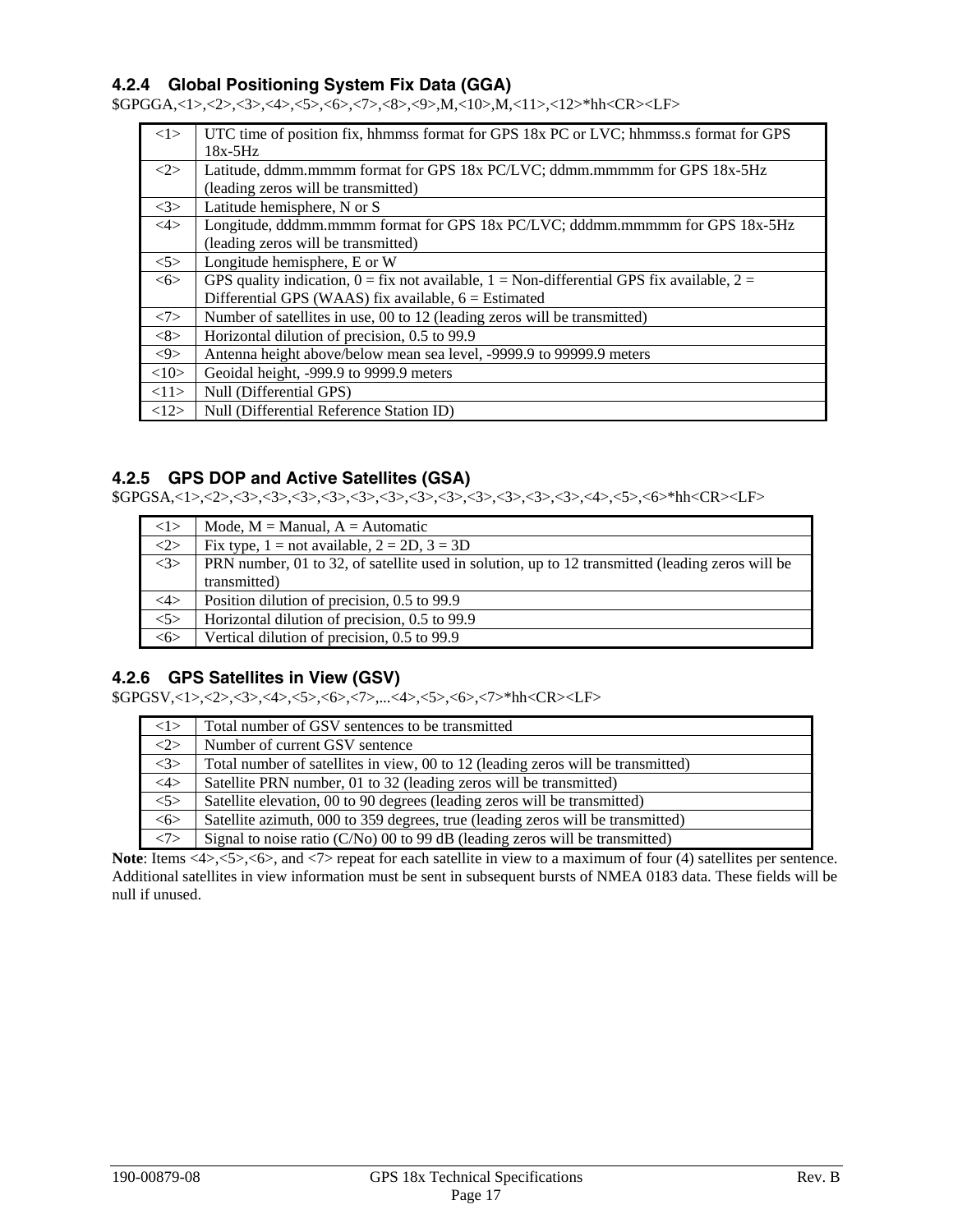## <span id="page-21-0"></span>**4.2.7 Recommended Minimum Specific GPS/TRANSIT Data (RMC)**

\$GPRMC,<1>,<2>,<3>,<4>,<5>,<6>,<7>,<8>,<9>,<10>,<11>,<12>\*hh<CR><LF>

| <1>                 | UTC time of position fix, hhmmss format for GPS 18x PC/LVC;                          |  |
|---------------------|--------------------------------------------------------------------------------------|--|
|                     | hhmmss.s format for GPS 18x-5Hz                                                      |  |
| <2>                 | Status, $A =$ Valid position, $V =$ NAV receiver warning                             |  |
| <3>                 | Latitude, ddmm.mmmm format for GPS 18x PC/LVC; ddmm.mmmmm format for GPS 18x-        |  |
|                     | 5Hz (leading zeros must be transmitted)                                              |  |
| $\langle 4 \rangle$ | Latitude hemisphere, N or S                                                          |  |
| 5                   | Longitude, dddmm.mmmm format for GPS 18x PC/LVC; dddmm.mmmmm format for GPS          |  |
|                     | 18x-5Hz (leading zeros must be transmitted)                                          |  |
| 55                  | Longitude hemisphere, E or W                                                         |  |
| <7>                 | Speed over ground, GPS 18x PC and LVC: 000.0 to 999.9 knots, GPS 18x-5Hz: 000.00 to  |  |
|                     | 999.99 knots (leading zeros will be transmitted)                                     |  |
| <8>                 | Course over ground, 000.0 to 359.9 degrees, true (leading zeros will be transmitted) |  |
| $<\!\!9\!\!>$       | UTC date of position fix, ddmmyy format                                              |  |
| <10>                | Magnetic variation, 000.0 to 180.0 degrees (leading zeros will be transmitted)       |  |
| <11>                | Magnetic variation direction, E or W (westerly variation adds to true course)        |  |
| <12>                | Mode indicator (only output if NMEA 0183 version 2.30 active), $A =$ Autonomous,     |  |
|                     | $D =$ Differential, $E =$ Estimated, $N =$ Data not valid                            |  |

#### **4.2.8 Track Made Good and Ground Speed (VTG)**

\$GPVTG,<1>,T,<2>,M,<3>,N,<4>,K,<5>\*hh<CR><LF>

| <1>    | True course over ground, GPS 18x PC and LVC: 000 to 359 degrees, GPS 18x-5Hz: 000.0 to |  |
|--------|----------------------------------------------------------------------------------------|--|
|        | 359.9 degrees (leading zeros will be transmitted)                                      |  |
| <2>    | Magnetic course over ground, 000 to 359 degrees, GPS 18x-5Hz: 000.0 to 359.9           |  |
|        | degrees (leading zeros will be transmitted)                                            |  |
| <3>    | Speed over ground, GPS 18x PC and LVC: 000.0 to 999.9 knots, GPS 18x-5Hz: 000.00 to    |  |
|        | 999.99 knots (leading zeros will be transmitted)                                       |  |
| $<$ 4> | Speed over ground, GPS 18x PC and LVC: 0000.0 to 1851.8 kilometers per hour, GPS 18x-  |  |
|        | 5Hz: 0000.00 to 1851.89 (leading zeros will be transmitted)                            |  |
| < 5>   | Mode indicator (only output if NMEA 0183 version 2.30 active), $A =$ Autonomous,       |  |
|        | $D =$ Differential, $E =$ Estimated, $N =$ Data not valid                              |  |

## **4.2.9 Geographic Position (GLL)**

\$GPGLL,<1>,<2>,<3>,<4>,<5>,<6>,<7>\*hh<CR><LF>

| <1>    | Latitude, ddmm.mmmm format for GPS 18x PC/LVC; ddmm.mmmmm format for GPS 18x-       |
|--------|-------------------------------------------------------------------------------------|
|        | 5Hz (leading zeros must be transmitted)                                             |
| <2>    | Latitude hemisphere, N or S                                                         |
| <3>    | Longitude, dddmm.mmmm format for GPS 18x PC/LVC; dddmm.mmmmm format for GPS         |
|        | 18x-5Hz (leading zeros must be transmitted)                                         |
| $<$ 4> | Longitude hemisphere, E or W                                                        |
| $<$ 5> | UTC time of position fix, hhmmss format for GPS 18x PC/LVC; hhmmss.s format for GPS |
|        | $18x-5Hz$                                                                           |
| <6>    | Status, $A =$ Valid position, $V =$ NAV receiver warning                            |
| <7>    | Mode indicator (only output if NMEA 0183 version 2.30 active), $A =$ Autonomous,    |
|        | $D =$ Differential (WAAS), $E =$ Estimated, $N =$ Data not valid                    |

## **4.2.10 Estimated Error Information (PGRME)**

\$PGRME,<1>,M,<2>,M,<3>,M\*hh<CR><LF>

|                     | Estimated horizontal position error (HPE), 0.0 to 999.9 meters                     |
|---------------------|------------------------------------------------------------------------------------|
|                     | $\langle 2 \rangle$   Estimated vertical position error (VPE), 0.0 to 999.9 meters |
| $\langle 3 \rangle$ | Estimated position error (EPE), 0.0 to 999.9 meters                                |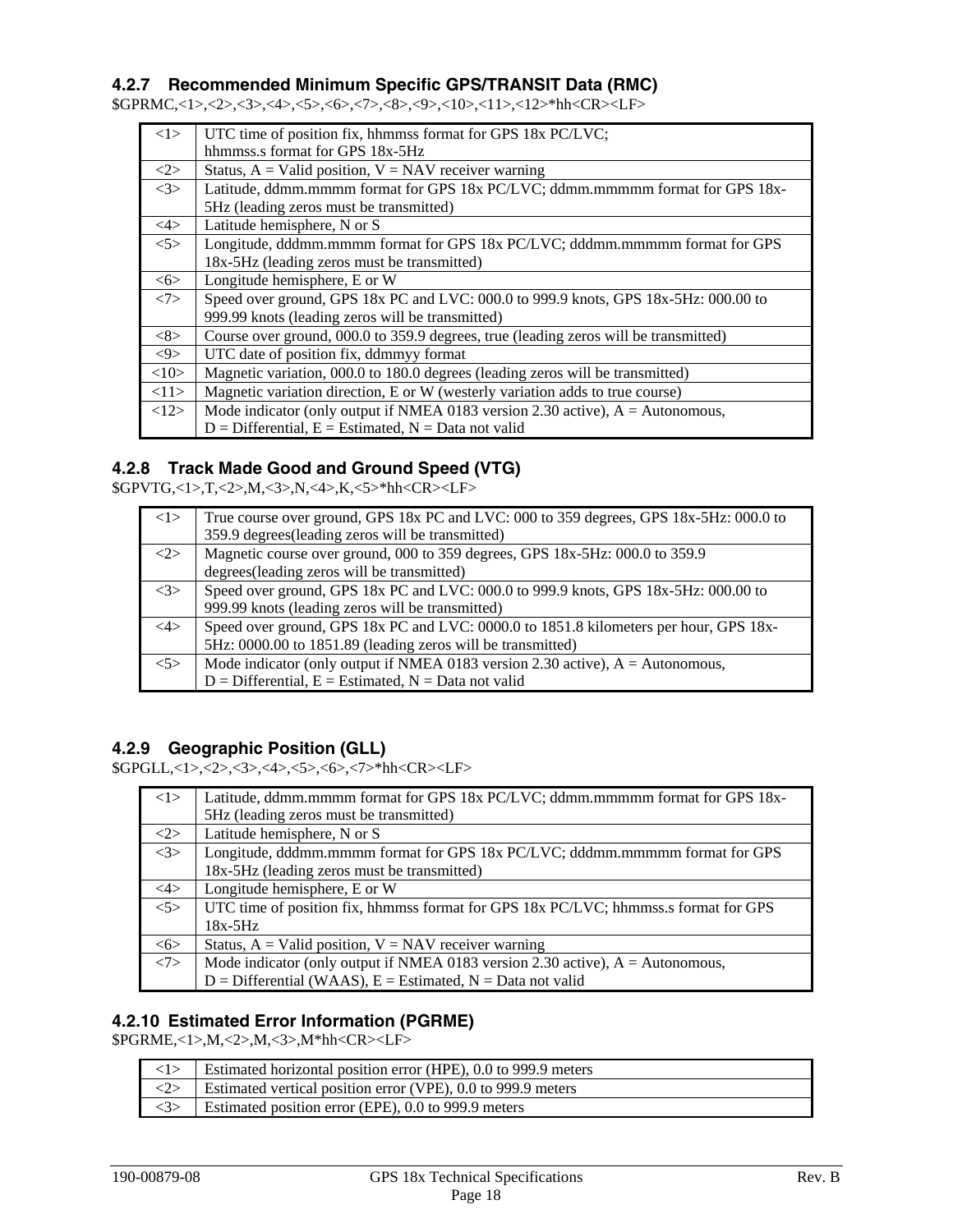## <span id="page-22-0"></span>**4.2.11 GPS Fix Data Sentence (PGRMF)**

\$PGRMF,<1>,<2>,<3>,<4>,<5>,<6>,<7>,<8>,<9>,<10>,<11>,<12>,<13>,<14>,<15>\*hh<CR><LF>

| <1>           | GPS week number (0 to 1023)                                                         |
|---------------|-------------------------------------------------------------------------------------|
| <2>           | GPS seconds (0 to 604799)                                                           |
| <3>           | UTC date of position fix, ddmmyy format                                             |
| $<\!\!4\!\!>$ | UTC time of position fix, hhmmss format for GPS 18x PC/LVC; hhmmss.s format for GPS |
|               | $18x-5Hz$                                                                           |
| 5             | GPS leap second count                                                               |
| 55            | Latitude, ddmm.mmmm format for GPS 18x PC/LVC; ddmm.mmmmm format for GPS 18x-       |
|               | 5Hz (leading zeros must be transmitted)                                             |
| <7>           | Latitude hemisphere, N or S                                                         |
| <8>           | Longitude, dddmm.mmmm format for GPS 18x PC/LVC; dddmm.mmmmm format for GPS         |
|               | 18x-5Hz (leading zeros must be transmitted)                                         |
| $< \theta$    | Longitude hemisphere, E or W                                                        |
| <10>          | Mode, $M =$ Manual, $A =$ Automatic                                                 |
| <11>          | Fix type, $0 =$ no fix, $1 = 2D$ fix, $2 = 3D$ fix                                  |
| <12>          | Speed over ground, 0 to 1851 kilometers/hour                                        |
| <13>          | Course over ground, 0 to 359 degrees, true                                          |
| <14>          | Position dilution of precision, 0 to 9 (rounded to nearest integer value)           |
| <15>          | Time dilution of precision, 0 to 9 (rounded to nearest integer value)               |

#### **4.2.12 Map Datum (PGRMM)**

The Garmin Proprietary sentence \$PGRMM gives the name of the map datum currently in use by the GPS sensor. This information is used by the Garmin MapSource real-time plotting application.

\$PGRMM,<1>\*hh<CR><LF>

 $\langle 1 \rangle$  Name of map datum currently in use (variable length field, for example, "WGS 84")

### **4.2.13 Sensor Status Information (PGRMT)**

The Garmin Proprietary sentence \$PGRMT gives information concerning the status of the GPS sensor. This sentence is transmitted once per minute regardless of the selected baud rate.

\$PGRMT,<1>,<2>,<3>,<4>,<5>,<6>,<7>,<8>,<9>\*hh<CR><LF>

| 1>                  | Product, model and software version (variable length field, for example, "GPS 18x VER 2.05")      |
|---------------------|---------------------------------------------------------------------------------------------------|
| $\langle 2 \rangle$ | No Effect (This field is not used on this model and is included only for backwards compatibility) |
| <3>                 | No Effect (This field is not used on this model and is included only for backwards compatibility) |
| $\langle 4 \rangle$ | No Effect (This field is not used on this model and is included only for backwards compatibility) |
| 5>                  | No Effect (This field is not used on this model and is included only for backwards compatibility) |
| 55                  | No Effect (This field is not used on this model and is included only for backwards compatibility) |
| <7>                 | No Effect (This field is not used on this model and is included only for backwards compatibility) |
| $<\!\!8\!\!>$       | No Effect (This field is not used on this model and is included only for backwards compatibility) |
| $< \!\!9 >$         | No Effect (This field is not used on this model and is included only for backwards compatibility) |

## **4.2.14 3D Velocity Information (PGRMV)**

\$PGRMV,<1>,<2>,<3>\*hh<CR><LF>

| $\langle$ 1>        | True east velocity, -514.4 to 514.4 meters/second for GPS 18x PC/LVC; -514.44 to 514.44 for GPS  |
|---------------------|--------------------------------------------------------------------------------------------------|
|                     | $18x-5Hz$                                                                                        |
| $\langle 2 \rangle$ | True north velocity, -514.4 to 514.4 meters/second for GPS 18x PC/LVC; -514.44 to 514.44 for GPS |
|                     | $18x-5Hz$                                                                                        |
| $\langle 3 \rangle$ | Up velocity, -999.9 to 999.9 meters/second for GPS 18x PC/LVC; -999.99 to 999.99 for GPS 18x-5Hz |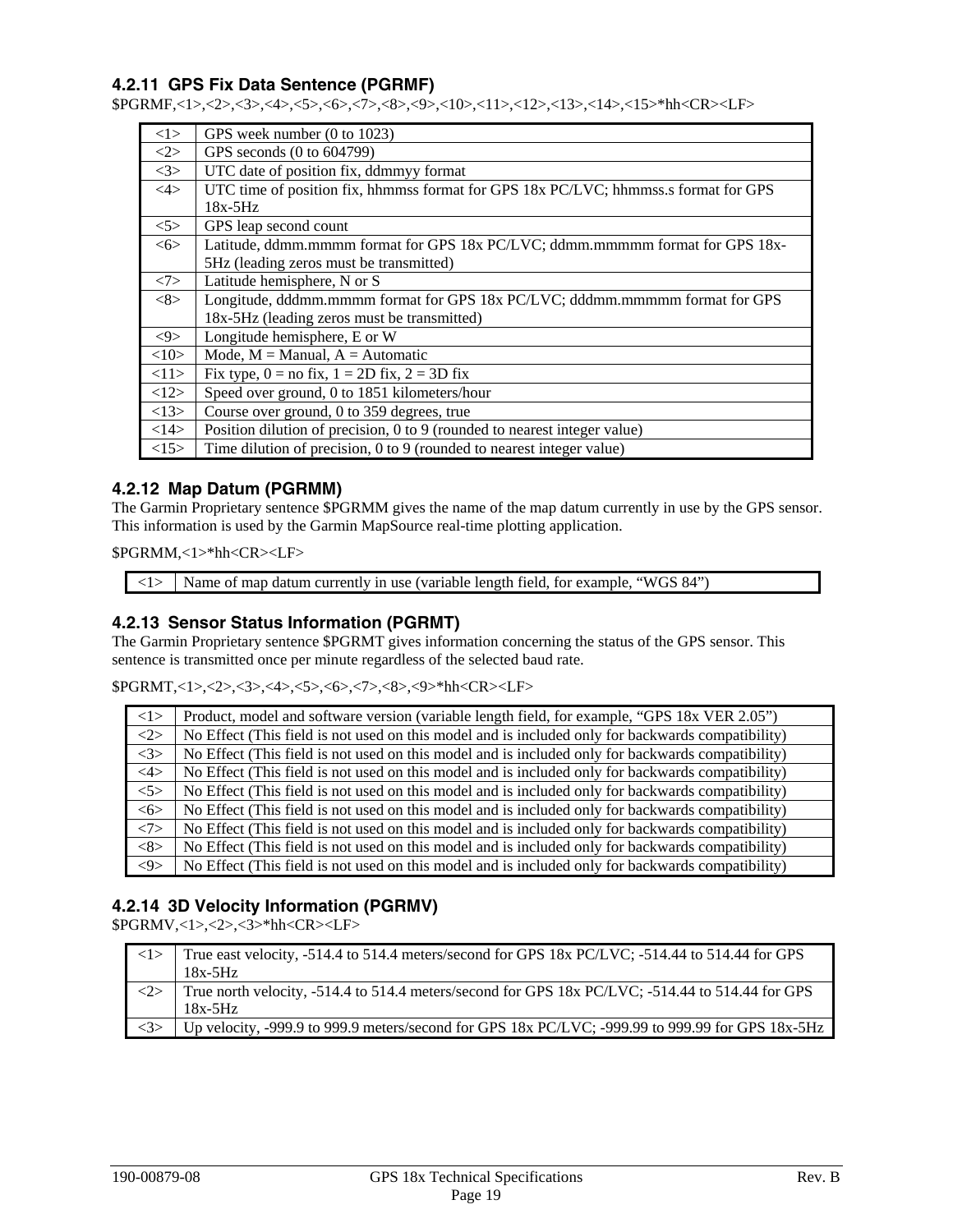## <span id="page-23-0"></span>**4.2.15 DGPS Beacon Information (PGRMB)**

**Note:** The GPS 18x products do not support PGRMB at this time.

\$PGRMB,<1>,<2>,<3>,<4>,<5>,K,<6>,<7>,<8>\*hh<CR><LF>

| <1>           | No Effect (This field is not used on this model and is included only for backwards compatibility) |
|---------------|---------------------------------------------------------------------------------------------------|
| <2>           | No Effect (This field is not used on this model and is included only for backwards compatibility) |
| <3>           | No Effect (This field is not used on this model and is included only for backwards compatibility) |
| $<$ 4>        | No Effect (This field is not used on this model and is included only for backwards compatibility) |
| $<$ 5>        | Distance to beacon reference station in kilometers                                                |
| 55            | No Effect (This field is not used on this model and is included only for backwards compatibility) |
| <7>           | DGPS fix source $(R = RTCM, W = WAAS, N = Non-DGPS Fix)$                                          |
| $<\!\!8\!\!>$ | DGPS mode, $A =$ Automatic, $W = WAAS$ Only, $R = RTCM$ Only, $N =$ None (DGPS disabled)          |

## **4.3 BAUD RATE SELECTION**

Baud rate selection can be performed by sending the appropriate configuration sentence to the GPS sensor as described in the \$PGRMC [section 4.1.2 Sensor Initialization Information \(PGRMI\),](#page-16-0) field <10>.

# **4.4 MEASUREMENT PULSE OUTPUT (GPS 18x LVC & 18x-5Hz ONLY)**

#### **4.4.1 One-Pulse-Per-Second (PPS) Output (GPS 18x LVC Only)**

The highly accurate one-pulse-per-second (PPS) output is provided for applications requiring precise timing measurements. After the initial position fix has been calculated, the PPS signal is generated and continues until the unit is powered down. The rising edge of the signal is aligned to the start of each GPS second within 1 μs for all conditions in which the re ceiver has reported a valid and accurate position for at least the previous 4 seconds.

The NMEA 0183 sentences that follow each rising edge of the PPS signal tell when you were and where you were at that previous rising edge of the PPS signal, beginning with the GPRMC sentence as the lead sentence in any particular NMEA 0183 record.

Regardless of the selected baud rate, the information transmitted by the GPS 18x series products is referenced to the pulse immediately preceding the NMEA 0183 RMC sentence.

The accuracy of the one-pulse-per-second output is maintained only while the GPS receiver is computing a valid position fix. To obtain the most accurate results, the one-pulse-per-second output should be calibrated against a local time reference to compensate for cable and internal receiver delays and the local time bias.

The default pulse width is 100 ms, however; it may be programmed in 20 ms increments between 20 ms and 980 ms as described in \$PGRMC [section 4.1.2 Sensor Initialization Information \(PGRMI\),](#page-16-0) field <13>.

## **4.4.2 Five-Pulse-Per-Second Output (GPS 18x-5Hz Only)**

The highly accurate five-pulse-per-second output is provided for applications requiring precise timing measurements. After the initial position fix has been calculated, the GPS 18x-5Hz generates the pulse signal, which continues until power down. The rising edge of the signal is aligned to the start of each GPS second within 1 μs for all conditions in which the receiver has reported a valid and accurate position for at least the previous 4 seconds.

The NMEA 0183 sentences that follow each rising edge of the Measurement Pulse Output signal tell when and where you were at that previous rising edge of the Measurement Pulse Output signal, beginning with the GPRMC sentence as the lead sentence in any particular NMEA 0183 record.

Regardless of the selected baud rate, the information transmitted by the GPS 18x-5Hz is referenced to the preceding five times per-second output pulse.

The accuracy of the five-pulse-per-second output is maintained only while the GPS 18x-5Hz can compute a valid position fix. To obtain the most accurate results, the five-pulse-per-second output should be calibrated against a local time reference to compensate for cable and internal receiver delays and the local time bias.

The default pulse width is 100 ms, however; it may be programmed in 20 ms increments between 20 ms and 180 ms as described in \$PGRMC [section 4.1.2 Sensor Initialization Information \(PGRMI\),](#page-16-0) field <13>.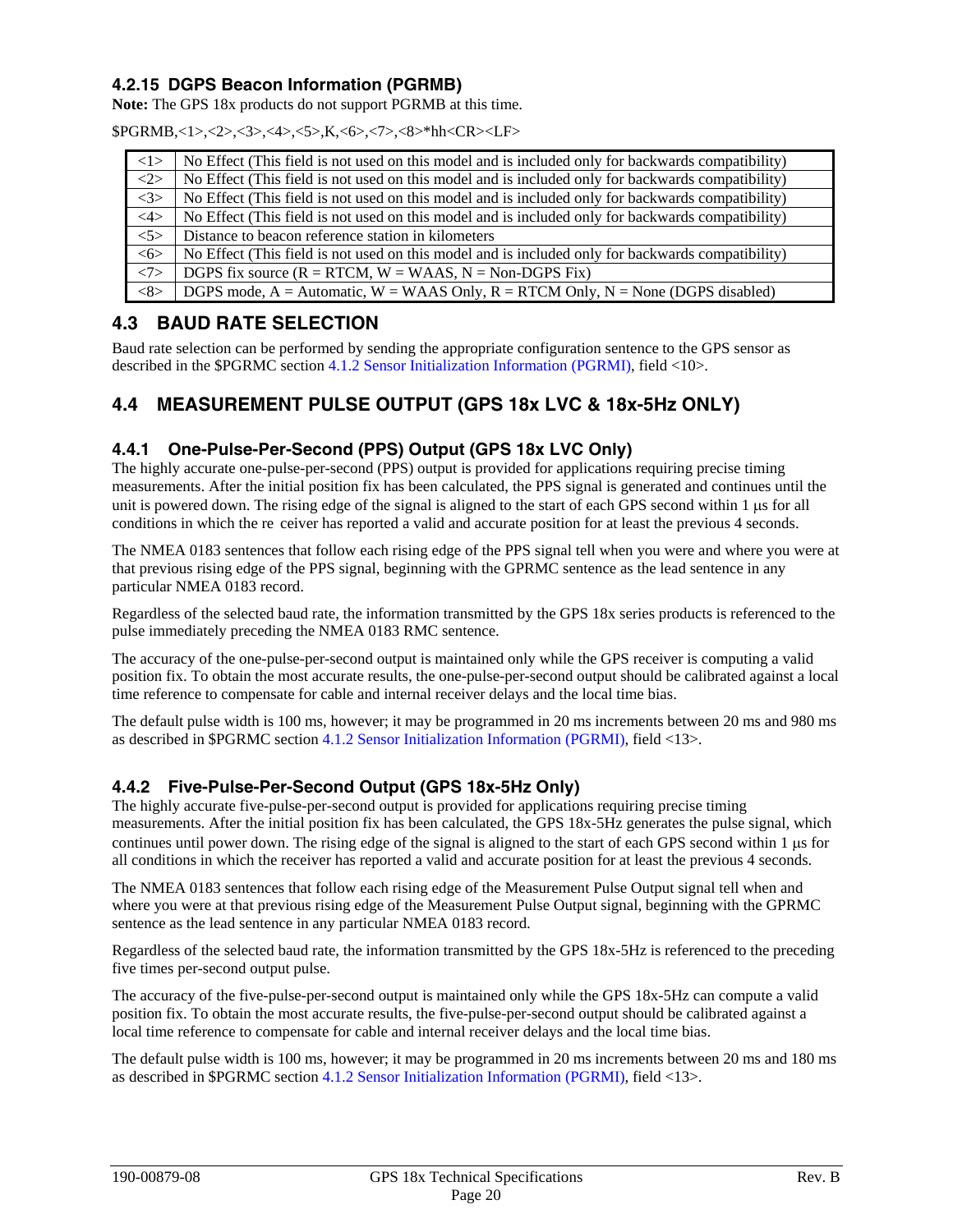# <span id="page-24-0"></span>**APPENDIX A: EARTH DATUM LIST**

The following is a list of the Garmin GPS 18x Earth datum indices and the corresponding earth datum name (including the area of application):

- 0 ADINDAN–Ethiopia, Mali, Senegal, Sudan
- 9 AUSTRALIAN GEODETIC 1984–Australia, Tasmania Island
- 10 ASTRO DOS 71/4–St. Helena Island
- 11 ASTRONOMIC STATION 1952–Marcus Island
- 12 ASTRO B4 SOROL ATOLL–Tern Island
- 13 BELLEVUE (IGN)–Efate and Erromango Islands
- 14 BERMUDA 1957–Bermuda Islands
- 15 BOGOTA OBSERVATORY–Colombia
- 16 CAMPO INCHAUSPE–Argentina
- 17 CANTON ASTRO 1966–Phoenix Islands
- 18 CAPE CANAVERAL–Florida, Bahama Islands
- 19 CAPE–South Africa
- 20 CARTHAGE–Tunisia
- 21 CHATHAM 1971–Chatham Island (New Zealand)
- 22 CHUA ASTRO–Paraguay
- 23 CORREGO ALEGRE–Brazil
- 24 DJAKARTA (BATAVIA)–Sumatra Island (Indonesia)
- 25 DOS 1968–Gizo Island (New Georgia Islands)
- 26 EASTER ISLAND 1967–Easter Island
- 27 EUROPEAN 1950–Austria, Belgium, Denmark, Finland, France, Germany, Gibraltar, Greece, Italy, Luxembourg, Netherlands, Norway, Portugal, Spain, Sweden, Switzerland
- 28 EUROPEAN 1979–Austria, Finland, Netherlands, Norway, Spain, Sweden, Switzerland
- 29 FINLAND HAYFORD 1910–Finland
- 30 GANDAJIKA BASE–Republic of Maldives
- 31 GEODETIC DATUM 1949–New Zealand
- 32 ORDNANCE SURVEY OF GREAT BRITAIN 1936–England, Isle of Man, Scotland, Shetland Islands, Wales
- 33 GUAM 1963–Guam Island
- 34 GUX 1 ASTRO–Guadalcanal Island
- 35 HJORSEY 1955–Iceland
- 36 HONG KONG 1963–Hong Kong
- 37 INDIAN–Bangladesh, India, Nepal
- 38 INDIAN–Thailand, Vietnam
- 39 IRELAND 1965–Ireland
- 40 ISTS O73 ASTRO 1969–Diego Garcia
- 41 JOHNSTON ISLAND 1961–Johnston Island
- <span id="page-24-1"></span>42 KANDAWALA–Sri Lanka
- 43 KERGUELEN ISLAND–Kerguelen Island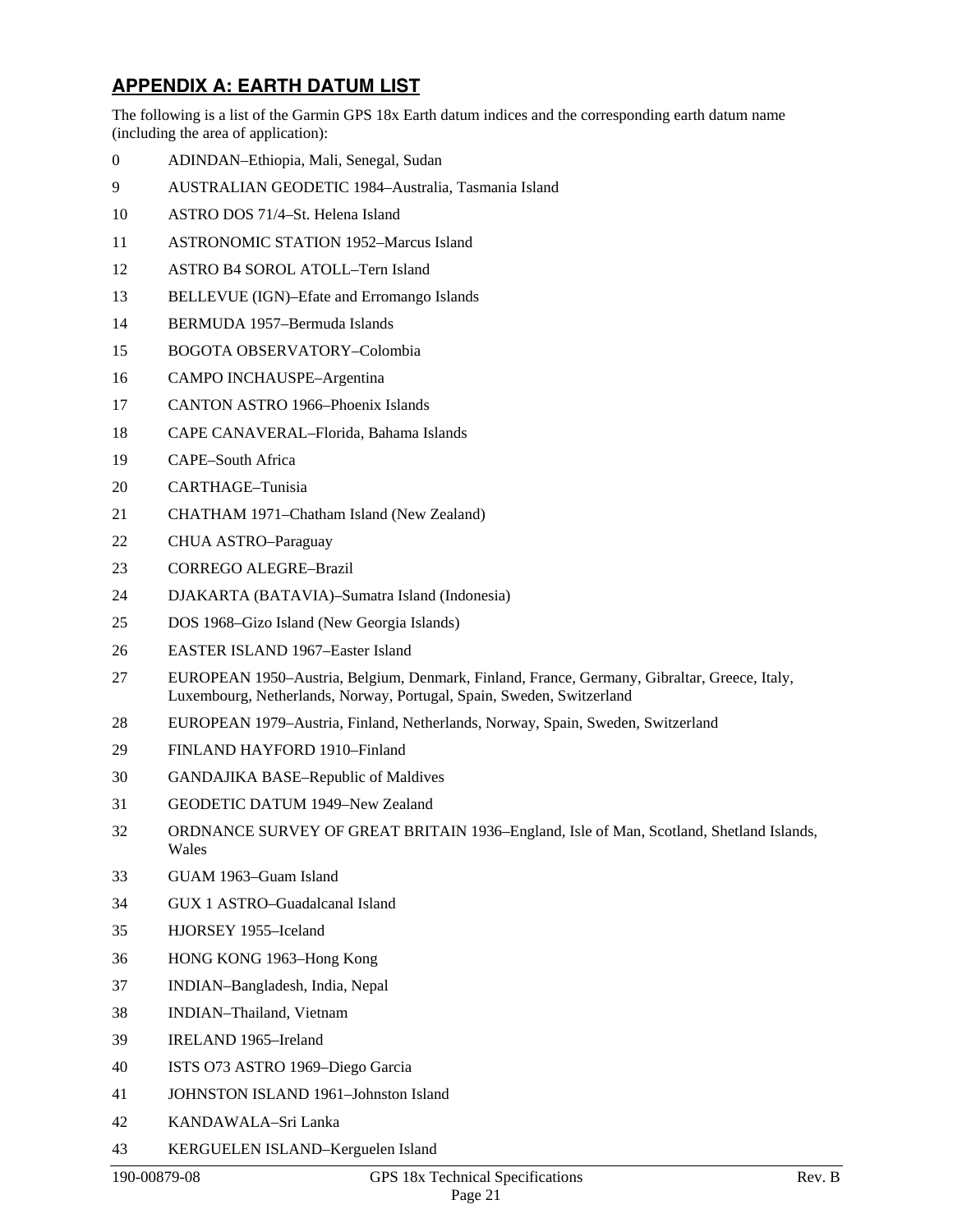- 44 KERTAU 1948–West Malaysia, Singapore
- 45 L.C. 5 ASTRO–Cayman Brac Island
- 46 LIBERIA 1964–Liberia
- 47 LUZON–Mindanao Island
- 48 LUZON–Phillippines (excluding Mindanao Island)
- 49 MAHE 1971–Mahe Island
- 50 MARCO ASTRO–Salvage Islands
- 51 MASSAWA–Eritrea (Ethiopia)
- 52 MERCHICH–Morocco
- 53 MIDWAY ASTRO 1961–Midway Island
- 54 MINNA–Nigeria
- 55 NORTH AMERICAN 1927–Alaska
- 56 NORTH AMERICAN 1927–Bahamas (excluding San Salvador Island)
- 57 NORTH AMERICAN 1927–Central America (Belize, Costa Rica, El Salvador, Guatemala, Honduras, Nicaragua)
- 58 NORTH AMERICAN 1927–Canal Zone
- 59 NORTH AMERICAN 1927–Canada (including Newfoundland Island)
- 60 NORTH AMERICAN 1927–Caribbean (Barbados, Caicos Islands, Cuba, Dominican Republic, Grand Cayman, Jamaica, Leeward Islands, Turks Islands)
- 61 NORTH AMERICAN 1927–Mean Value (CONUS)
- 62 NORTH AMERICAN 1927–Cuba
- 63 NORTH AMERICAN 1927–Greenland (Hayes Peninsula)
- 64 NORTH AMERICAN 1927–Mexico
- 65 NORTH AMERICAN 1927–San Salvador Island
- 66 NORTH AMERICAN 1983–Alaska, Canada, Central America, CONUS, Mexico
- 67 NAPARIMA, BWI–Trinidad and Tobago
- 68 NAHRWAN–Masirah Island (Oman)
- 69 NAHRWAN–Saudi Arabia
- 70 NAHRWAN–United Arab Emirates
- 71 OBSERVATORIO 1966–Corvo and Flores Islands (Azores)
- 72 OLD EGYPTIAN–Egypt
- 73 OLD HAWAIIAN–Mean Value
- 74 OMAN–Oman
- 75 PICO DE LAS NIEVES–Canary Islands
- 76 PITCAIRN ASTRO 1967–Pitcairn Island
- 77 PUERTO RICO–Puerto Rico, Virgin Islands
- 78 QATAR NATIONAL–Qatar
- 79 QORNOQ–South Greenland
- 80 REUNION–Mascarene Island
- 81 ROME 1940–Sardinia Island
- 82 RT 90–Sweden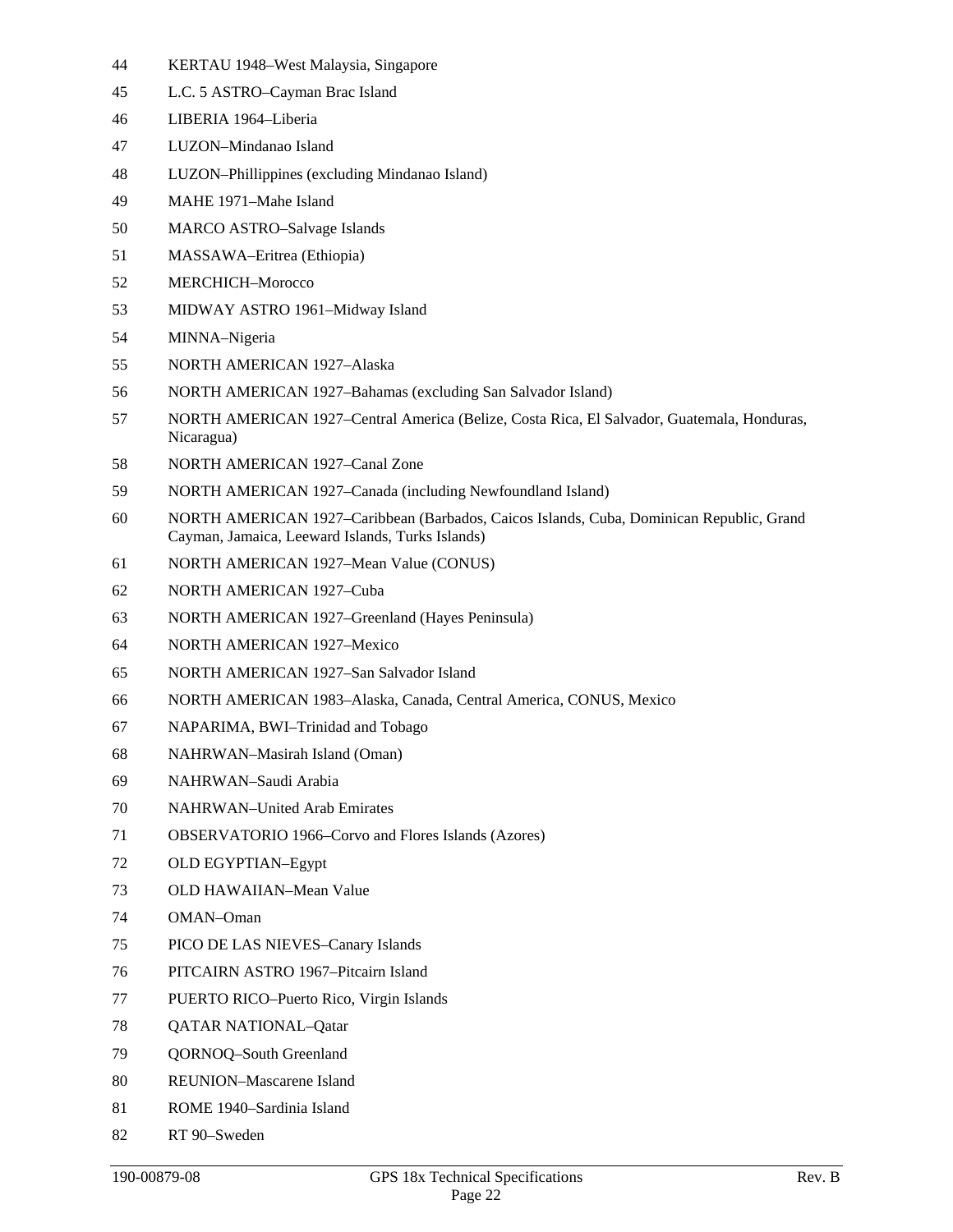- 83 PROVISIONAL SOUTH AMERICAN 1956–Bolivia, Chile, Colombia, Ecuador, Guyana, Peru, Venezuela
- 84 SOUTH AMERICAN 1969–Argentina, Bolivia, Brazil, Chile, Colombia, Ecuador, Guyana, Paraguay, Peru, Venezuela, Trinidad and Tobago
- 85 SOUTH ASIA–Singapore
- 86 PROVISIONAL SOUTH CHILEAN 1963–South Chile
- 87 SANTO (DOS)–Espirito Santo Island
- 88 SAO BRAZ–Sao Miguel, Santa Maria Islands (Azores)
- 89 SAPPER HILL 1943–East Falkland Island
- 90 SCHWARZECK–Namibia
- 91 SOUTHEAST BASE–Porto Santo and Madeira Islands
- 92 SOUTHWEST BASE–Faial, Graciosa, Pico, Sao Jorge, and Terceira Islands (Azores)
- 93 TIMBALAI 1948–Brunei and East Malaysia (Sarawak and Sabah)
- 94 TOKYO–Japan, Korea, Okinawa
- 95 TRISTAN ASTRO 1968–Tristan da Cunha
- 96 User defined earth datum
- 97 VITI LEVU 1916–Viti Levu Island (Fiji Islands)
- 98 WAKE-ENIWETOK 1960–Marshall Islands
- 99 WORLD GEODETIC SYSTEM 1972
- 100 WORLD GEODETIC SYSTEM 1984
- 101 ZANDERIJ–Surinam
- 102 CH-1903–Switzerland
- 103 Hu-Tzu-Shan
- 104 Indonesia 74
- 105 Austria
- 106 Potsdam
- 107 Taiwan–modified Hu-Tzu-Shan
- 108 GDA–Geocentric Datum of Australia
- 109 Dutch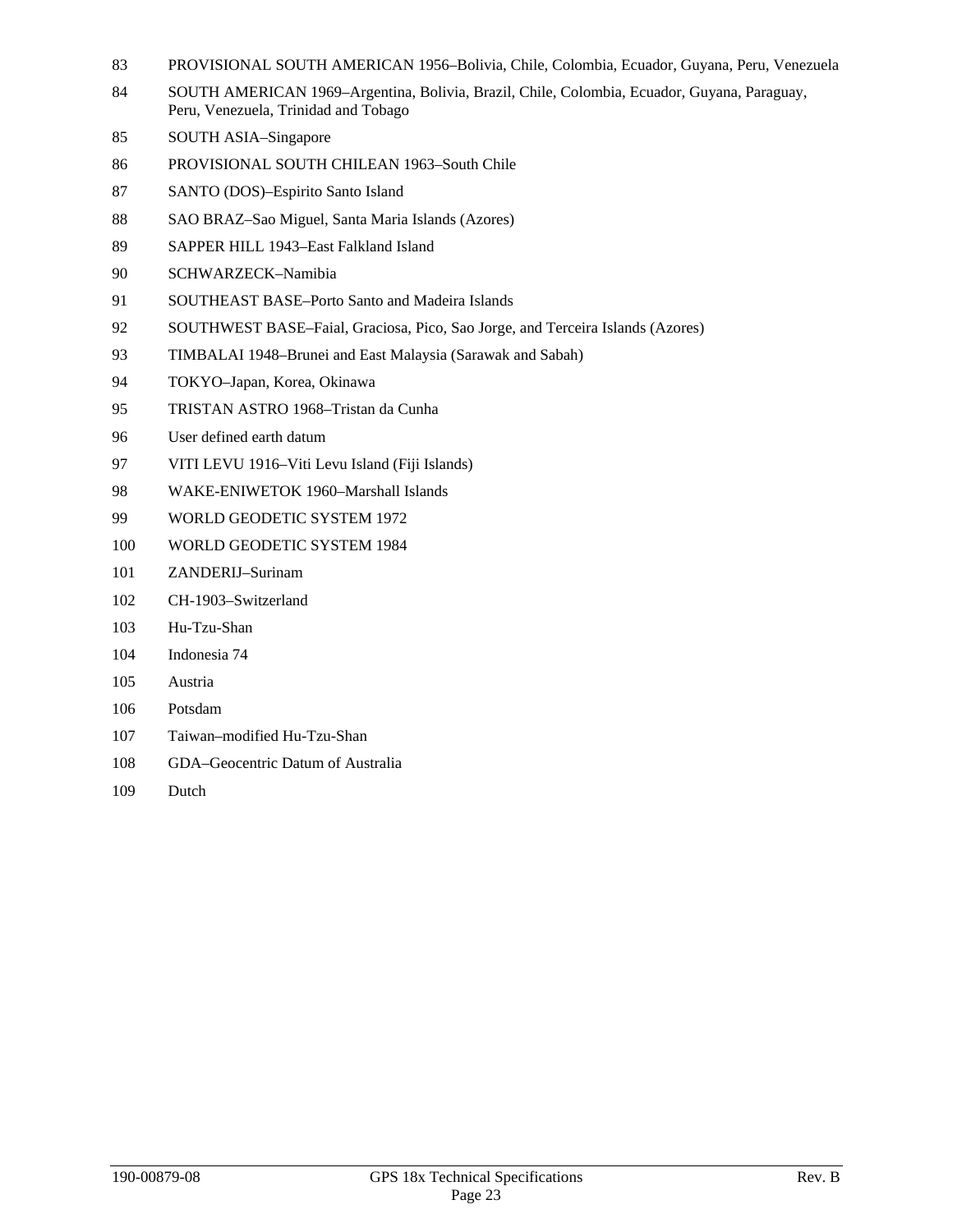# <span id="page-27-0"></span>**APPENDIX B: GARMIN BINARY OUTPUT FORMAT**

In Binary Output mode, GPS 18x series products will transmit packets once per second. The record contains primarily post-process information such as position and velocity information. For the GPS 18x PC, GPS 18x LVC, and GPS 18x-5Hz the record is sent at a default baud rate of 4800 baud, 8 data bits, and no parity.

To turn this record on for the GPS 18x PC, GPS 18x LVC, and GPS 18x-5Hz versions, use the \$PGRMC1 NMEA sentence as described in section [4 GPS 18x PC, GPS 18x LVC, & GPS 18x-5Hz Software Interface.](#page-15-0) Refer to the *Garmin Device Interface Specification* found in the Garmin Device Interface SDK for details on how to form and parse Garmin packets. At the time of this printing, these specs are available from the technical suppport section of our Web site: [www.garmin.com/support/commProtocol.html.](http://www.garmin.com/support/commProtocol.html)

**Note**: For the GPS 18x-5Hz, a baud rate of 9600 is not high enough to transmit all of the packets (since they are output at a 5 Hz rate). You will need to change the baud rate to at least 38400 to be able to transmit all of the packets. Refer to [Appendix C: Changing the Baud Rate in Garmin Mode](#page-30-0) for information.

For the GPS 18x USB, the records must be enabled by commands to the unit. Refer to the *Garmin Device Interface Specification* found in the Garmin Device Interface SDK for details on how to form and parse Garmin packets over USB. At the time of this printing, these specs are available from the technical suppport section of our Web site: [www.garmin.com/support/commProtocol.html](http://www.garmin.com/support/commProtocol.html). The ID of each command should be 10 decimal to signify that the record is a command. The data portion of the packet should be one of the following:

| <b>Function</b>            | Command (base 10) |
|----------------------------|-------------------|
| Position Record On         | 49                |
| <b>Position Record Off</b> | 50                |

Note that the satellite data information is also enabled when the position record is enabled.

Records sent over RS232 begin with a delimiter byte (10 hex). The second byte identifies the record type (33 hex for a position record, 34 hex for a receiver measurement and 72 hex for a satellite data record). The third byte indicates the size of the data. The fourth byte is the first byte of data. The data is then followed by a checksum byte, a delimiter byte (10 hex), and an end-of-transmission character (03 hex). Additionally, any DLEs (0x10) that appear between the delimeters are escaped with a second DLE. There is sample code at the end of this section that will strip off the DLEs and ETXs.

RS232 Packet:

| $-0x10$      | (DLE is first byte)                                                        |
|--------------|----------------------------------------------------------------------------|
| $-0x$ ##     | $(Record ID - single byte)$                                                |
| $-0x$ ##     | (Number of data bytes – single byte)                                       |
| - data bytes | (See descriptions below)                                                   |
| $-0x$ ##     | (2's complement of the arithmetic sum of the bytes between the delimiters) |
| $-0x10$      | (DLE)                                                                      |
| $-0x03$      | (ETX is last byte)                                                         |
|              |                                                                            |

USB packets contain a header with a USB transport ID, a record ID, and the size of the record data in bytes. All unused reserved bytes in the header must be zero. Immediately following the header is the record data payload. Refer to the *Garmin Device Interface Specification* found in the Garmin Device Interface SDK for details on how to form and parse Garmin USB packets.

USB Packet:

| $-0x$ ## 0x00 0x00 0x00 | (USB transport ID, 1 byte unsigned, 4 bytes reserved) |
|-------------------------|-------------------------------------------------------|
| $-0x$ ## 0x## 0x00 0x00 | (Record ID, 2 bytes unsigned, 4 bytes reserved)       |
| $-$ 0x## 0x## 0x## 0x## | (Number of data bytes in record, 4 bytes unsigned)    |
| - record data payload   |                                                       |

The data bytes of each packet contain the record specified by the record ID. A description of each record follows.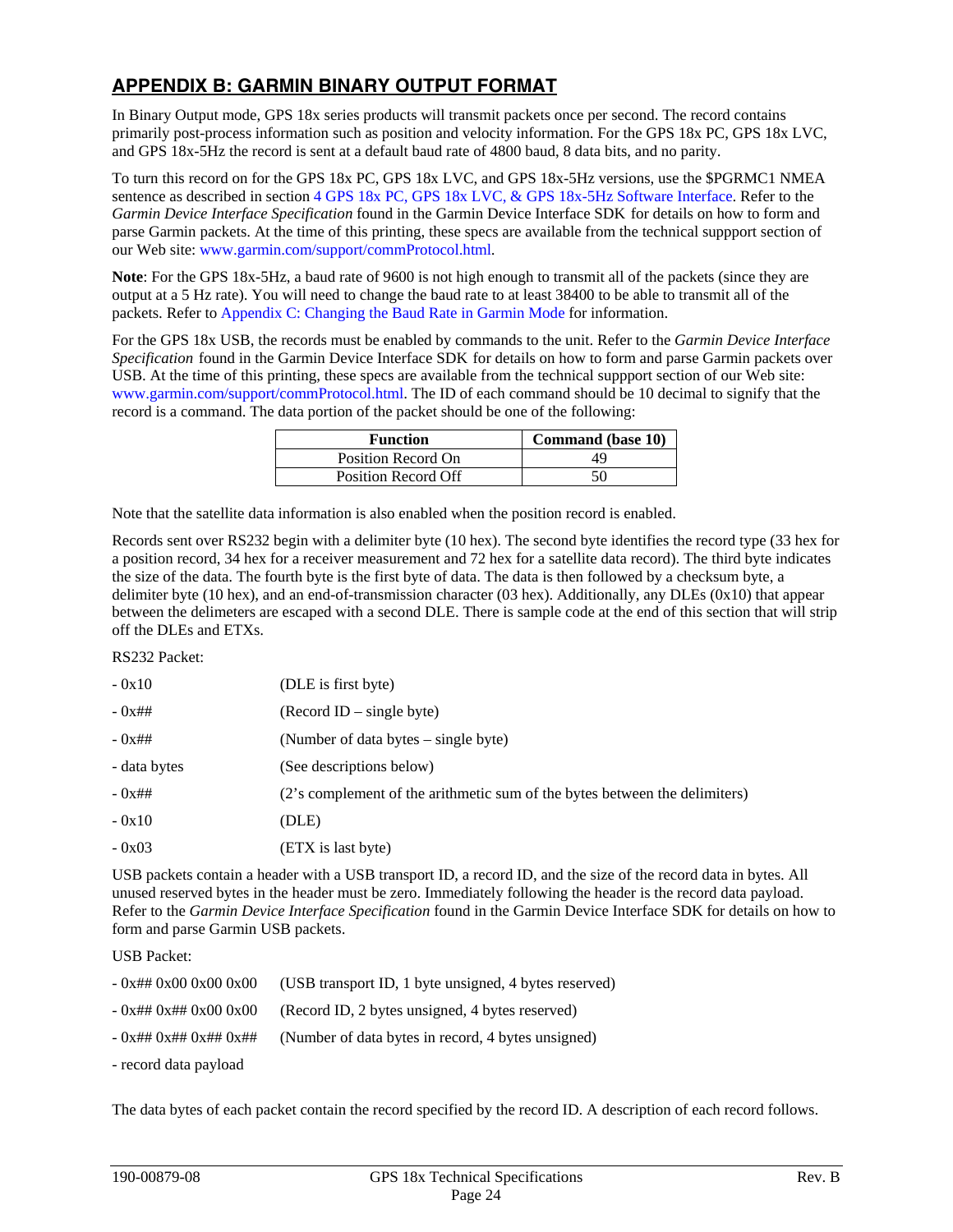## **Satellite Data Record**

The satellite data has a record ID of 0x72 with 84 (0x54) data bytes. The data bytes contain data for 12 satellites as described below.

| typedef       | struct                                                             |
|---------------|--------------------------------------------------------------------|
|               |                                                                    |
| uint8         | svid; //space vehicle identification $(1-32$ and $33-64$ for WAAS) |
| uint16        | //signal-to-noise ratio<br>$snr$ ;                                 |
| uint8         | elev; //satellite elevation in degrees                             |
| uint16        | azmth; //satellite azimuth in degrees                              |
| uint8         | status; //status bit-field                                         |
| cpo sat data; |                                                                    |

The status bit field represents a set of booleans described below:

| Bit | Meaning when bit is one $(1)$                                       |
|-----|---------------------------------------------------------------------|
|     | The unit has ephemeris data for the specified satellite.            |
|     | The unit has a differential correction for the specified satellite. |
|     | The unit is using this satellite in the solution.                   |

This pattern is repeated for 12 satellites for a total of  $12 \text{ X } 7$  bytes = 84 (0x54) bytes.

The RS-232 Packet for the Satellite Record looks like:

| - 0x10 | (DLE is first byte) |
|--------|---------------------|
|--------|---------------------|

| - 0x72 | $(Record ID - single byte)$ |
|--------|-----------------------------|
|--------|-----------------------------|

- 0x54 (Number of data bytes single byte)
- 12 cpo\_sat\_data records

| $-0x$ ## | (2's complement of the arithmetic sum of the bytes between the delimiters) |
|----------|----------------------------------------------------------------------------|
| $-0x10$  | (DLE)                                                                      |
| $-0x03$  | (ETX is last byte)                                                         |

The USB Packet for the Satellite Record looks like:

- 0x14 0x00 0x00 0x00 (USB Transport ID, 1 byte unsigned, 4 bytes reserved)
- 0x72 0x00 0x00 0x00 (Record ID, 2 bytes unsigned, 4 bytes reserved)
- $-0x540x000x000x00$  (Number of data bytes, 4 bytes unsigned)
- 12 cpo\_sat\_data records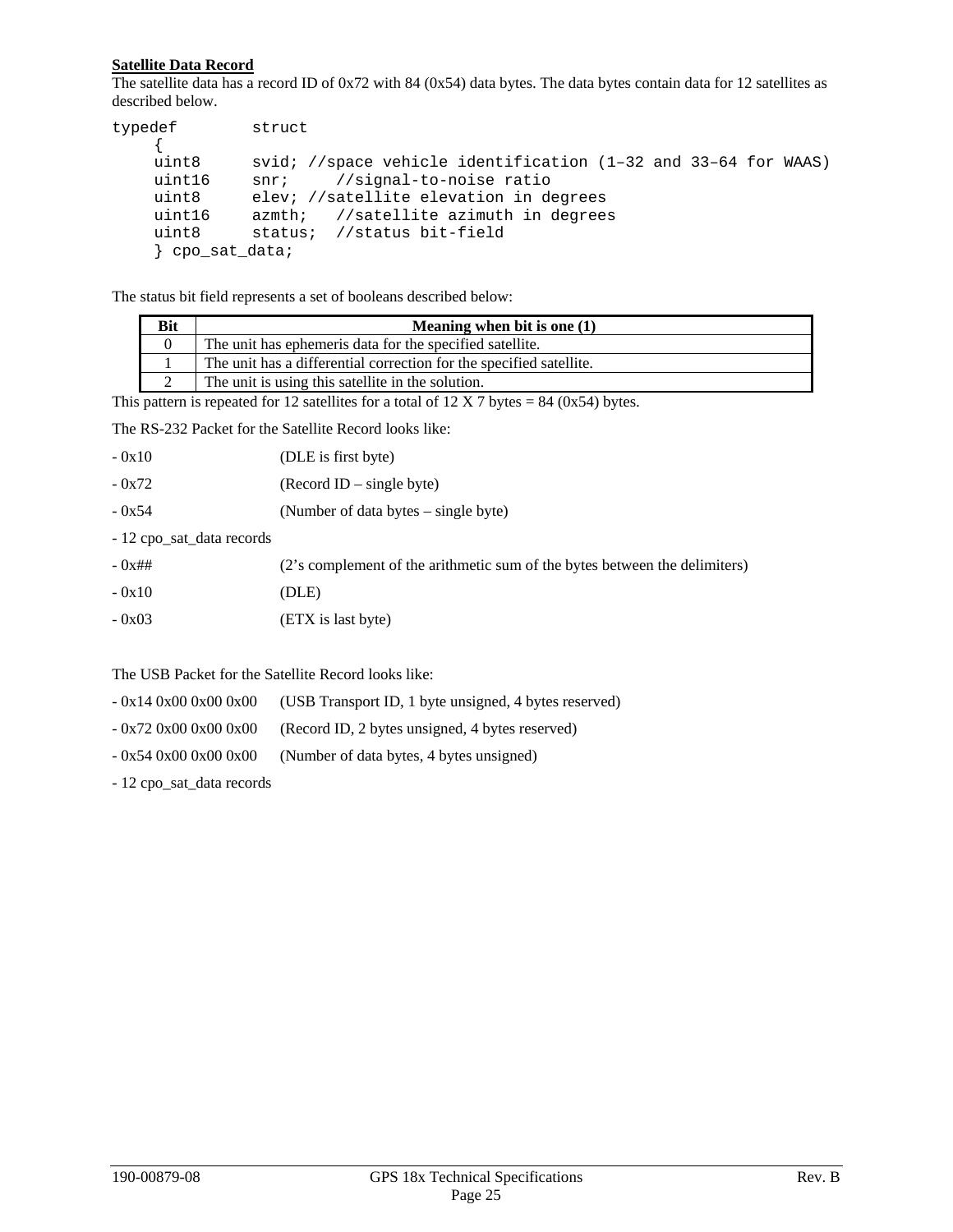#### **Position Record**

The Position Record has a record identifier of

| typedef struct |            |
|----------------|------------|
|                |            |
| float          | alt;       |
| float          | epe;       |
| float          | eph:       |
| float          | epv;       |
| int            | fix;       |
| double         | qps tow;   |
| double         | $1$ at;    |
| double         | lon;       |
| float          | lon vel;   |
| float          | lat vel;   |
| float          | alt vel;   |
| float          | msl hqht;  |
| int            | leap sec;  |
| long           | qrmn_days; |
| cpo pvt data;  |            |

| alt       | Ellipsoid altitude (meters)                                                                     |
|-----------|-------------------------------------------------------------------------------------------------|
| epe       | Estimated position error (meters)                                                               |
| eph       | Position error, horizontal (meters)                                                             |
| epv       | Position error, vertical (meters)                                                               |
| fix       | $0 =$ no fix; $1 =$ no fix; $2 = 2D$ ; $3 = 3D$ ; $4 = 2D$ differential; $5 = 3D$ differential; |
|           | 6 and greater $=$ not defined                                                                   |
| gps_tow   | GPS time of week (sec)                                                                          |
| lat       | Latitude (radians)                                                                              |
| lon       | Longitude (radians)                                                                             |
| lon vel   | Longitude velocity (meters/second)                                                              |
| lat vel   | Latitude velocity (meters/second)                                                               |
| alt vel   | Altitude velocity (meters/second)                                                               |
| msl_hght  | Height (mean sea level) (meters)                                                                |
| leap sec  | UTC leap seconds                                                                                |
| grmn days | Garmin days (days since December 31, 1989)                                                      |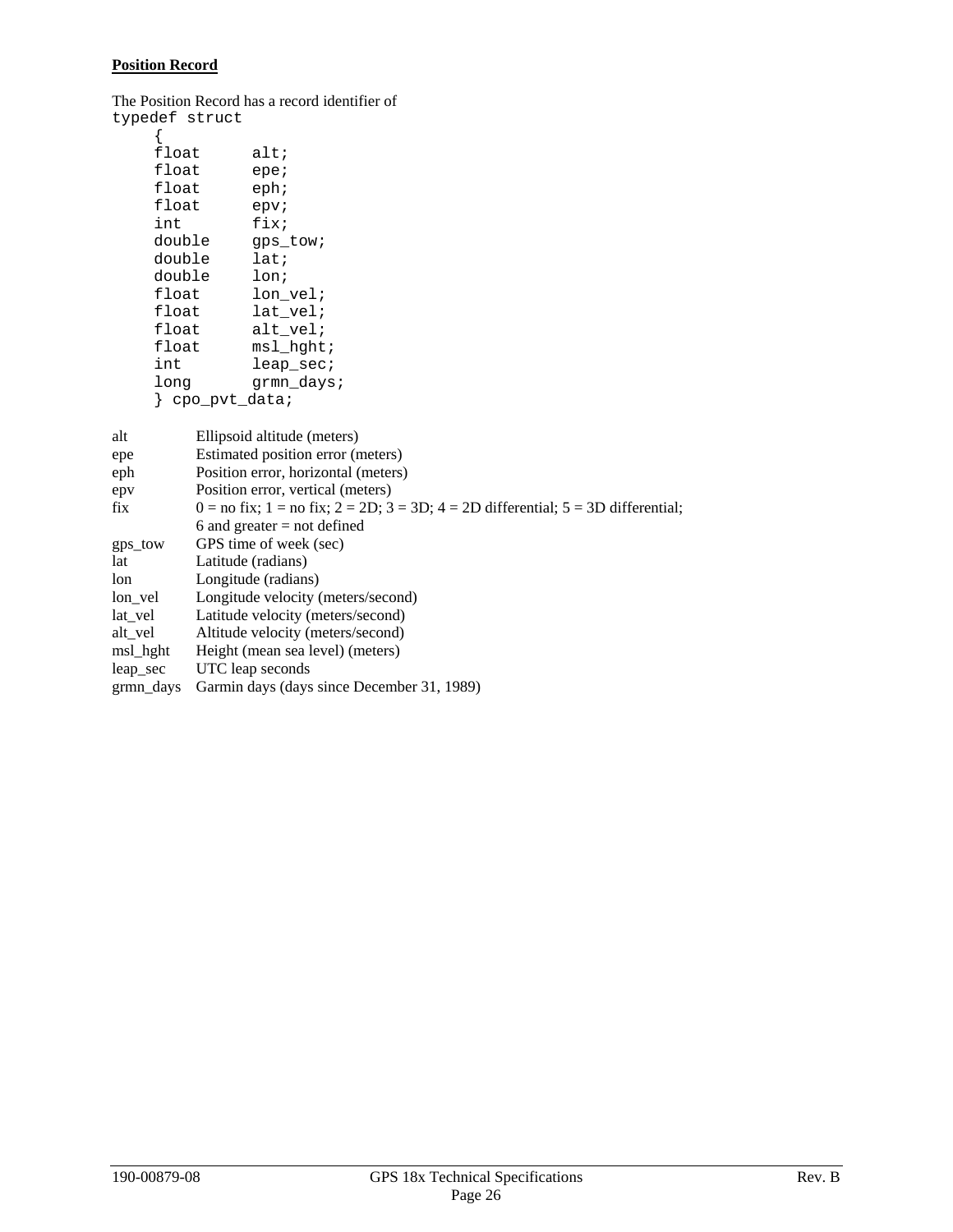```
DLE and ETX bytes: 
Sample C code to receive the two records should filter DLE and ETX bytes as described below: 
typedef enum 
     { 
     DAT, 
     DLE, 
     ETX 
     } rx_state_type; 
/* Declare and initialize static variables */ 
static char in_que[ 256 ];
static int \qquad \qquad in que ptr = 0;
static rx_state_type rx_state = DAT; 
. 
. 
. 
void add_to_que( char data ) 
{ 
#define DLE_BYTE 0x10 
#define ETX_BYTE 0x03 
if ( rx_state == DAT ) 
     { 
     if ( data == DLE_BYTE ) 
          { 
          rx_state = DLE; 
          } 
     else 
\{in\_que[ in\_que\_ptr++ ] = data;
 } 
     } 
else if ( rx_state == DLE ) 
     { 
     if ( data == ETX_BYTE ) 
          { 
          rx_state = ETX; 
          } 
     else 
          { 
          rx_state = DAT; 
         in_que[ in_que_ptr++ ] = data;
          } 
     } 
else if ( rx_state == ETX ) 
\{ if ( data == DLE_BYTE ) 
         { 
          rx_state = DLE; 
          } 
     } 
if ( in_que_ptr > 255 ) 
    \left\{ \right. in_que_ptr = 0; 
     } 
}
```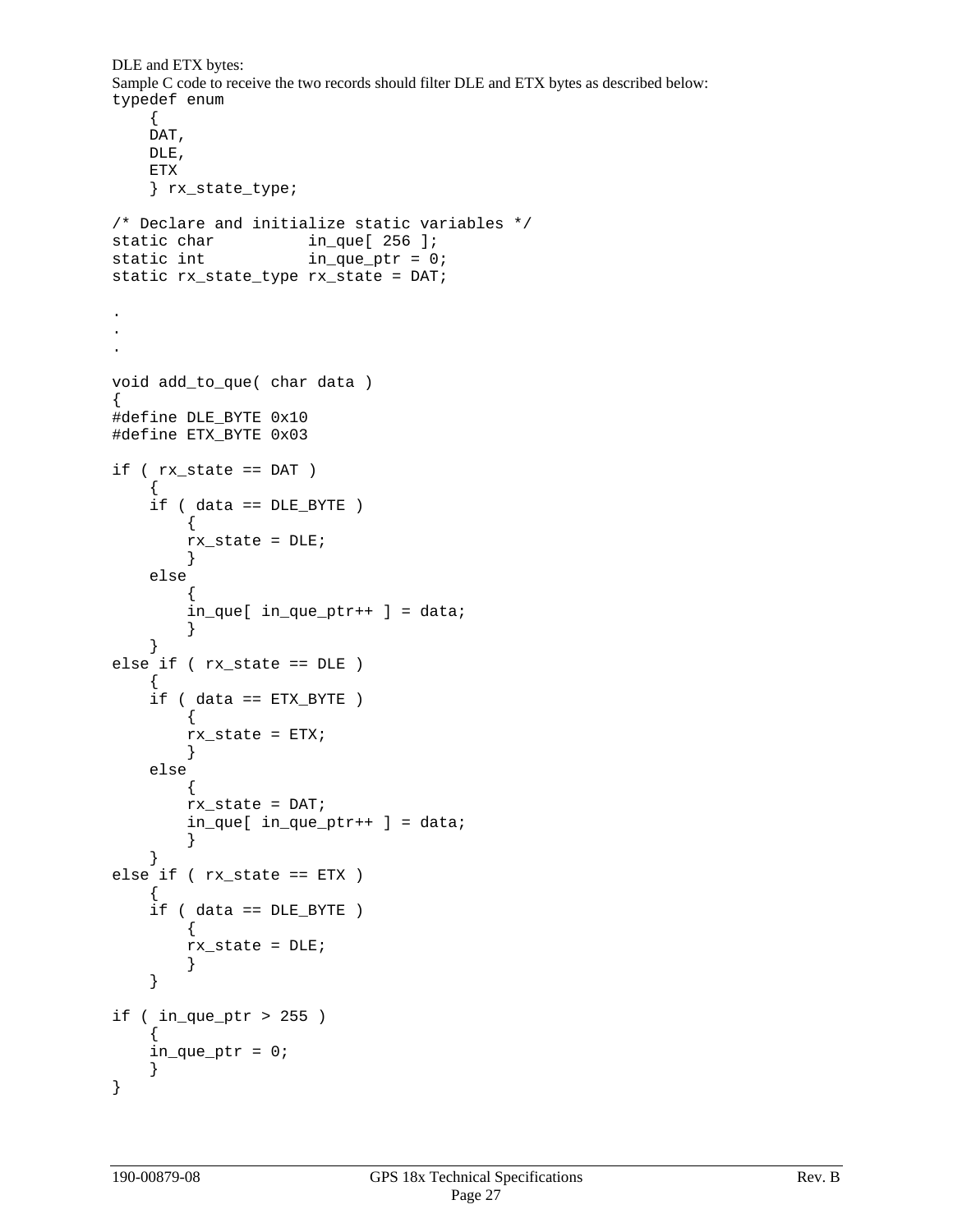## <span id="page-31-0"></span>**APPENDIX C: CHANGING THE BAUD RATE IN GARMIN MODE**

In certain cases, you may need to change the default baud rate of your Garmin GPS receiver while in Garmin mode. Follow these steps to temporarily change the baud rate.

Refer to the *Garmin Device Interface Specification* found in the Garmin Device Interface SDK for details on how to form and parse Garmin packets. At the time of this printing, these specs are available from the technical suppport section of our Web site: [www.garmin.com/support/commProtocol.html](http://www.garmin.com/support/commProtocol.html).

1. Turn off all requests by transmitting packet:

 $id = IOP$  ROST DATA  $(0x1C)$ 

 $data = 0$  (16-bit unsigned integer)

- 2. The GPS unit will respond by sending a packet with  $id = IOP\_ACK\_BYTE (0x06)$
- 3. After you receive the above packet, transmit packet:

 $id = IOP_B AUD_RQST_DATA (0x30)$ 

data = baud rate to change to (32-bit unsigned integer; for example, 38400)

4. The GPS unit will respond by sending a packet:

 $id = IOP$ \_BAUD\_ACPT\_DATA  $(0x31)$ 

data = highest acceptable baud rate closest to what was requested (32-bit unsigned integer; for example, 38361 decimal)

- 5. Determine the actual baud rate value from the data sent in step 4. This value will be within +/- 5% of the actual baud rate. (For example, the GPS unit might send a baud rate of 38361, which correlates to a baud rate of 38400).
- 6. If the baud rate in step 5 is acceptable, transmit packet:

 $id = IOP$  ACK BYTE  $(0x06)$ 

 $data = IOP$ \_BAUD\_ACPT\_DATA (0x31)

- 7. Sleep for a small amount of time, about 100 milliseconds, to make sure the packet in (6) was successfully transmitted to the GPS unit.
- 8. Close the current connection to the GPS unit and immediately open a new connection with the new baud rate obtained in step 5.
- 9. Immediately after establishing a connection, transmit packet:

 $id = IOP$  CMND DATA  $(0x0A)$ 

 $data = IOP\_ACK\_PING (0x3A)$ 

10. The GPS will respond by sending a packet:

 $id = IOP$  ACK BYTE  $(0x06)$ 

 $data = IOP\_CMND\_DATA (0x0A)$ 

11. After you receive the above packet, transmit the same packet in step 9 again.

 $id = IOP$  CMND DATA  $(0x0A)$ 

 $data = IOP\_ACK\_PING (0x3A)$ 

12. The GPS will respond again with the same packet in step 10.

 $id = IOP$  ACK BYTE  $(0x06)$ 

 $data = IOP\_CMND\_DATA (0x0A)$ 

13. The baud rate has been successfully changed upon receiving the above packet. If the GPS unit does not receive these two IOP\_CMND\_DATA packets within two seconds, it will reset its baud rate to 9600.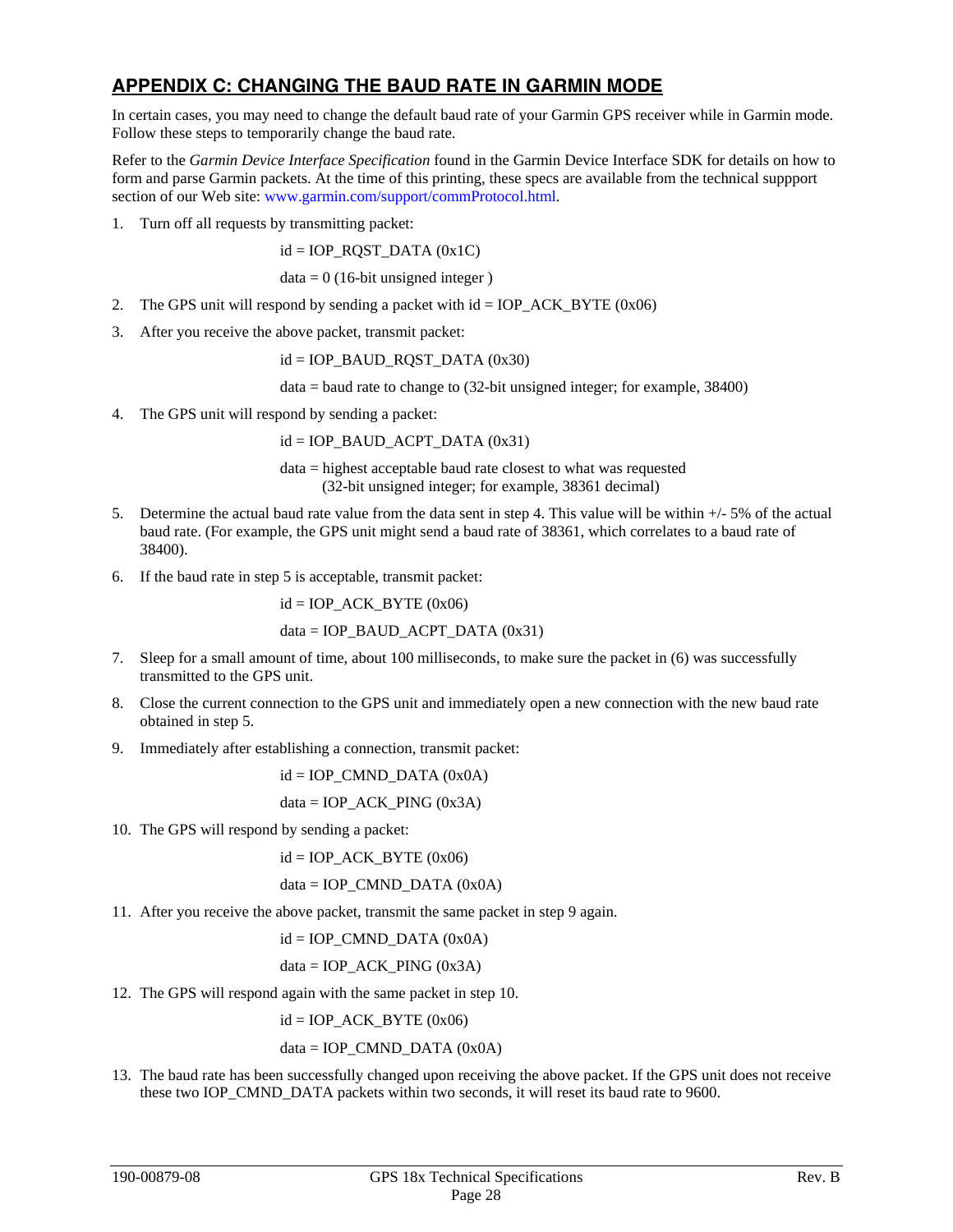# <span id="page-32-0"></span>**APPENDIX D: GPS 18x PC/ LVC/18x-5HZ & WINDOWS SERIAL MOUSE ISSUE**

**Problem:** It is possible for Windows to incorrectly interpret the NMEA 0183 output of the GPS 18x PC as the output of a Microsoft Serial BallPoint Mouse. When that happens, Windows loads drivers for the Serial BallPoint Mouse. This causes the cursor to move erratically about the display, clicking, right clicking, double clicking, dragging and dropping displayed items as it goes. On Windows 2000 and Windows XP, you may not experience the problem if you wait until after the computer is booted before connecting the GPS 18x PC to the serial communications port. This problem is not specific to the GPS 18x PC. Any NMEA 0183 device connected to a Windows computer's serial port is likely to cause this problem. Below are several possible solutions to this problem.

**Note:** If your GPS 18x PC came with Garmin nRoute™ Navigation Software, you will not have this problem; the unit is programmed to produce data according to the binary format that is described i[n Appendix B: Garmin Binary](#page-27-0)  [Output Format](#page-27-0).

If you wish to use a different navigation software application with your GPS 18x PC, you will need to de-select the "Binary Output Data" option that is discussed in Solution 3 below.

**Solution 1:** The easiest solution is to disable the Serial BallPoint mouse in the Device Manager. This solution assumes that you do not need to use a Serial BallPoint mouse with your computer. When erratic mouse movements occur, follow the steps below.

- 1. Unplug the DB9 connector.
- 2. Right-click the **My Computer** icon on your desktop and select **Properties** to open Device Manager.
- 3. Go to the hardware tab of the resulting pop-up window and click on the **Device Manager** button.
- 4. Right-click on **Serial BallPoint Mouse** and choose the option to **Disable** (NOT uninstall) this device.

**Solution 2:** Do not plug the DB9 connector into the computer until the computer is turned on and the operating system is completely booted up and running. Every time you use the GPS 18x PC/LVC, you will need to start the computer and operating system before making the connection between the GPS 18x PC and the computer. This solution usually works on Windows 2000 and Windows XP computers.

**Solution 3:** Change the default output of the GPS 18x PC/LVC so that it does not automatically send NMEA 0183 data to the computer (change the default configuration to enable "Binary Output Data"). Use the Garmin Sensor Configuration Software, named SNSRCFG.EXE, provided on the Web site to enable "Binary Output Data." To download the software, start at [www.garmin.com/oem,](http://www.garmin.com/oem) select the GPS 18x, and then select **Updates and Downloads**.

Please note that by enabling "Binary Output Data," the device will no longer appear as a NMEA 0183 device to your computer. As a result, mapping applications that expect to hear NMEA 0183 data will not recognize your GPS 18x P/LVC until you re-enable the NMEA 0183 output, disabling the "Binary Output Data" in the process.

Refer to [Appendix E: Sensor Configuration Software](#page-34-0) for complete information about downloading the Sensor Configuration Software application.

After the Sensor Configuration Software is installed and running on your computer, follow the steps below to change the default data output of the GPS 18x PC, LVC, or GPS 18x-5Hz.

- 1. Select the **GPS 18x PC / LVC** or the **GPS 18x-5Hz** from the list of sensors and click **OK.** The Sensor Configuration Software opens with the default configuration file for the GPS 18x, as shown on the next page.
- 2. Select **Config** > **Switch to NMEA Mode** (or press the F10 key).
- 3. Select **Comm** > **Setup** to open the Comm Setup Window.

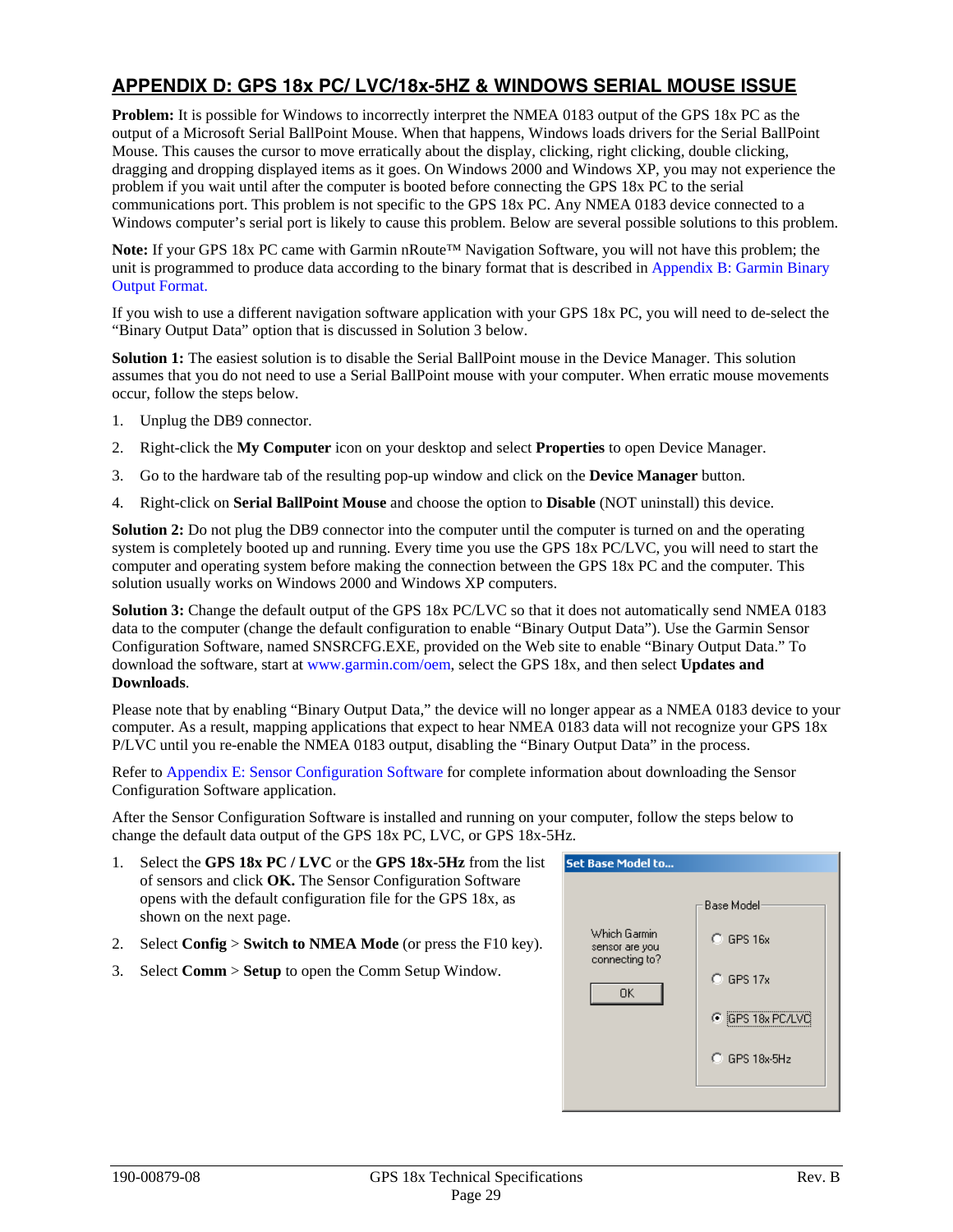4. Select the serial port to which the GPS 18x is connected. Select **Auto** to have the program automatically determine the baud rate, or select **Manual** to manually select the baud rate of the GPS 18x. Click **OK** when done.

| Comm Setup            |                                        | × |
|-----------------------|----------------------------------------|---|
| Serial Port:<br>ICOM1 | <b>Baud Rate</b><br>C Auto<br>C Manual |   |
| OΚ                    | Cancel                                 |   |

- 5. Click the Connect icon  $\frac{98}{10}$  or select **Comm** > **Connect** to connect to the GPS 18x.
- 6. To view the current programming of the GPS 18x, select **Config > Get Configuration from GPS** (or press the F8 key). The current programming of the GPS 18x is displayed in the window, as shown on the previous page.
- 7. Open the Sensor Configuration Window by pressing the F6 key or selecting **Config > Sensor Configuration.**
- 8. Place a check mark in the box next to "Binary Output Data" to change the GPS 18x to Garmin Mode. The unit will keep this change in the programming until you change it again in the software.

**Note**: Selecting **Config** > **Switch to Garmin Mode (**or pressing the F11 key) only changes the unit to work in Garmin Mode until power is cycled through the unit again. For a more permanent change, refer to step 8 above.

- 9. Click **OK**.
- 10. When you are ready to upload the changes into the GPS 18x, select **Config > Send Configuration to GPS** (or press the F9 key). The new configuration is then loaded into the GPS 18x.
- 11. You may disconnect and close the software when finished. The software configuration can also be saved for future reference.

#### <mark>计 SNSRCFG - GARMIN Sensor Configuration Software</mark> **JOK** File Comm Config View Help 너머 저서치의 왜 뭐 Configuration file: SNSRCFG GPS Base Hodel:  $GPS$  18 $\times$  PC/LVC Selected System Configuration Sentences .<br>Baud rate:<br>Power Save Hode: 4800 bps GPGGA Off (Normal Mode) GPGSA Phase Output Data: Off **COCRSS** GPRMC **NHEA** Configuration **PGRMT** MHRA 2.30 Hode:  $0.66$ MHEA Output Time: 1 sec PPS Configuration  $1 \text{ Hz}$ PPS mode:  $100$  msec PPS Length:  $0.005$ PPS Auto Off: GPS Configuration Automatic Fix mode: WAAS Only DGPS Hode Differential mode: Automatic Dead Reckon Time: 30.0 sec  $00''$   $00,000''$  M Latitude:  $000^6$   $00,000$ ' E  $\texttt{Longi} \, \texttt{tude} \colon$ Altitude:  $300.0$  meters Earth datum index: UGS 84

| <b>Sensor Configuration</b>                             | $\vert x \vert$   |
|---------------------------------------------------------|-------------------|
| System Configuration:<br>Power Save Mode                | 0K                |
| Baud Rate: 19200<br>▾<br>Phase Output Data              | Cancel            |
| NMEA Configuration                                      | Commands          |
| NMEA Output Time<br>NMEA 2.30 Mode                      | Reset Unit        |
|                                                         | Reset NonVol      |
| Pulse-Per-Second (PPS) Configuration-<br>PPS Length     | Set Autolocate    |
| <b>▽</b> Pulse Per Second<br> 100 <br>PPS Auto Off Mode |                   |
|                                                         | Test Mode         |
| GPS Configuration                                       |                   |
| Automatic<br>Dead Reckon<br>Fix Mode:                   | Earth Datum:      |
| Valid Time<br>WAAS Only<br>DGPS Mode:<br>l3di           | WGS 84            |
| sec<br>Automatic<br>Diff Mode                           | DA: 6378137       |
|                                                         | DF: 298.257223563 |
| 6 N<br>$\sqrt{6}$<br>10<br>Latitude:                    | DX: 0             |
| C E C W<br>0<br>10<br>Longitude                         | DY: 0             |
| 300<br>meter<br>Altitude:                               | $DZ:$ $\boxed{0}$ |
|                                                         |                   |

Refer to [Appendix E: Sensor Configuration](#page-34-0) 

[Software](#page-34-0) for complete information about downloading the Sensor Configuration Software application.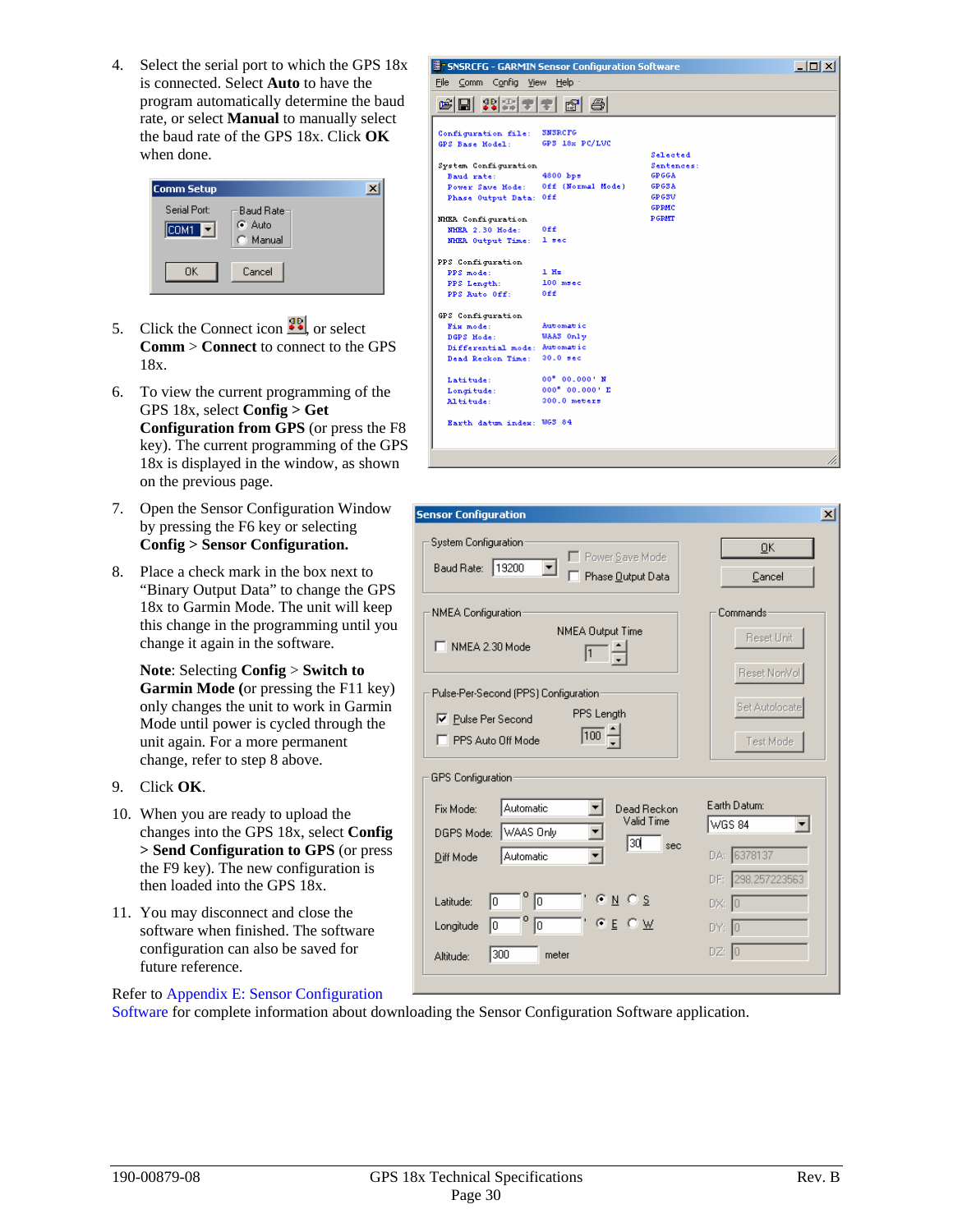# <span id="page-34-0"></span>**APPENDIX E: SENSOR CONFIGURATION SOFTWARE**

**SNSRCFG** configures the GPS sensors based on user-selected parameters. Some application features include the ability to download GPS sensor configuration, maintain different configurations in files, and perform GPS sensor configurations quickly with the use of one function key.

This section provides a brief overview of the Sensor Configuration Software. Refer to this section when using the software to configure your Garmin sensor.

## **Downloading the Sensor Configuration Software**

The Garmin Sensor Configuration Software (**SNSRCFG.exe)** is available from the Garmin Web site. To download the software, start at [www.garmin.com/oem](http://www.garmin.com/oem), select the GPS 18x, and then select **Updates and Downloads**. The Garmin Sensor Configuration Software is included in the software update download.

## **Selecting a Model**

After opening the program (snsrcfg.exe), the Set Base Model to… Window appears. Select the radio button next to the type of Garmin sensor you are configuring.

## **Connecting to the Sensor**

After selecting the type of sensor, the following window opens. This is the Main Interface Screen for the program.

To configure your sensor, you must first connect to the xsensor.

- 1. Select **Config** > **Switch to NMEA Mode (**or press the F10 key).
- 2. Select **Comm** > **Setup** to open the Comm Setup Window.
- 3. Select the serial port to which the sensor is connected. Select **Auto** to have the program automatically determine the baud rate, or select **Manual** to manually select the baud rate of the GPS 18x. Click **OK** when done.
- 4. Click the Connect icon  $\frac{dP}{dx}$  or select **Comm** > **Connect**.
- 5. To view the current programming of the sensor, select **Config > Get Configuration from GPS** (or press the F8 key). The current programming of the sensor is displayed in the window shown to the right.

| <b>ET SNSRCFG - GARMIN Sensor Configuration Software</b> |                              |                            | $\Box$ l $\Box$ l $\times$ |
|----------------------------------------------------------|------------------------------|----------------------------|----------------------------|
|                                                          | File Comm Config View Help - |                            |                            |
| 我需要量<br>$\blacksquare$<br>鸢                              | $\mathbb{B}^1$<br>- 49       |                            |                            |
|                                                          |                              |                            |                            |
| Configuration file:                                      | <b>SNSRCFG</b>               |                            |                            |
| GPS Base Hodel:                                          | GPS 18x PC/LUC               |                            |                            |
|                                                          |                              | Selected                   |                            |
| System Configuration<br>Baud rate:                       | 4800 bps                     | Sentences:<br><b>GPGGA</b> |                            |
| Power Save Hode:                                         | Off (Normal Mode)            | GP GSA                     |                            |
| Phase Output Data: Off                                   |                              | GP GSV                     |                            |
|                                                          |                              | <b>GPRMC</b>               |                            |
| MHEA Configuration                                       |                              | <b>P GRAT</b>              |                            |
| NHER 2.30 Hode:                                          | 0ff                          |                            |                            |
| MHEA Output Time:                                        | 1 sec                        |                            |                            |
| PPS Configuration                                        |                              |                            |                            |
| PPS mode:                                                | $1$ H <sub>m</sub>           |                            |                            |
| PPS Length:                                              | $100$ msec                   |                            |                            |
| PPS Auto Off:                                            | 0££                          |                            |                            |
| GPS Configuration                                        |                              |                            |                            |
| Fix mode:                                                | Automatic                    |                            |                            |
| DGPS Hode:                                               | WAAS Only                    |                            |                            |
| Differential mode: Automatic                             |                              |                            |                            |
| Dead Reckon Time:                                        | 30.0 sec                     |                            |                            |
| Latitude:                                                | 00" 00.000' N                |                            |                            |
| Longitude:                                               | 000° 00.000' E               |                            |                            |
| Altitude:                                                | $300.0$ meters               |                            |                            |
| Earth datum index: WGS 84                                |                              |                            |                            |
|                                                          |                              |                            |                            |

Set Base Model to.

Which Garmin

sensor are you

0K

**Base Model** 

 $C$  GPS 16x

 $C$  GPS 17x

G GPS 18x PC/LVC

C GPS 18x-5Hz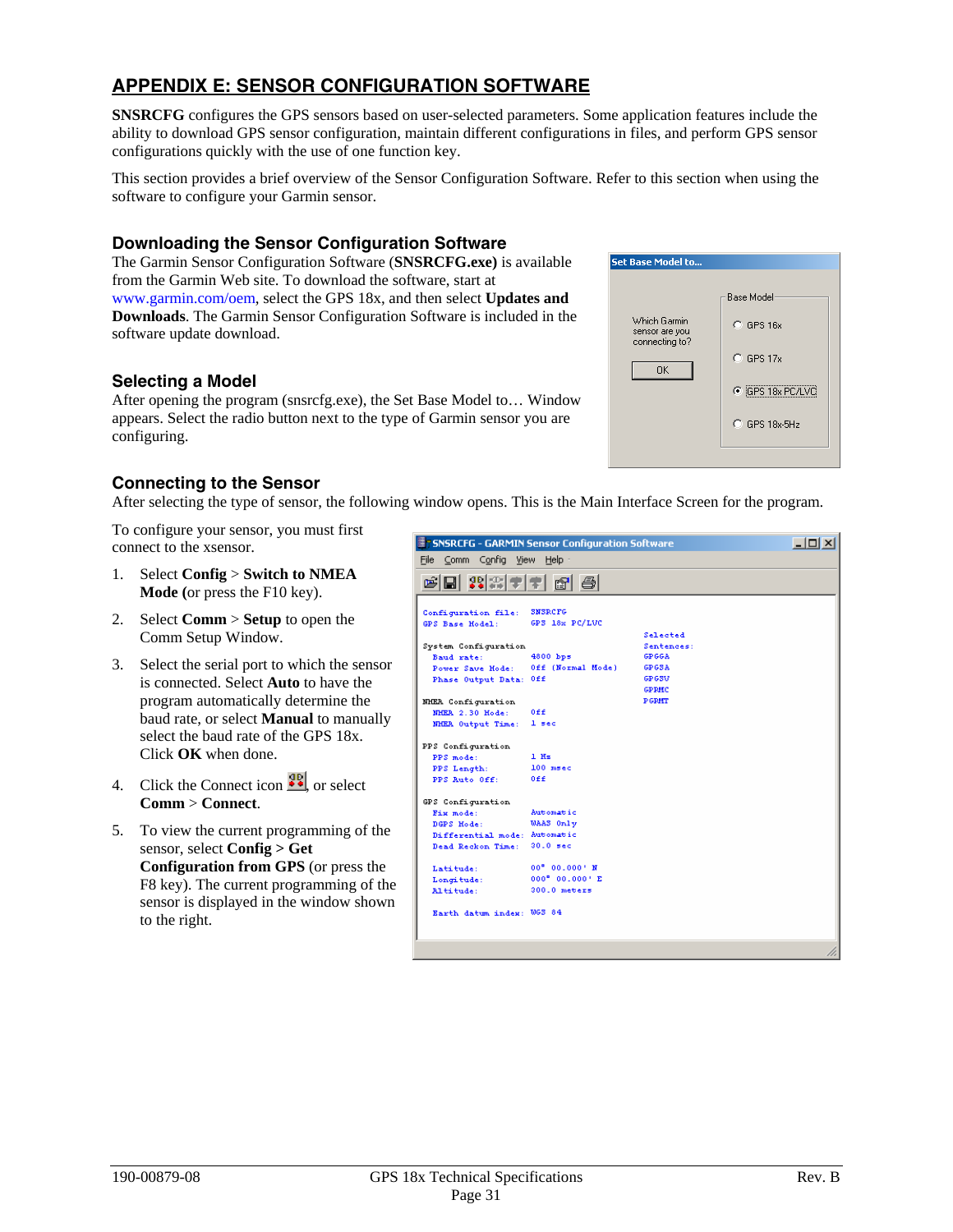#### <span id="page-35-0"></span>**File Menu**

The File Menu allows you to open, save, and print sensor configurations. The items in the File Menu work like most Windows-based programs.

#### **Comm Menu**

The Comm (Communication) Menu allows you to set the port number, baud rate, and then connect and disconnect from the sensor.

**Setup**: Opens the Comm Setup Window. Select the serial port to which the sensor is connected from the drop-down list. Then select **Auto** (the program determines the baud rate on its own) or **Manual** (you then enter the baud rate) for the baud rate entry.

| <b>Comm Setup</b>     |                                |  |
|-----------------------|--------------------------------|--|
| Serial Port:<br>ICOM1 | Baud Rate-<br>G Auto<br>Manual |  |
| 0K.                   | Cancel                         |  |

**Connect**: Select **Connect** to connect to the sensor to change or view the configuration.

**Disconnect**: Select **Disconnect** to disconnect from the sensor.

#### **Config Menu**

The Config (Configuration) Menu allows you configure the sensor as it is connected.

**Sensor Configuration (F6):** Opens the Sensor Configuration Window, shown to the right. Many of the fields in this window should be left alone. Please refer to the beginning of this manual for clarification about some of these fields. For the most part, this window is used to enter a new latitude, longitude, and altitude for the sensor. This is especially helpful when you are programming the sensor for use in a particular geographic location.

Resetting the Unit (Reset Unit) performs a reset on the unit, much like cycling the power.

Resetting the non-volatile memory (Reset NonVol) will clear all of the data from the nonvolatile memory.

| <b>Sensor Configuration</b>                                                                                                 |                                                    |
|-----------------------------------------------------------------------------------------------------------------------------|----------------------------------------------------|
| System Configuration:<br>Power Save Mode<br>Baud Rate: 19200<br>Phase Output Data                                           | 0K<br>Cancel                                       |
| NMEA Configuration<br><b>NMEA Output Time</b><br>NMEA 2.30 Mode                                                             | Commands<br>Reset Unit<br>Reset NonVol             |
| Pulse-Per-Second (PPS) Configuration:<br>PPS Length<br><b>▽</b> Pulse Per Second<br>$\overline{100} -$<br>PPS Auto Off Mode | Set Autolocate<br>Test Mode                        |
| GPS Configuration<br>Automatic<br>Fix Mode:<br>Dead Reckon<br>Valid Time<br>WAAS Only<br>DGPS Mode:<br>ЗQ<br>sec            | Earth Datum:<br><b>WGS 84</b>                      |
| Automatic<br>Diff Mode<br>C N C S<br>I٥<br>lo.<br>Latitude:<br>$C \subseteq C \times$<br>10<br>I٥<br>Longitude              | DA: 6378137<br>DF: 298.257223563<br>DX: 0<br>DY: 0 |
| 300<br>meter<br>Altitude:                                                                                                   | DZ: 0                                              |

**NMEA Sentence Selections (F7):** Displays the NMEA Sentence Selections Window. If the sentence is enabled, a check mark appears in the box to the left of the sentence name. Click the box to enable or disable to the sentence.

| <b>NMEA Sentence Selections</b> |                                                               |        |
|---------------------------------|---------------------------------------------------------------|--------|
| Selections                      |                                                               |        |
| $\nabla$ GPGGA $\Box$ PGRMB     |                                                               |        |
| $\nabla$ GPGSA $\Box$ PGRME     |                                                               |        |
| $\nabla$ GPGSV                  | $\Box$ PGRMF                                                  | Reset  |
| <b>▽ GPRMC ▽ PGRMT</b>          |                                                               |        |
| □ GPVTG                         | <b>FI PGRMV</b>                                               | Cancel |
| <b>TLCGLL</b>                   | $\Box$ PGRMM                                                  |        |
|                                 | $\overline{\phantom{a}}$ lovig $\overline{\phantom{a}}$ gpgll | OK     |
|                                 |                                                               |        |